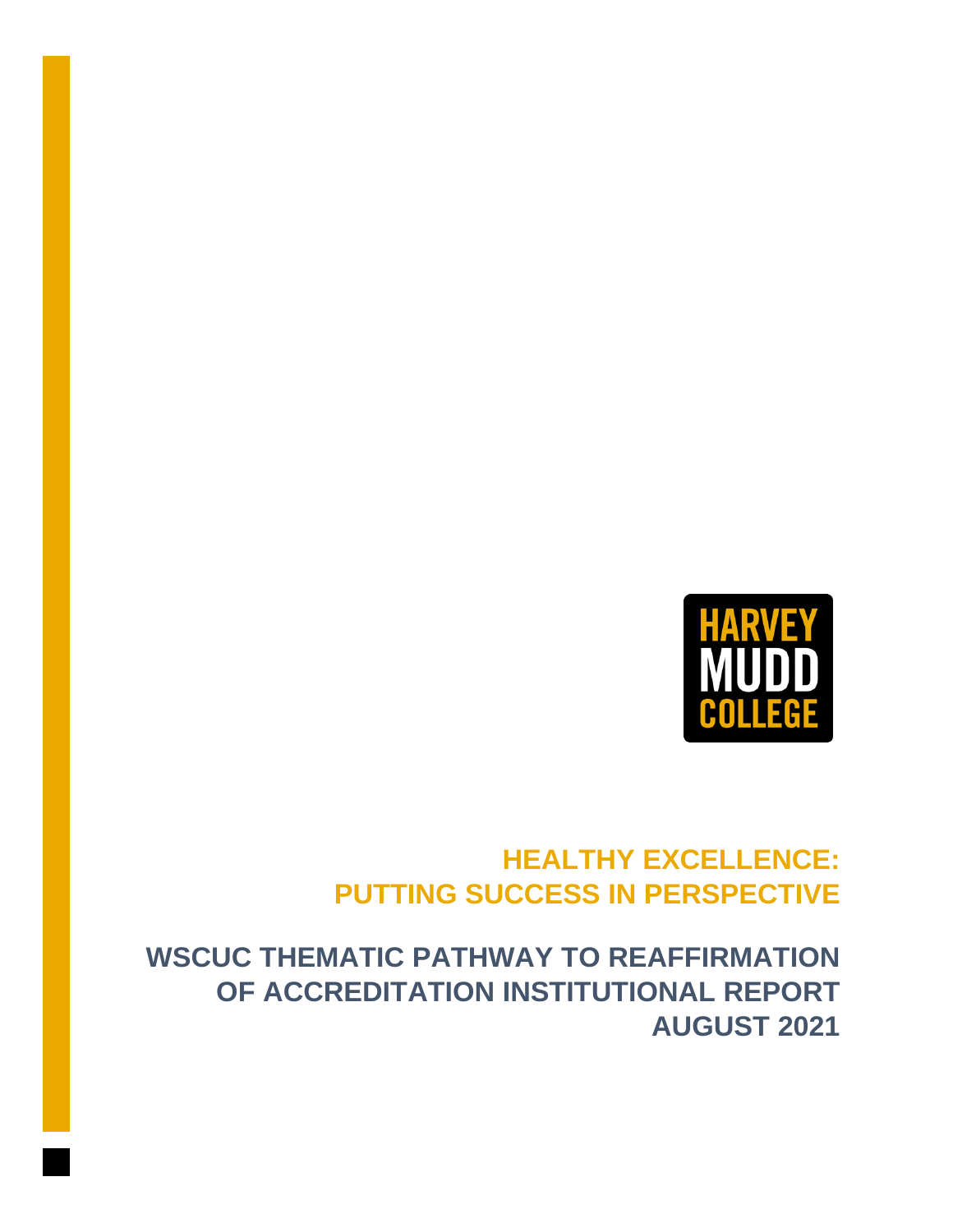## **TABLE OF CONTENTS**

| Our Vision for HMC: Current Priorities, Plans, and Significant Changes to the Institution7        |  |
|---------------------------------------------------------------------------------------------------|--|
|                                                                                                   |  |
| Continued Commitment to Gender and Ethnic Diversity (CFR 1.1, 1.4, 2.10, 2.13, 3.1)  12           |  |
|                                                                                                   |  |
|                                                                                                   |  |
|                                                                                                   |  |
|                                                                                                   |  |
|                                                                                                   |  |
|                                                                                                   |  |
|                                                                                                   |  |
|                                                                                                   |  |
|                                                                                                   |  |
|                                                                                                   |  |
| Project 1: Faculty, Student and Staff Workload (CFR 2.1, 2.8, 2.13, 3.1, 3.3)26                   |  |
|                                                                                                   |  |
|                                                                                                   |  |
|                                                                                                   |  |
| Staff Workload.                                                                                   |  |
| Project 2: The Redesign and Assessment of the Core Curriculum (CFR 2.2, 2.2a, 2.3, 2.4, 2.5, 2.6, |  |
|                                                                                                   |  |
|                                                                                                   |  |
|                                                                                                   |  |
|                                                                                                   |  |
|                                                                                                   |  |
|                                                                                                   |  |
|                                                                                                   |  |
|                                                                                                   |  |
|                                                                                                   |  |
|                                                                                                   |  |
|                                                                                                   |  |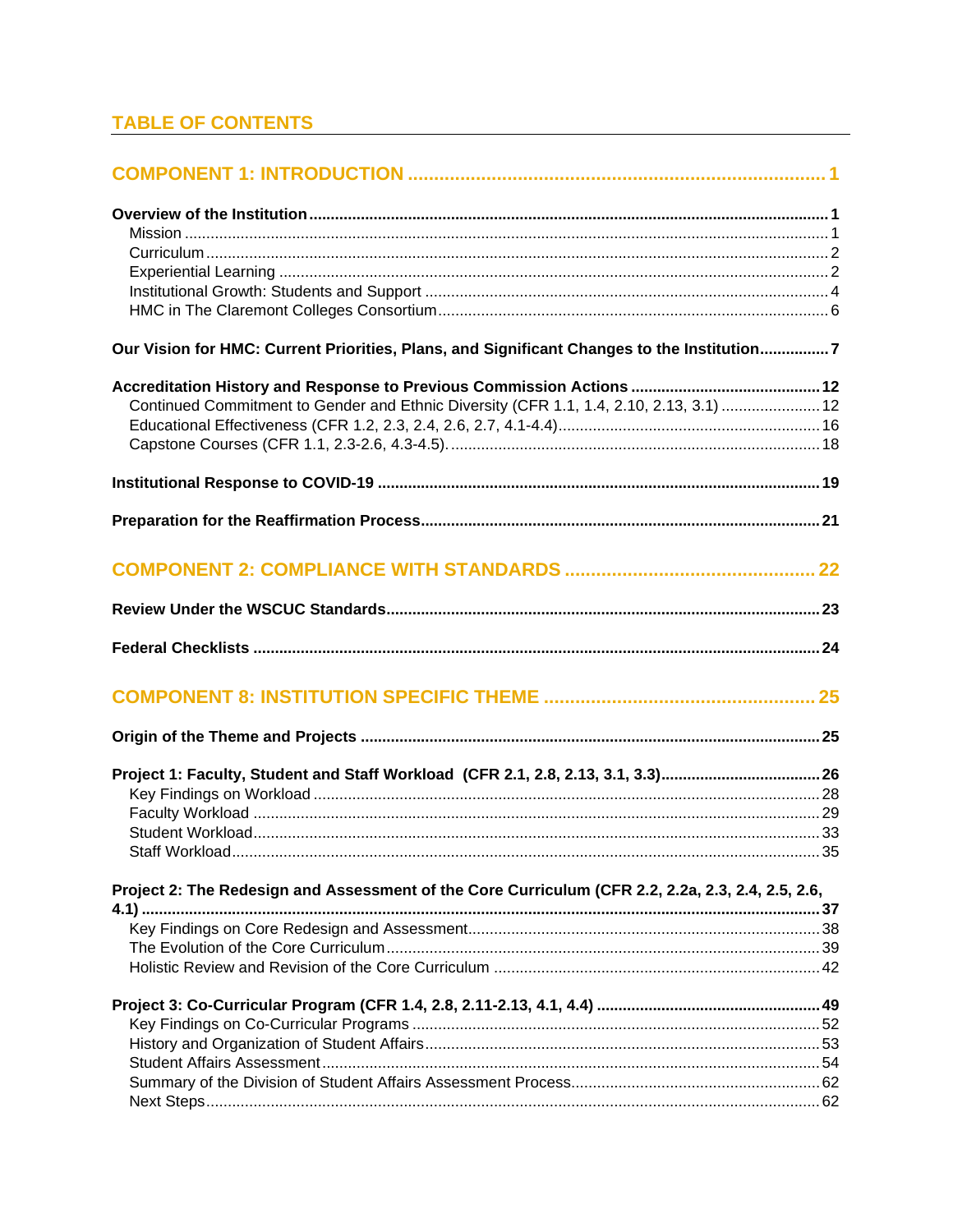**[COMPONENT 9: REFLECTION AND PLANS FOR IMPROVEMENT.........................](#page-65-0) 63**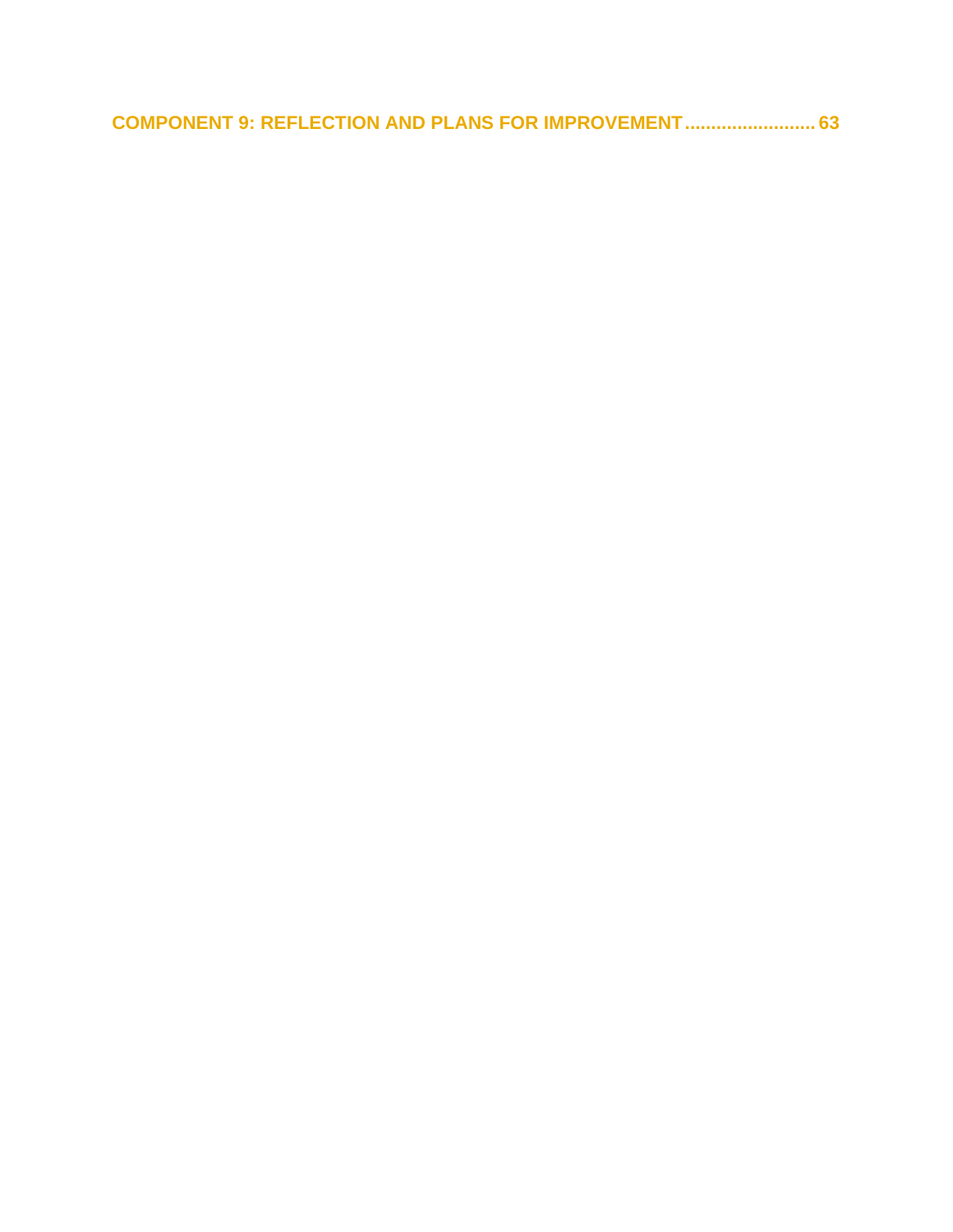Following WSCUC's [2018 Thematic Pathway for Review \(TPR\) Guide,](https://wascsenior.app.box.com/s/tyxgpoogxggixx9lvfoxxm9pah9k07aj) our report is organized around the four required components (1, 2, 8 and 9, respectively). Component 1 describes Harvey Mudd College, highlights major changes since our last reaffirmation, responds to the 2011 Commission letter, and provides a general overview of our institutional-level response to the COVID-19 pandemic. Component 2 demonstrates HMC's compliance with WSCUC Standards and Federal Requirements. Component 8 begins by summarizing the process and approach used to determine the TPR theme of *Healthy Excellence* and its three projects: *Faculty, Student and Staff Workload, Redesign and Assessment of Core Curriculum,* and *Co-Curricular Support*, then details the evidence-based approach taken and findings associated with each project, with key findings highlighted at the start of each project. Overarching conclusions and future directions are provided in Component 9.

# <span id="page-3-1"></span><span id="page-3-0"></span>**COMPONENT 1: INTRODUCTION Overview of the Institution**

#### <span id="page-3-2"></span>**Mission**

Harvey Mudd College (HMC) is an undergraduate college with a mission to "*…educate engineers, scientists, and mathematicians well versed in all of these areas and in the humanities and the social sciences so that they may assume leadership in their fields with a clear understanding of the impact of their work on society."* Founded in 1955, the first class of 48 students and seven faculty arrived at HMC in 1957; the first bachelor's degree candidates graduated in 1959. In fall 2020, HMC offered 10 undergraduate majors in STEM fields, as well as options to design an individual program of studies or to declare an off-campus major to 827 undergraduate students from 44 states and 24 countries.

Our founders envisioned a distinctive educational experience for HMC students and embodied that experience in our academic plan. The curriculum is divided into three components: the commo[n Core](https://www.hmc.edu/academics/common-core-curriculum/)  [Curriculum](https://www.hmc.edu/academics/common-core-curriculum/) (Core), the [major,](https://www.hmc.edu/academics/majors-at-harvey-mudd/) and the program in [humanities, social sciences, and the arts \(HSA\).](https://www.hmc.edu/hsa/) Unifying all of these is an emphasis on disciplinary practices, making connections across disciplinary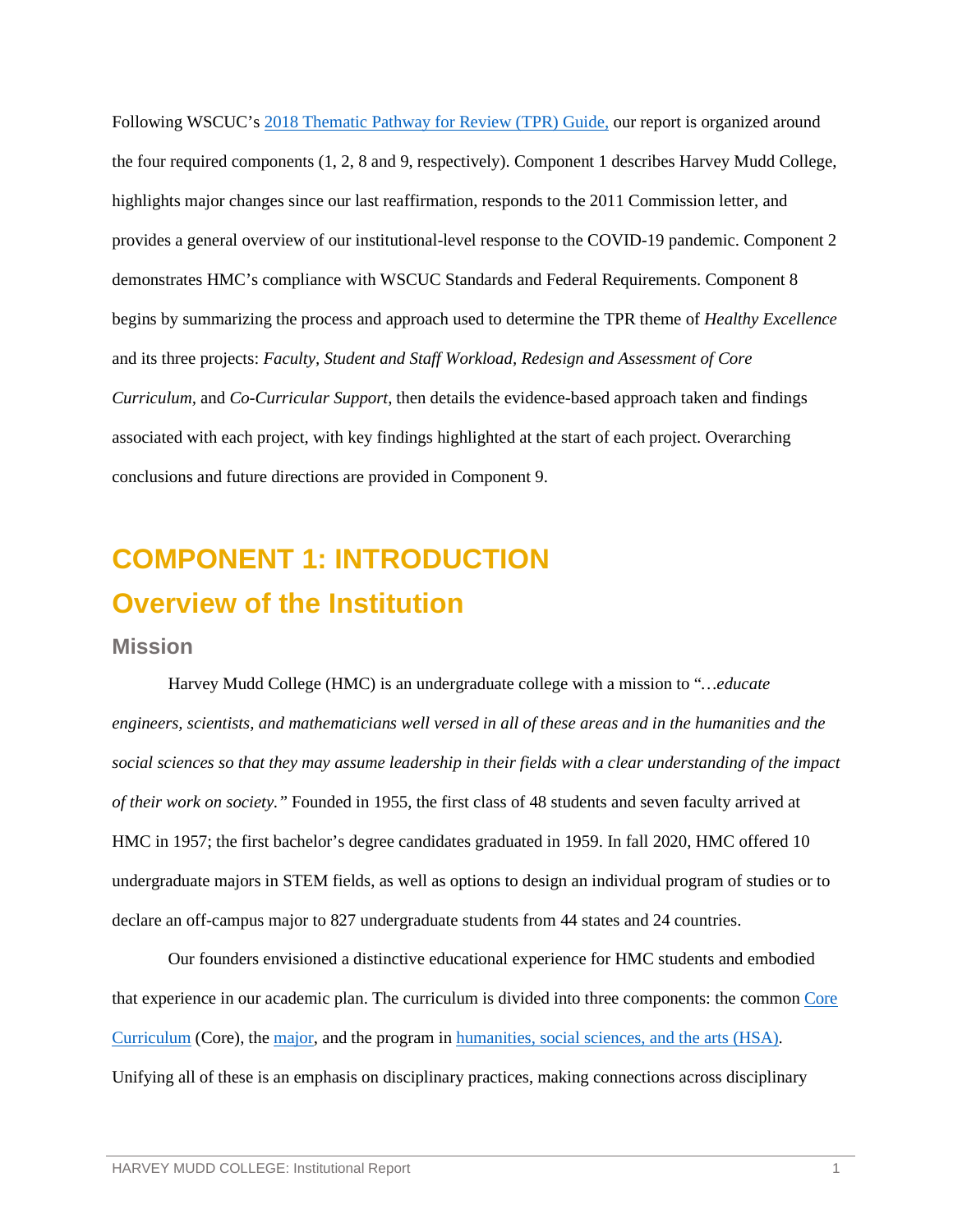boundaries, strong oral and written communication, teamwork and collaboration, and a culminating experience with research (thesis) or a clinic project.

#### <span id="page-4-0"></span>**Curriculum**

HMC's Core consists of foundational courses in each of our seven departments along with a cross-disciplinary, team-taught writing course (Writ 001) and is designed to provide essential knowledge for upper-division courses and to expose students to the various STEM disciplines as well as the Humanities, Social Sciences, and the Arts. The preparation students gain through the Core enables them to address practical and interdisciplinary problems from a strong theoretical and computational base of knowledge.

The HSA program further develops the liberal arts nature of an HMC education by strengthening humanistic and social scientific perspectives, often on key social and cultural issues. In addition to the HSA course in the Core, students take at least 10 additional HSA courses (~30% of their coursework). To achieve depth and intellectual development in some area of the humanities, social sciences or the arts, each student must complete a concentration of at least four courses in a single HSA discipline or interdisciplinary area chosen from the [distinct areas of study o](https://www.hmc.edu/hsa/curriculum/approved-concentrations/)ffered at The Claremont Colleges. To obtain breadth in the humanities, social sciences, and the arts as well as an understanding of the varieties of approaches that inform these disciplines, each student must fulfill the distribution requirement by completing at least one full course in each of five different HSA disciplines. The emphasis on HSA distinguishes the HMC curriculum from most other undergraduate programs in science and engineering.

#### <span id="page-4-1"></span>**Experiential Learning**

[The Clinic Program,](https://www.hmc.edu/clinic/) a nationally recognized hallmark of HMC, allows students to apply their academic experience in pursuit of solutions to real-world, technical challenges for industrial, governmental, NGO, non-profit, and corporate clients. Students work in teams to complete computer science, engineering, mathematics, physics, or multidisciplinary projects. For many students, these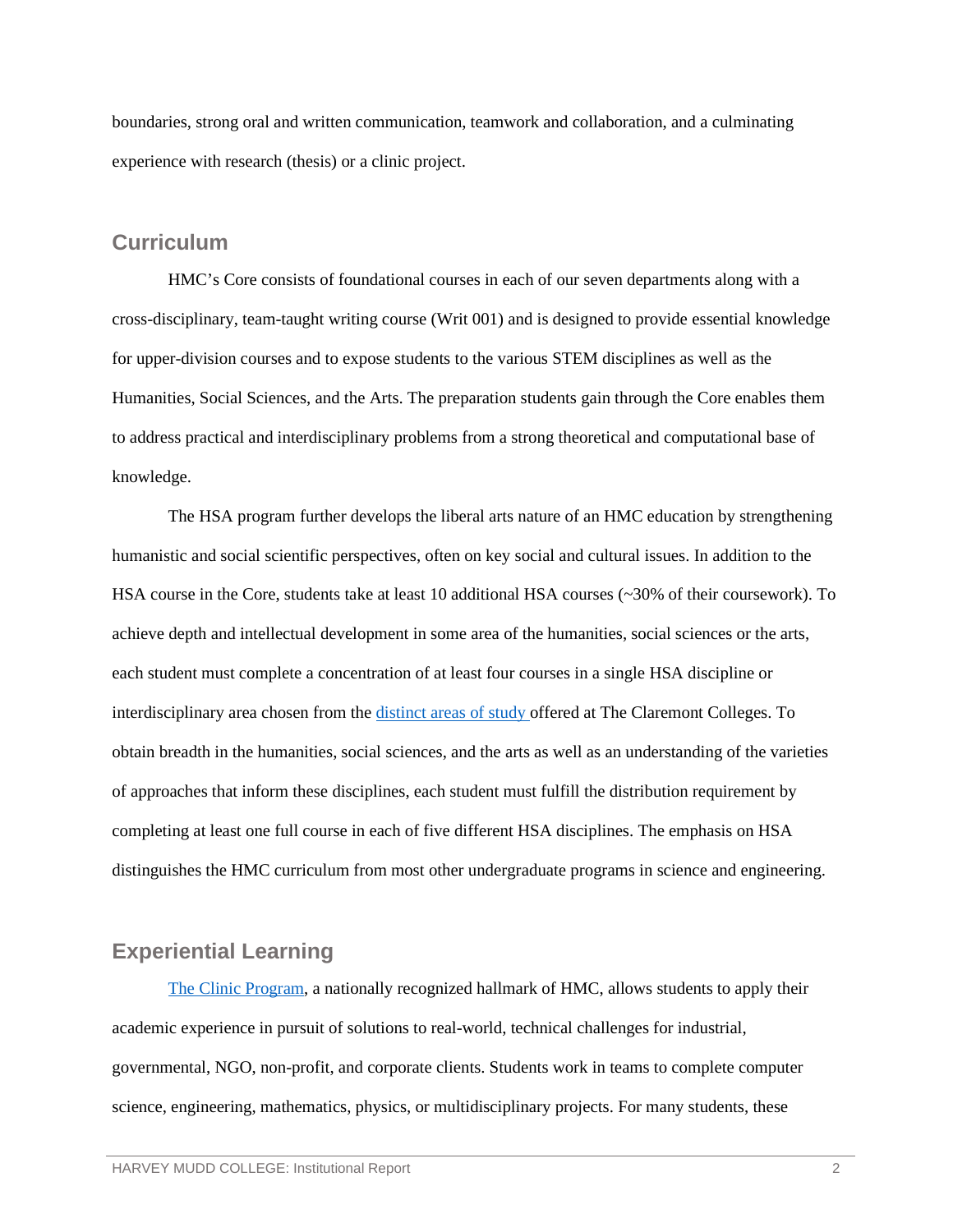projects serve as their senior capstone experience. The program includes a [global clinic](https://www.hmc.edu/clinic/impact-on-society-2/global-clinic-projects-by-year/) option, preparing students for the future challenges of practicing engineering, science, and mathematics in a global context. In 2018, we added [a social justice clinic](https://www.hmc.edu/clinic/impact-on-society-2/social-justice-clinic-projects-by-year/) option, which focuses on projects that have a tangible impact on a community by providing it with technical resources that might not otherwise be accessible.

Our Clinic Program is only one example of HMC's commitment to active and project-based learning. In addition to employing active learning in more traditional course structures, faculty members take pedagogical innovation seriously and emphasize active learning through small-group seminars, student-directed team projects, and independent study. [Research](https://www.hmc.edu/research/) is also an important part of the academic program. Students who do not complete a Clinic project complete a research-driven thesis, following guidelines set out by their department as a capstone experience. Additionally, students are engaged with faculty i[n research projects](https://www.hmc.edu/research/student-research-opportunities/) at all levels, during the academic year and during [summer research](https://www.hmc.edu/research/summer-research-and-scholarship/) through nationally funded research grants and other opportunities. Students regularly co-present at national and international conferences and co-author papers with their professors that are published in peer-reviewed journals. Faculty and students routinely collaborate on distinctive, hands-on laboratory and field research at a level typically reserved for graduate students.

Substantial grants and contracts from the federal government as well as private corporations and foundations support considerable research activity for a campus of our size. Current support for faculty research projects includes grants from the National Science Foundation, the National Institutes of Health, the Howard Hughes Medical Institute, the American Chemical Society-Petroleum Research Fund, the Netherlands Science Foundation, the Research Corporation, the German Federal Environmental Agency (UAB), and the Teagle Foundation. There are currently more than 20 active NSF grants under management by members of the HMC faculty. Research in basic science and technology is a hallmark of the HMC experience, and many graduates go on to positions of distinction in their chosen pursuits. The college recently has received funding from both the Mellon and Carnegie Foundations. The Mellon funding was instrumental in efforts to improve faculty hiring practices, increase diversity among the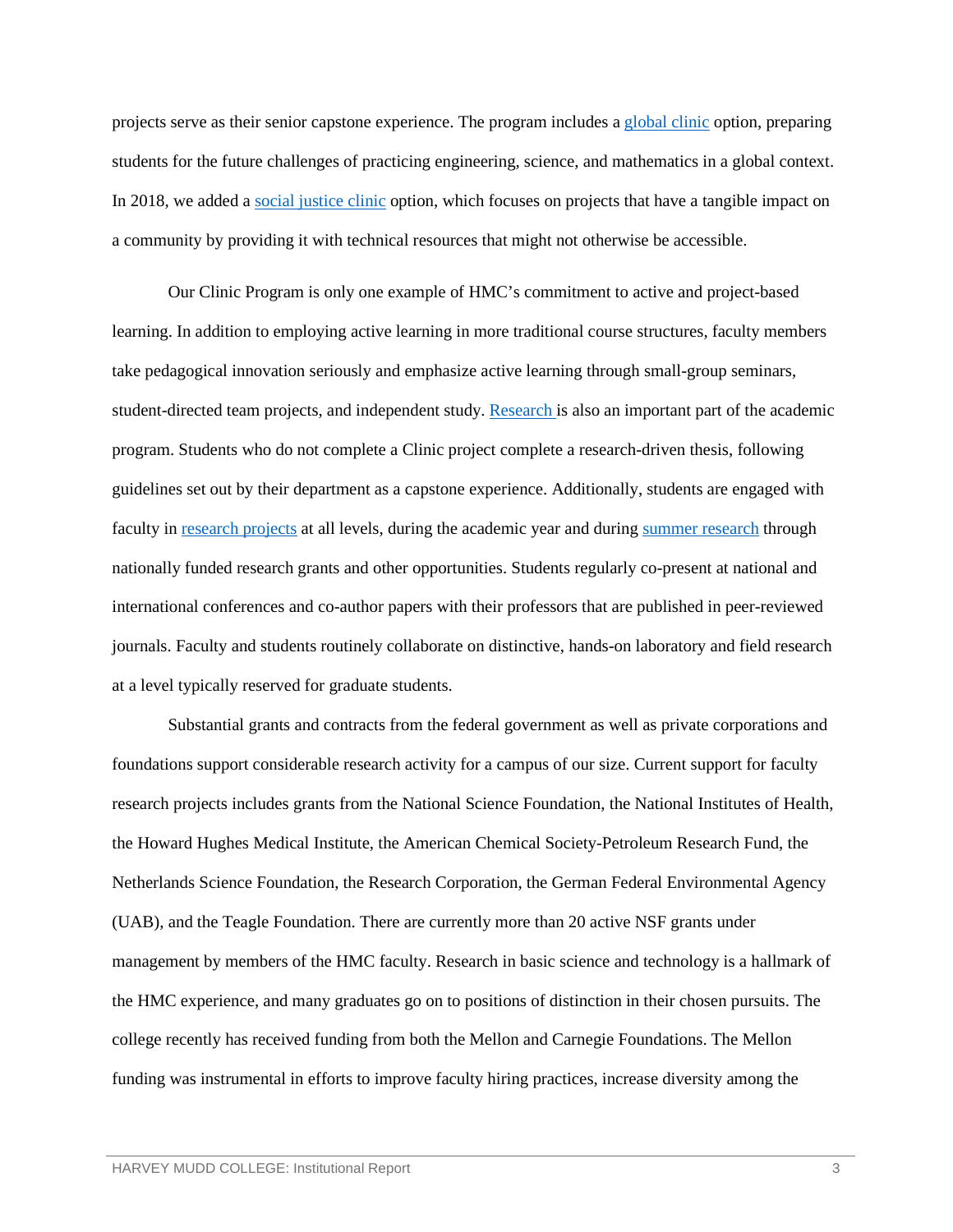faculty, and to review and revise the Core. The Carnegie funds provided support for several initiatives, including department-specific efforts to enhance academic equity, diversity and inclusion, campus student space renovations, diversity strategic visioning workshops, Division of Student Affairs (DSA) [Office of](https://www.hmc.edu/health-wellness/)  [Health and Wellness](https://www.hmc.edu/health-wellness/) (OHW) programming, ongoing support for the [Summer Institute,](https://www.hmc.edu/admission/admitted/summer-institute/) and social justice summer research and clinic funding, among others.

#### <span id="page-6-0"></span>**Institutional Growth: Students and Support**

To round out the picture of HMC, and especially its recent development, two additional pieces of context are important. First, in November 2013, as we opened the R. Michael Shanahan Center for Teaching and Learning, our main academic building, and the Board of Trustees approved a [resolution to](https://wascsenior.box.com/s/m5hdyvzdc0lkaveyjdz0ohtx6f9y08bb)  [grow the size of the college](https://wascsenior.box.com/s/m5hdyvzdc0lkaveyjdz0ohtx6f9y08bb) from 800 to 900 students over a 10-year period. Accompanying that growth were several initiatives and projects designed to support the proposed growth plan so that the quality of the educational experience for faculty and students, as well as the work experience for staff, was enhanced. Those projects included [increasing financial aid,](https://www.hmc.edu/growth/financial-aid/) [faculty growth and start-up funds,](https://www.hmc.edu/growth/faculty-growth-and-start-up-funds/) and staff [growth.](https://www.hmc.edu/growth/staff-growth/) Also relevant was the construction of two new buildings: The [Wayne '73 and Julie Drinkward](https://www.hmc.edu/student-life/housing-residential-life/residence-halls/drinkward/)  [Residence Hall](https://www.hmc.edu/student-life/housing-residential-life/residence-halls/drinkward/) opened in August of 2015, and the [Scott A. McGregor Computer Science Center,](https://www.hmc.edu/campaign/academic-building-one/) including a multidisciplinary makerspace, was completed in March of 2021. We also updated [Hoch-](https://www.hmc.edu/growth/hoch-shanahan-dining-commons/)Shanahan Dining [Commons,](https://www.hmc.edu/growth/hoch-shanahan-dining-commons/) undertook [vacated space planning](https://www.hmc.edu/growth/vacated-space/) and renovation, and [revised the Campus](https://www.hmc.edu/growth/campus-master-plan/)  [Master Plan.](https://www.hmc.edu/growth/campus-master-plan/) Growth in the student body was scheduled to occur in two phases. During the first phase of the plan, the college anticipated growing its enrollment to 850 students by 2018-2019. At that point, we would assess the impact on the college's core values and report to the trustees the findings for discussion. The trustees would review the results and determine if the college should continue with growth and/or adjust the timeline. If the trustees decided to continue, the college anticipated executing the second phase of the growth proposal, increasing the size of the student body to 900 students by 2023–2024. In 2018- 2019, enrollment was 886, substantially passing the 850 mark. While the key indicators in the [five-year](https://www.hmc.edu/growth/wp-content/uploads/sites/29/2019/02/Growth-Indicators-Presentation.pdf)  [assessment](https://www.hmc.edu/growth/wp-content/uploads/sites/29/2019/02/Growth-Indicators-Presentation.pdf) were positive and further growth was approved, the levels of stress that were apparent despite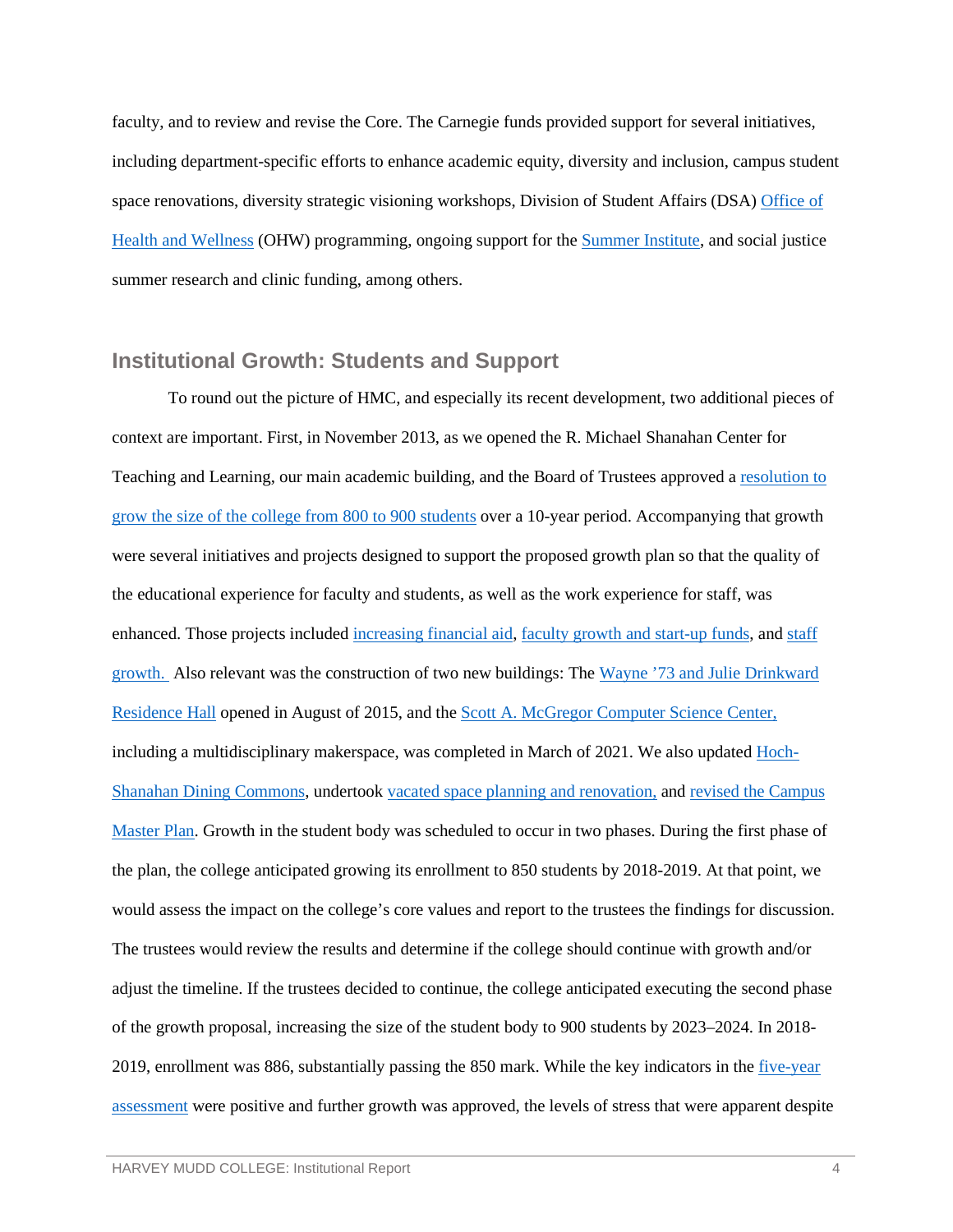favorable indicators required explanation. As a result, the Department Chairs Committee (DCC) shared additiona[l evidence](https://wascsenior.box.com/s/c427u0ekpdfqv9wxoi7bvj9f6akr7zwu) identified by faculty and academic departments. The DCC, along with the dean of the faculty, worked to develop a shared vision for addressing the issues related to growth in the student body including, but not limited to staffing, growth in off-campus enrollments, funding for summer research, and finding intellectual space for pedagogical innovation.

Second, while HMC is known for its challenging and invigorating academic environment, this period of time also saw the expansion and professionalization of our [Division of Student Affairs](https://www.hmc.edu/student-life/mission/) (DSA). During the 2006-2007 academic year, the student FTE was 729 and DSA had an FTE of four. By the fall of 2020, the student FTE increased approximately 13% to 823, while DSA FTE grew 425%—increasing staff from four to 21 FTE. Although in part due to the growth in the student body, the growth in DSA staff is in direct response to—and acknowledgement of—the increasing needs of students. As the student body grew in size and in diversity, the needs of the students evolved as well. Since our last accreditation visit in 2011, we have created key DSA positions such as our associate dean of health and wellness, assistant director of housing and first-year experiences, coordinator for student accessibility services, and associate dean for academic resources and student success (ADARSS). The creation of the ADARSS position, along with the newly formed office where the position resides—Academic Resources and Student Support—expands our commitment to supporting students through the co-curricular program. In addition to providing academic resources and support programming, the ADARSS participates in key academic committees such as the Academic Affairs Committee of the board of trustees and the faculty Scholarly Standing Committee. Additionally, two faculty-held positions work closely with the ADARSS and participate in key DSA-led committees such as the CARE Team, a multidisciplinary team that works to assist students in need of personal and/or academic resources. Through this collaboration, we are able to leverage expertise in a variety of areas to provide a deeply integrated approach to student support. Having DSA represented this way allows us to have a 360-degree perspective of a student's experience, so that as a college, we are better able to identify students in need and work to address those needs before it is too late for the student to recover. How students do outside the classroom (i.e., emotionally, socially,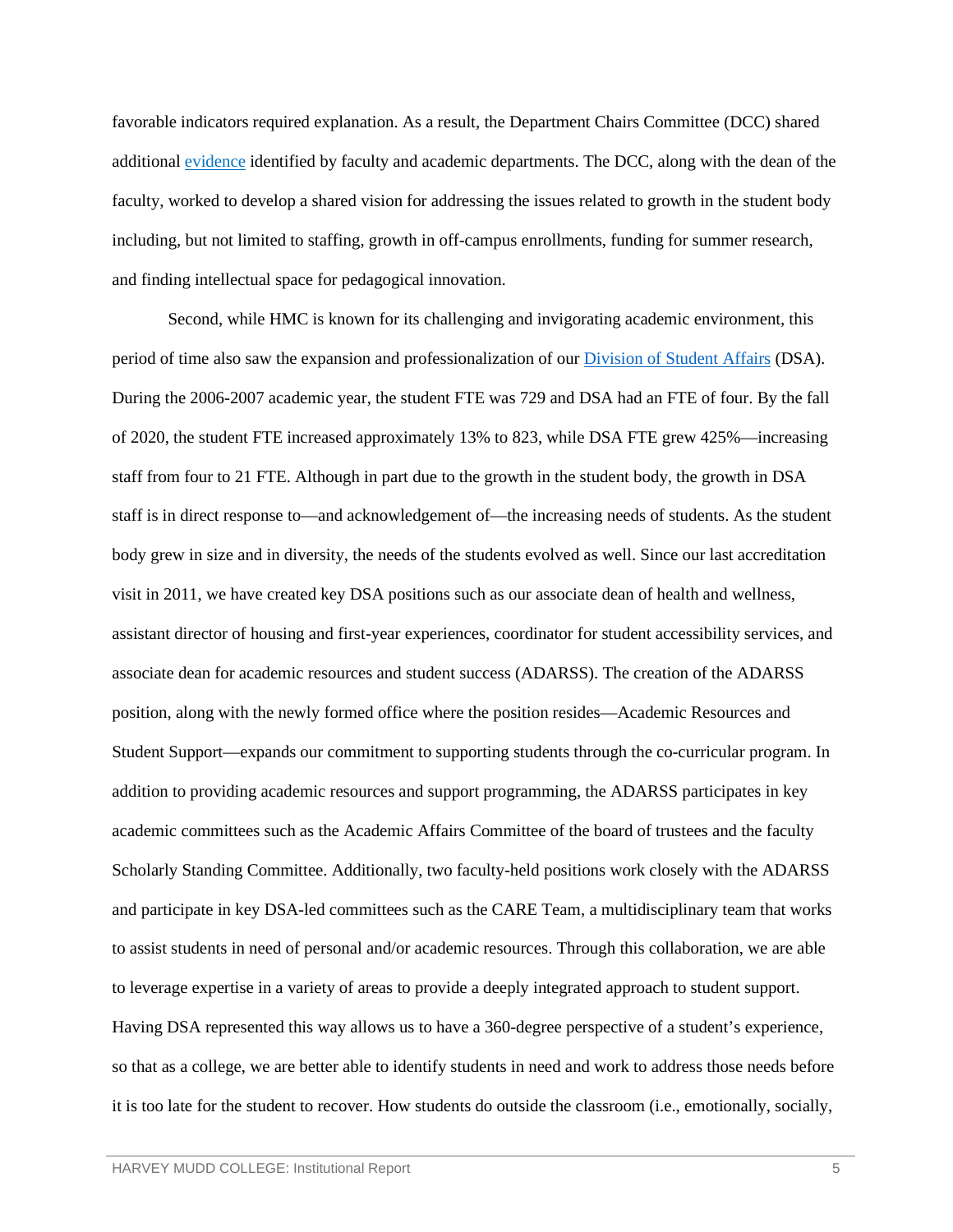spiritually, physically) is interwoven with how they do inside the classroom, and this office serves as the lynchpin for the holistic way in which we work to support our students.

Additionally, of the current DSA staff, over half are new since 2015, including our director of career services, associate dean for institutional diversity, and associate dean of students and director of residential life. In addition to serving a more diverse student body, the growth in staff also represents a shift in focus to balance the quality of services delivered by our co-curricular program in order to match the quality of education delivered by academic affairs. The result of this shift is that we are able to align our student learning and development outcomes and academic support efforts to support all Mudders in achieving their academic and personal goals.

The DSA committed to supporting academic and personal development of HMC students by focusing on strategies for leadership and success students can utilize both while at HMC and after graduating. The DSA also has engaged in evaluating its existing programs and services as well as analysis and strategic planning. The DSA developed four foci that guide the work of the division: wellness and the development of the whole self, developing and strengthening inclusive communities, building experiential learning and life skills, and overall leadership development. The DSA also has instituted an assessment program that uses student engagement surveys and learning outcomes measurement as part of their program evaluations.

### <span id="page-8-0"></span>**HMC in The Claremont Colleges Consortium**

Finally, HMC is a member of [The Claremont Colleges,](https://www.hmc.edu/admission/discover/claremont-colleges/) a consortium of five undergraduate and two graduate institutions located in Claremont, California. [The Claremont Colleges Services \(TCCS\)](https://services.claremont.edu/) (TCCS) provides shared services (e.g., library, information technology, campus safety, health services, financial and administrative services). Each of the seven institutions has its own campus, its own students and faculty, and its own distinctive mission. Undergraduate students may choose from more than 2,000 courses offered each year across the colleges, and for the last several years, 100% of graduating HMC seniors took at least one course at one of the other Claremont colleges. HMC faculty members also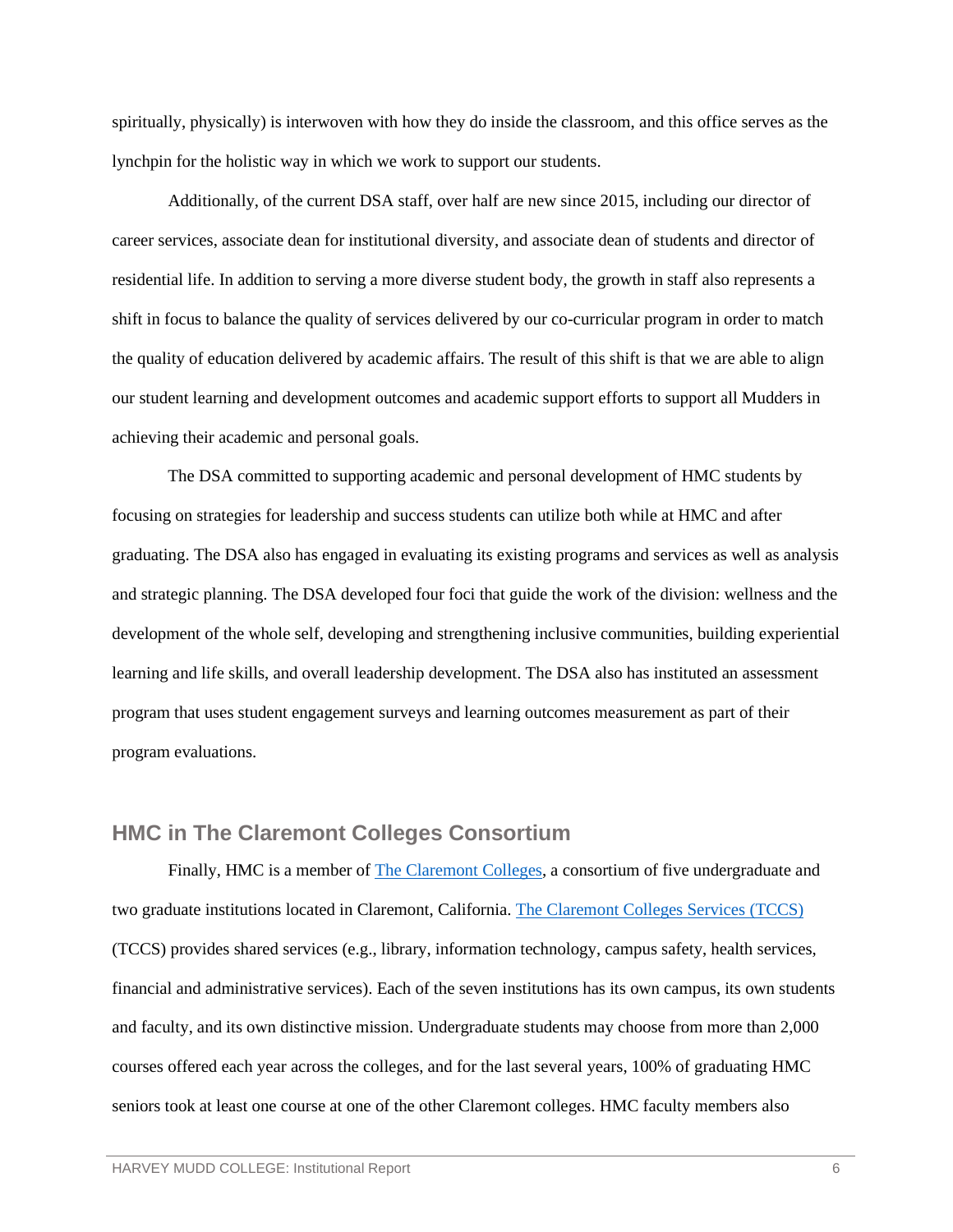frequently partner with faculty colleagues within Claremont and take advantage of consortial resources like The Claremont College's [Center for Teaching and Learning,](https://teaching.claremont.edu/) which provides opportunities for faculty development.

# <span id="page-9-0"></span>**Our Vision for HMC: Current Priorities, Plans, and Significant Changes to the Institution**

The college celebrated its  $60<sup>th</sup>$  anniversary in 2015, and, since being granted initial accreditation in 1959, has adhered closely to its original mission of ensuring our students are educated to become leaders in their chosen fields of study and that they have a clear understanding of the impact of their work on society. Accomplishing this mission commands both attention and innovation on our part. For most of its existence, HMC has attracted incredibly talented, STEM-focused students who accepted, and for the most part enjoyed, the liberal arts approach inherent in their HMC education. However, more recently the college has established an identity and a growing reputation as a place that makes STEM accessible and attractive, and as a result we have diversified our student body. Students come to HMC expecting to learn with and from people from a variety of backgrounds, knowing that diversity fosters innovation and success. In many ways, this report connects to and reflects those two important themes for us.

We believe it is one of the college's strengths that our community shares a common vision and interest in the intersection of scientific theory and practice, and over the last few years, the college has begun to enhance greatly both programming and conversations around a broad set of important issues as we foster a more inclusive campus community. In fall 2019, the board of trustees asked the President's Cabinet, the Faculty Executive Committee (FEC), and the DCC to collaborate in planning our annual [Saddle Rock](https://wascsenior.box.com/s/07ul8esnflujkdxm0bkjldbfmnt735g1) retreat focused on "Healthy Excellence". Groups of trustees, faculty, President's Cabinet members, students, and alumni worked together to facilitate discussions which addressed the themes of: building a culture of healthy excellence, supporting student excellence, making space to innovate, and connecting HMC to the world.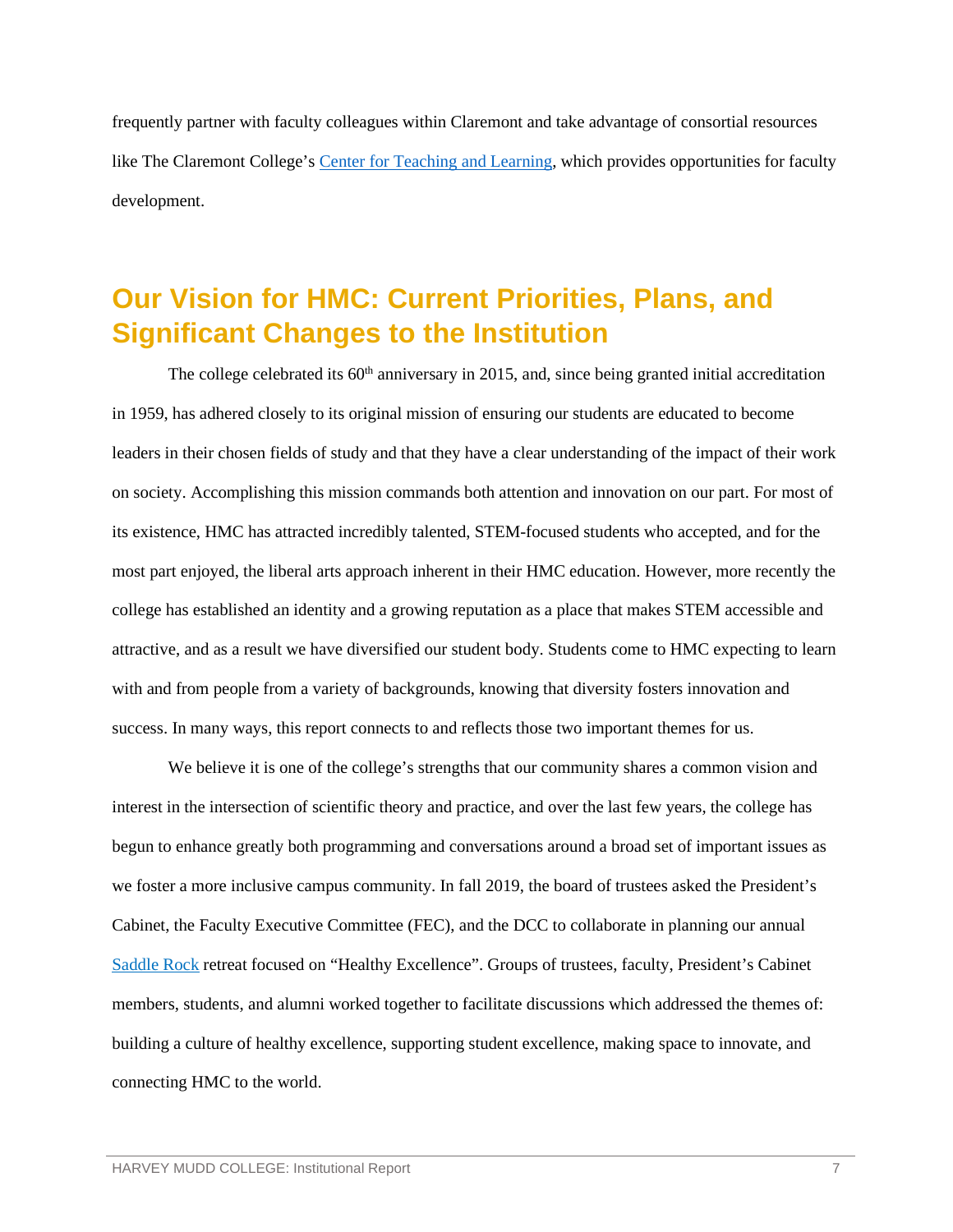Our conversations on connecting HMC to the world have focused on addressing climate change by building additional capacity through research, teaching, and more sustainable institutional practices. As a residential college in Southern California, HMC has significant obligations and opportunities to mitigate climate change on its campus and to contribute to broader climate change solutions. A climate change working group was formed and its work resulted in a faculty endorsement of an expanded academic footprint for climate studies. At the same time, the Hixon Initiative Steering Committee (HISC) was formed to develop recommendations for the future of our [Hixon Center for Sustainable](https://www.hmc.edu/hcsed/)  [Environmental Design,](https://www.hmc.edu/hcsed/) with the outcome that the Hixon Center be united with our climate initiatives and become the Hixon Center for Climate and the Environment. This will ultimately allow us to pursue options such as adding faculty with expertise in climate studies, hiring a director for the center, and supporting clinic projects that focus on issues of climate change, for example. The first faculty position dedicated entirely to the center will be staffed in January 2022.

Also discussed at Saddle Rock 2019 were HMC's efforts in the area of entrepreneurship and how we might consider expanding and enhancing support for the incubator, **HMC INQ**. Created by alumnus Josh Jones '98 and Emeritus Professor Gary Evans, HMC INQ is an eight-week intensive startup program based in Santa Monica that is open to HMC students and alumni, as well as other Claremont colleges students and alumni. Currently, admitted startups are paired with a mentor and then participate in online classes, one-on-one discussions, and speaker panels. Admitted startups have the option of presenting their company at Demo Day. In addition to any funding that may be secured from outside investors at Demo Day, HMC INQ invests \$50,000 in up to five companies with a Mudd co-founder. We believe our graduates have a calling to tackle some of society's most urgent and pressing challenges. Entrepreneurs, particularly entrepreneurs in STEM, have the power to shape a more positive world by developing versatile skill sets and profitable businesses—all of which are crucial to society's progress.

Never far from our minds are priorities that speak broadly to the intersection of science and social justice. Our conversations here have two parallel tracks. First, HMC-focused conversations about fundraising for student scholarships and the anticipated demographic shifts in population speak to our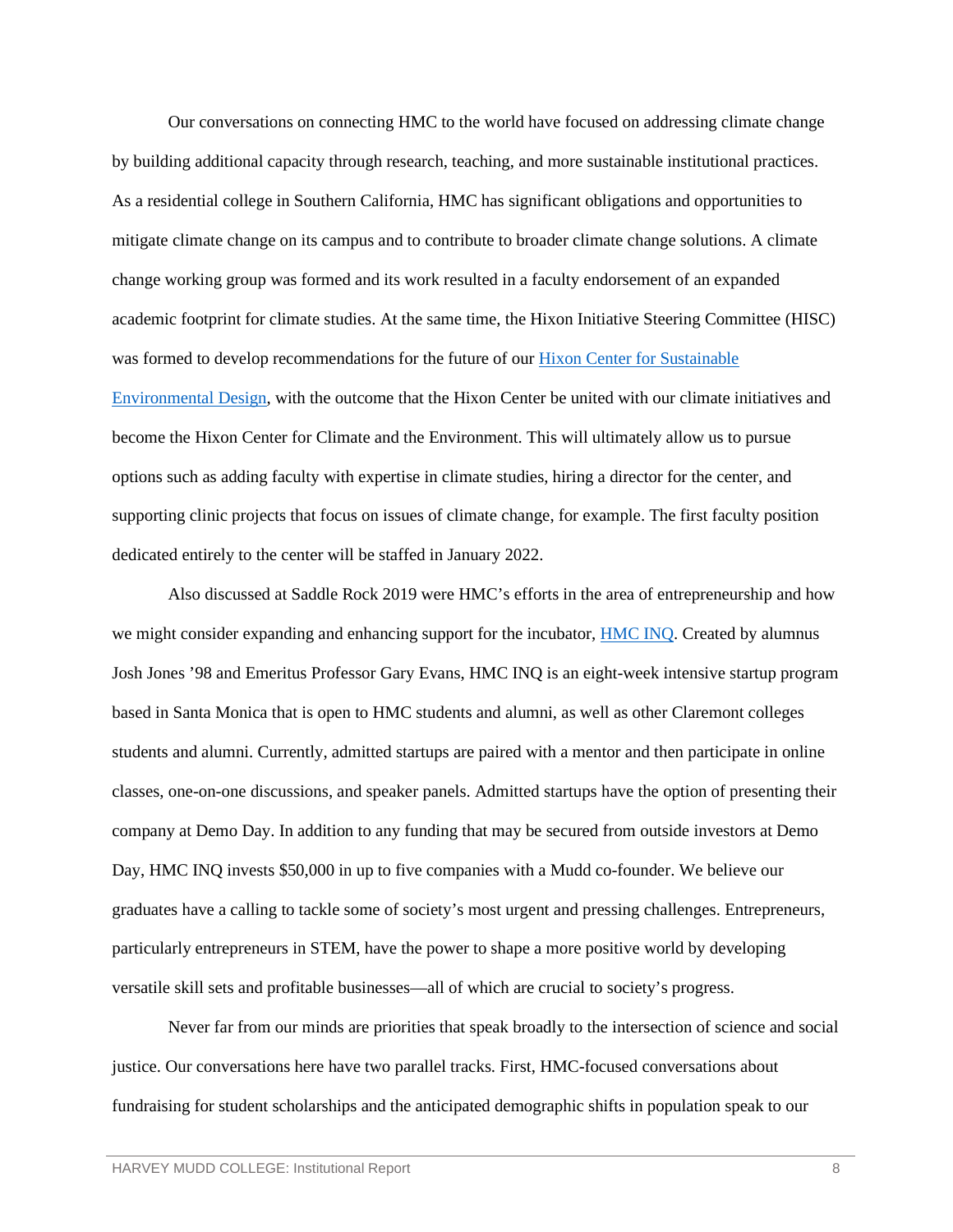desire to diversify the scientific workforce. Second, we also have prioritized helping our students and graduates see ways to use their scientific knowledge and skills to make the world a fairer and more just place for everyone. We believe the ways in which the culture of science has historically excluded certain identities (and continues to do so) are a problem that STEM-focused-institutions like ours are uniquely positioned to address, and that by teaching students to apply critical thinking and scientific methods to the field of science itself—particularly in service of issues of equity, inclusion, and justice—we can make considerable strides. By working together on these issues, we ensure that the college maintains the outstanding level of innovative academic excellence for which it is known while advocating for the cohesive, coherent, and collaborative integration of social justice into our pursuit of that excellence.

At HMC, we remain committed to preparing students for their futures as scholars and global citizens who are committed to actively participating in the communities in which they live, and who can act as stewards of the resources that sustain those communities. The challenges we face today are complex, urgent, and uncompromising. While broad challenges like climate change and diversity, equity, and inclusion certainly are top of mind, specific issues like the status of women in STEM; infectious diseases, and the racial biases built into technologies and the ways in which users interact with them are significant. These conversations recommit HMC to using its campus as a model classroom, sharing our curriculum, co-curriculum and campus operations with other institutions that are seeking to address the challenging problems at the interface of STEM and society.

A commitment to public good is also embedded in HMC's DNA. As a private liberal arts college, we aspire to provide a high quality education to a broad spectrum of qualified students. The President's [Scholars](https://www.hmc.edu/admission/afford/scholarships-and-grants/merit-based-scholarships/presidents-scholars-program/) [Program](https://www.hmc.edu/admission/afford/scholarships-and-grants/merit-based-scholarships/presidents-scholars-program/) is a renewable, four year, full-tuition scholarship that is offered to outstanding young men and women who have the potential to be future leaders in engineering, science, mathematics and technology and who are from backgrounds that are traditionally underrepresented at HMC and in the STEM fields, or are the first in their families to attend college. In fall 2020, we launched our [Postdoctoral](https://www.hmc.edu/research/grant-resources-administration/pic/)  [Program in Interdisciplinary Computation \(](https://www.hmc.edu/research/grant-resources-administration/pic/)PIC), which is designed to help address the need for more faculty equipped to teach computational skills. Our goal is to train recent PhD recipients in scientific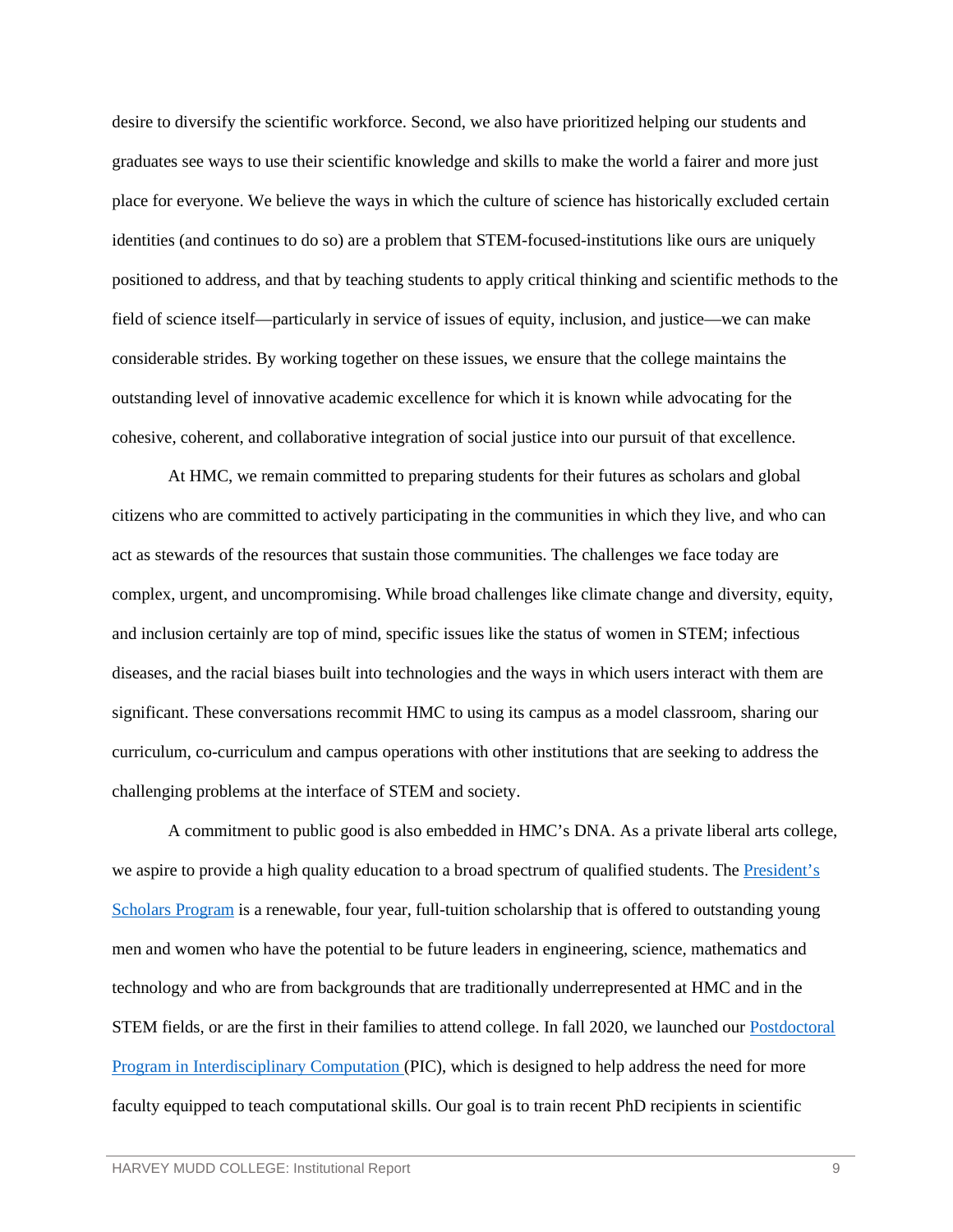fields to help them develop as researchers, become excellent teachers of computational courses, and obtain faculty positions that bridge their home discipline and computer science.

Faculty continue to directly address community issues through their scholarship, including work on air pollution, the impact of structures of race, class, and gender on the production of scientific knowledge, the application of machine learning to literacy education, and ways to identify fake or tampered audio, such as synthetic recordings generated by deep fake technology. Our [Office of](https://www.hmc.edu/community-engagement/)  [Community Engagement \(](https://www.hmc.edu/community-engagement/)OCE) works both on campus and with the broader community through a variety of programs to educate and empower its constituents to make meaningful contributions to society, including Homework Hotline, Science Bus, and the Prison Education Project. A strategic partnership with the National Association of Student Personnel Administrators (NASPA) will provide opportunities for us to further this work.

In December 2018 we successfully concluded our first comprehensive fundraising campaign in [20 years](https://issuu.com/hmcommar/docs/hmc_magazine_spring_2019-issuu?e=10437511/70285837) and our largest to date. Campaign funding supported much of the work mentioned above.

The above efforts have been led by the President's Cabinet, which has undergone considerable change since our last accreditation visit. In 2017, Lisa Sullivan assumed the position of vice president of academic affairs and dean of the faculty, the first woman to do so at the college. In 2018, Anna Gonzalez became the vice president for student affairs and dean of students (VPSA). In 2019, Hieu Nguyen joined HMC as the vice president for advancement. Several faculty members also have assumed leadership positions. These include the appointment in 2018 of Liz Connolly to a newly created position of assistant dean for academic affairs; in 2019, Ben Wiedermann assumed the position of Core Curriculum director (CCD) and Chris Clark became the associate dean for research and experiential learning (ADREL); in 2020, Marianne de Laet became the associate dean for academic affairs and Katherine Van Heuvelen assumed the role of associate dean for faculty development and diversity. Beginning in July 2021, Kathy Van Heuvelen agreed to take on the portfolio of the associate dean of research and experiential learning for the two years remaining in her term as associate dean for faculty development and diversity. Functioning in the joint role as a full-time associate dean of faculty, Van Heuvelen is well-positioned to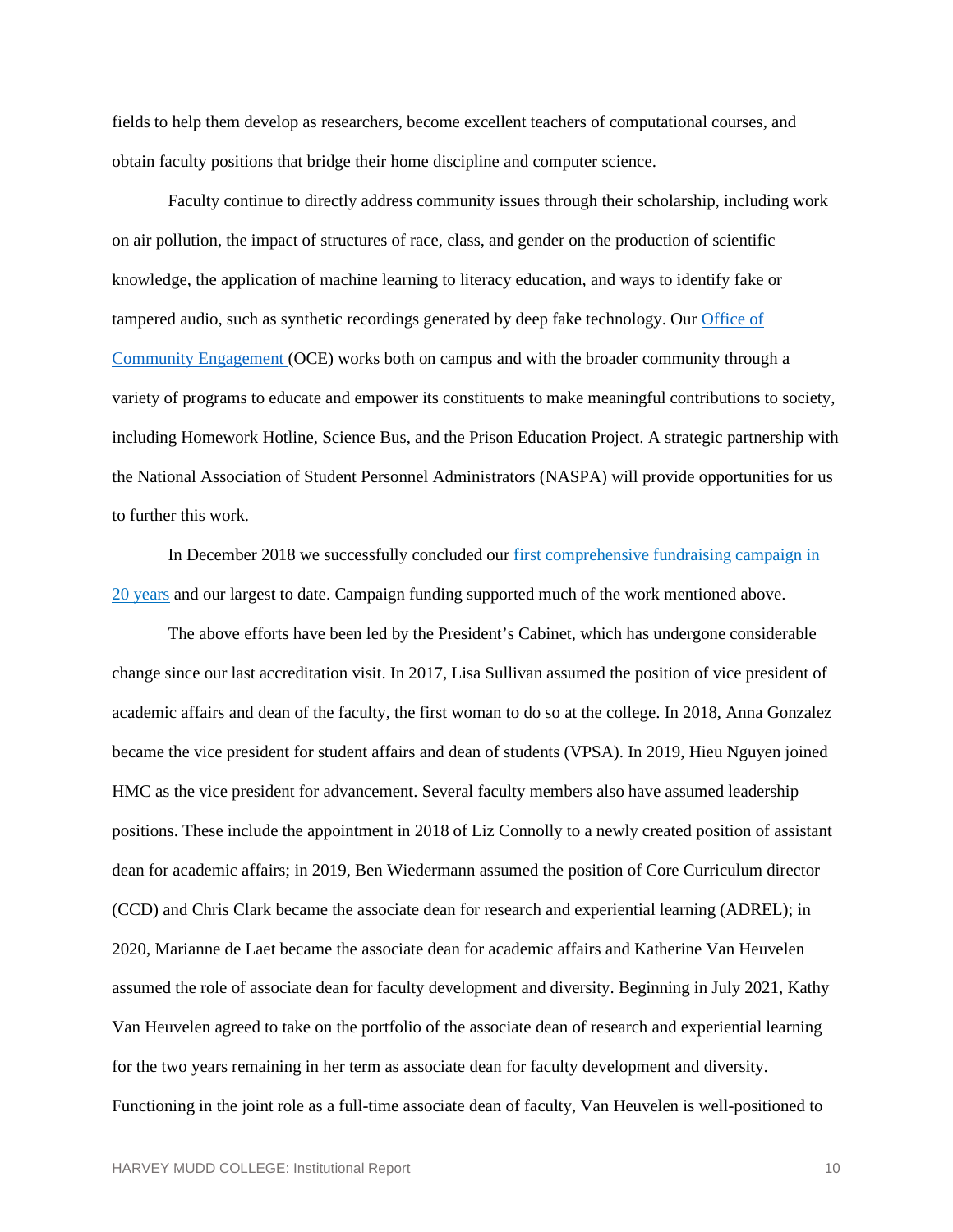support the faculty holistically. Finally, on the administrative side, Colleen Coxe joined the college as senior director of corporate relations in 2018, and in 2021 was named to lead our new Office of Sponsored Research and Programs as AVP.

As referenced earlier, there has been considerable transformation in the DSA since 2015. Besides the new positions, we have seen personnel changes in our assistant dean for institutional diversity, assistant dean for campus life and program manager for international students and scholars. In spring 2021, both our VPSA and our assistant vice president of student affairs announced that they would each be departing HMC. Our associate dean for housing and residence life was named as interim VPSA and dean of students beginning July 1, 2021. While we will conduct national searches for both recently vacated positions in the coming year, we believe it is important for the college community and campus culture to conduct the searches in person and with students on campus so that they can fully participate in the process. We will prioritize and hire for the VPSA position to ensure the newly appointed VP has an opportunity to contribute to the AVP search.

Finally, President Klawe has notified the board of trustees and the college community that she will step down when her current contract ends in June 2023. In fall 2021, the board of trustees will be reaching out to all college constituencies to get input on 1) the challenges ahead for Harvey Mudd College; 2) the special attributes about Harvey Mudd College that we hold timeless and immovable; 3) the opportunities facing Harvey Mudd College that we may seize in the next campaign.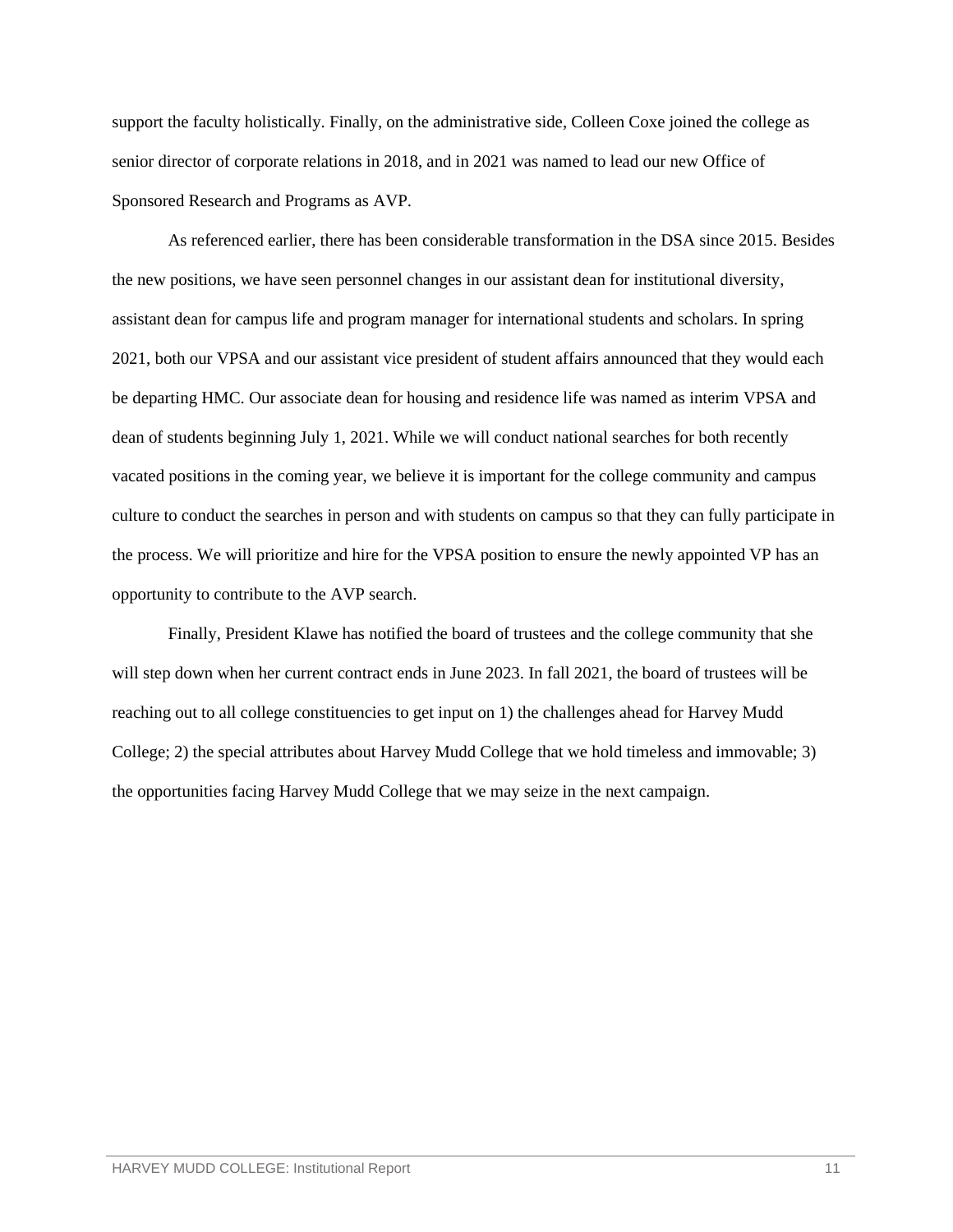# <span id="page-14-0"></span>**Accreditation History and Response to Previous Commission Actions**

In its [July 2011 action letter](https://www.hmc.edu/institutional-research/wp-content/uploads/sites/42/2019/07/CAL_110705_HMC_EER.pdf) reaffirming HMC's accreditation, the Commission commended the campus for approaching the accreditation process with a spirit of inquiry and an interest in improvement; for our carefully planned research investigations that led to meaningful program and curricular improvements; and for generating widespread faculty collaboration, enthusiasm and support for the assessment process. As the Educational Effectiveness Review team noted, "[T]here was no doubt about the seriousness and care that characterizes the institution's engagement with learning across its programs." The Commission also highlighted three areas that required attention and further development by HMC: 1) Continue progress in implementing the college's commitment to gender and ethnic diversity, 2) Improve educational effectiveness efforts including assessing the co-curricular aspects of the college, and 3) Strengthen capstone projects including broadening the definition of a capstone project. In its [2016 letter,](https://www.hmc.edu/institutional-research/wp-content/uploads/sites/42/2019/07/Interim-Report-Letter_2016.pdf) the Interim Report Committee concluded we had made "significant progress" in each of these areas, and our interim report was received with no further action required. In the following paragraphs, we briefly summarize our continued progress in these areas and identify the section(s) of this report where the topics are addressed in more detail.

# <span id="page-14-1"></span>**Continued Commitment to Gender and Ethnic Diversity (CFR 1.1, 1.4, 2.10, 2.13, 3.1)**

The college has sustained its commitment to recruiting a diverse group of students as we have grown our student body. In [fall 2020,](https://wascsenior.box.com/s/6j8lrsf0myux4x98zsr5qsa88eennygo) there were a total of 827 degree-seeking undergraduate students enrolled at HMC. Included in this total are 207 entering first-year students. Half (49.8%) of the student body is women (46% of the first-year class), 12% of our students are first generation college students, and 13% are Pell Grant recipients. With respect to racial demographics, HMC continues to make progress diversifying its student body, with 28% of students identifying as white, 23% as Asian, 20% as Hispanic,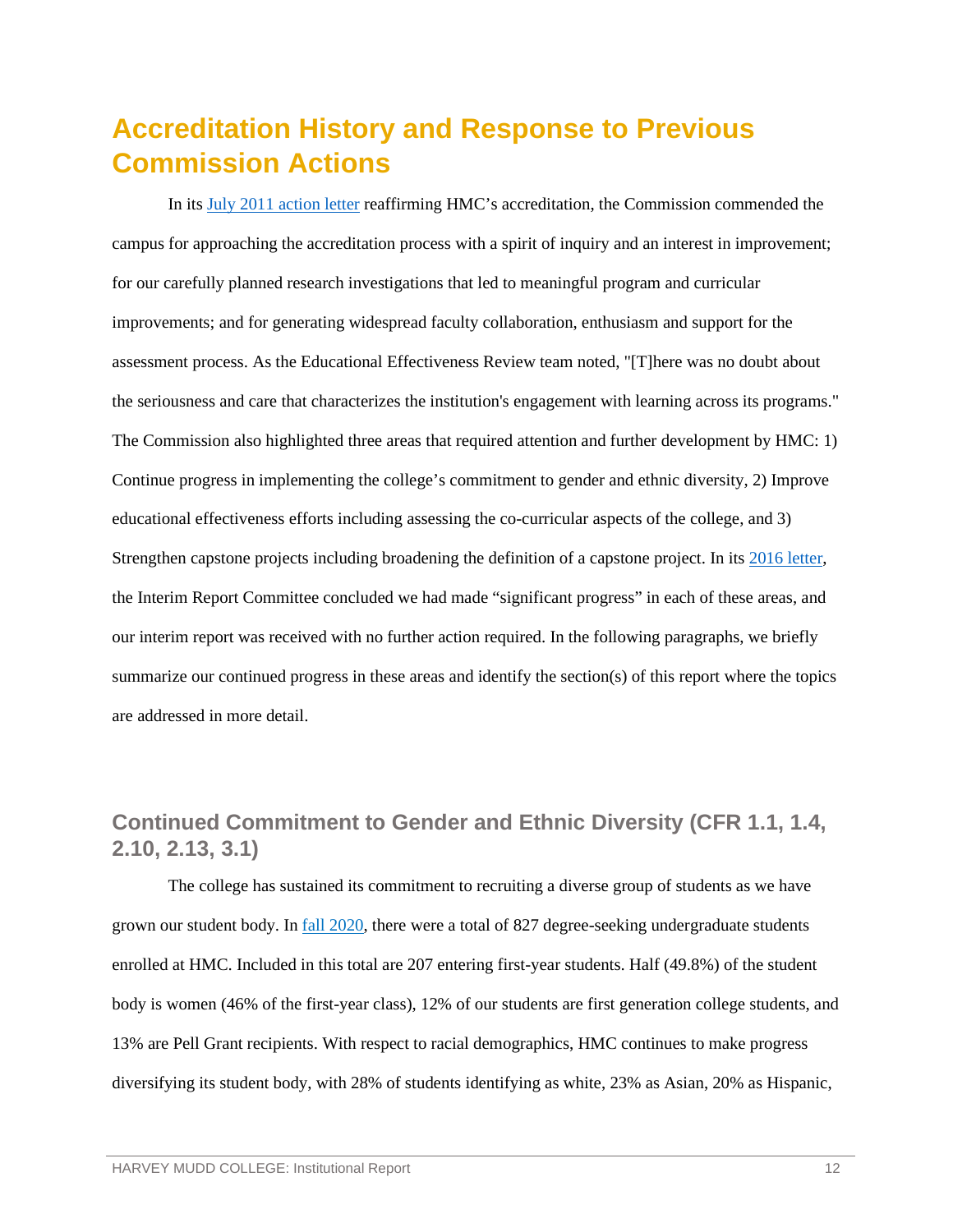10% as two or more races, 7% as nonresident, 4% as Black or African-American, and less than 1% as American Indian or Alaska Native or Native Hawaiian or Pacific Islander, and 7% are of unknown ethnicity. The composition of faculty and instructional staff at HMC has also undergone real change since 2011, although we do acknowledge our work here is not complete. As of fall 2020 there were 113 faculty at HMC, of which 101 are full-time tenured and tenure-track faculty. Among the full-time tenure-track faculty, 37% are women and 26% are Asian, Black, Native American, Hispanic, or Pacific Islander (CFR 3.1). HMC takes very seriously the words in our Strategic Vision: "excellence and diversity at all levels." As a result, we have expanded our diversity work to include issues of equity and inclusion (CFR 1.1). In spring 2018, President Klawe established a diversity strategic planning committee composed of faculty, students, and staff that was tasked with developing HMC's strategic plan for diversity, equity, and inclusion (DEI) for the next five years. The committee held a series of strategic visioning workshops during spring 2019 attended by students, faculty, staff, and alumni. The participants' comments and responses during the sessions were summarized in a report of the findings that generated a shared understanding of our priorities and was submitted to Cabinet (CFR 2.10).

In fall 2019, an ad hoc committee was organized and staffed by the VPSA with the goal of articulating how the divisions of student and academic affairs might collaborate on projects related to DEI. The committee focused on several initiatives. To examine how we can continually improve instruction at HMC with equity and inclusivity in mind, committee members began work on grant applications that would fund the faculty to participate in critical action research that would lead to a more equitable student learning outcomes.

To train members of the student affairs staff to learn how to design and implement change strategies through an equity-minded lens, we engaged University of Southern California professor emerita Estela Bensimon to train the DSA and Office of Institutional Research and Effectiveness (OIRE) staff on the [Racial Equity Scorecard](https://cue.usc.edu/tools/the-equity-scorecard/) (RES) process in order to learn how to use data to take concrete, actionable steps towards a campus culture with equity at its core (CFR 1.1). The DSA and OIRE staff completed their training in April 2021. Participating in the RES is personal, political work and everyone involved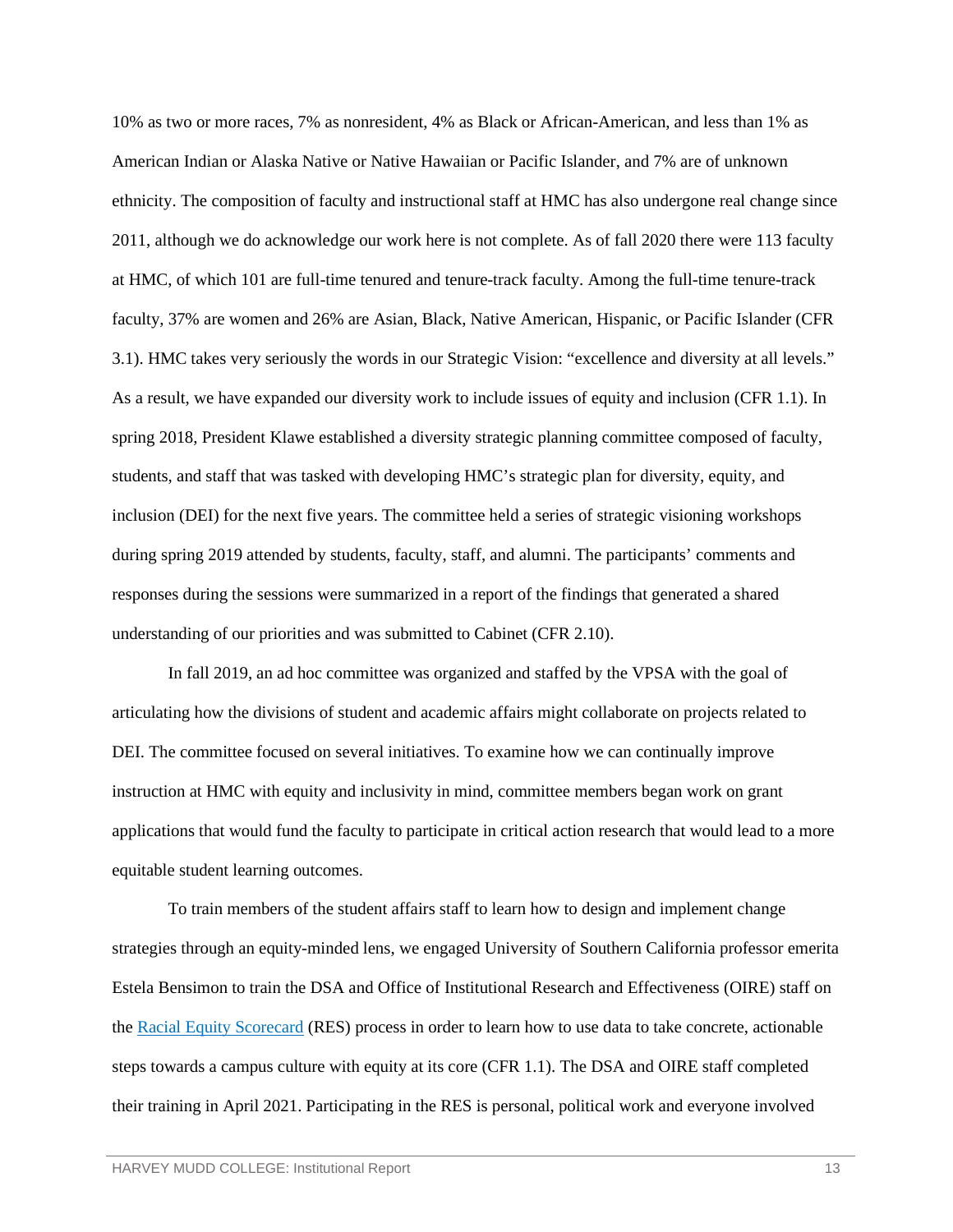put in considerable time and effort learning how to constructively interrogate data, policies, and processes that are in place with an eye towards supporting the needs of our students. Planning is underway in both the DSA and the OIRE to ensure that the work done to date can continue. The DSA is engaged in the process of using the RES in their [reports](https://wascsenior.box.com/s/5jfwor8x9f9hcid7xb3d9jw5nfiws4ja) as well as documents and programs for both internal and external audiences.

The HMC community has not been silent in response to the most recent racial reckoning brought about by the killing of Black individuals by police officers. In addition to the statements made by the administration, departments, and units condemning violence, expressing solidarity, and addressing systemic racism (many of which can be found in CFR 1.4 of the Compliance with WSCUC Standards and Federal Compliance Worksheet), we also are committed to action. HMC students organized a ["Hack for](https://www.hmc.edu/calendar/events/hack-for-black-lives/)  [Black Lives"](https://www.hmc.edu/calendar/events/hack-for-black-lives/), and Jennifer Alanis, associate dean for institutional diversity, and Kathy Van Heuvelen, associate dean of faculty, collaborated on a series of [DEI programming.](https://wascsenior.box.com/s/kwcbz02iudodhpc5rspxo0lx2bg9w423) As described in Component 8, this work has been informed and complemented by work in student affairs to develop the infrastructure to support a diverse community (CFR 2.13). While we remain focused on making progress on racial justice and curating anti-racist resources, we are also committed to working on other important inclusion issues and recognize that there is still considerable work to be done on our campus and in our community.

In spring 2021, we realized the extent to which our multi-faceted and disaggregated work in diversity, inclusion, and equity is spread across the campus and might at times appear uncoordinated, siloed, and even invisible to others outside of their own areas. Vice Presidents Sullivan and Gonzalez recognized the possibilities inherent in formalizing the relationship between their two parallel associate dean positions and with approval from the President's Cabinet, appointed the associate dean for institutional diversity and associate dean of faculty as co-chairs for a newly-formed Justice, Education, Diversity, and Inclusion (JEDI) Committee. This committee will be empowered to serve as the hub to facilitate the JEDI initiatives that occur across campus, to facilitate communication between departments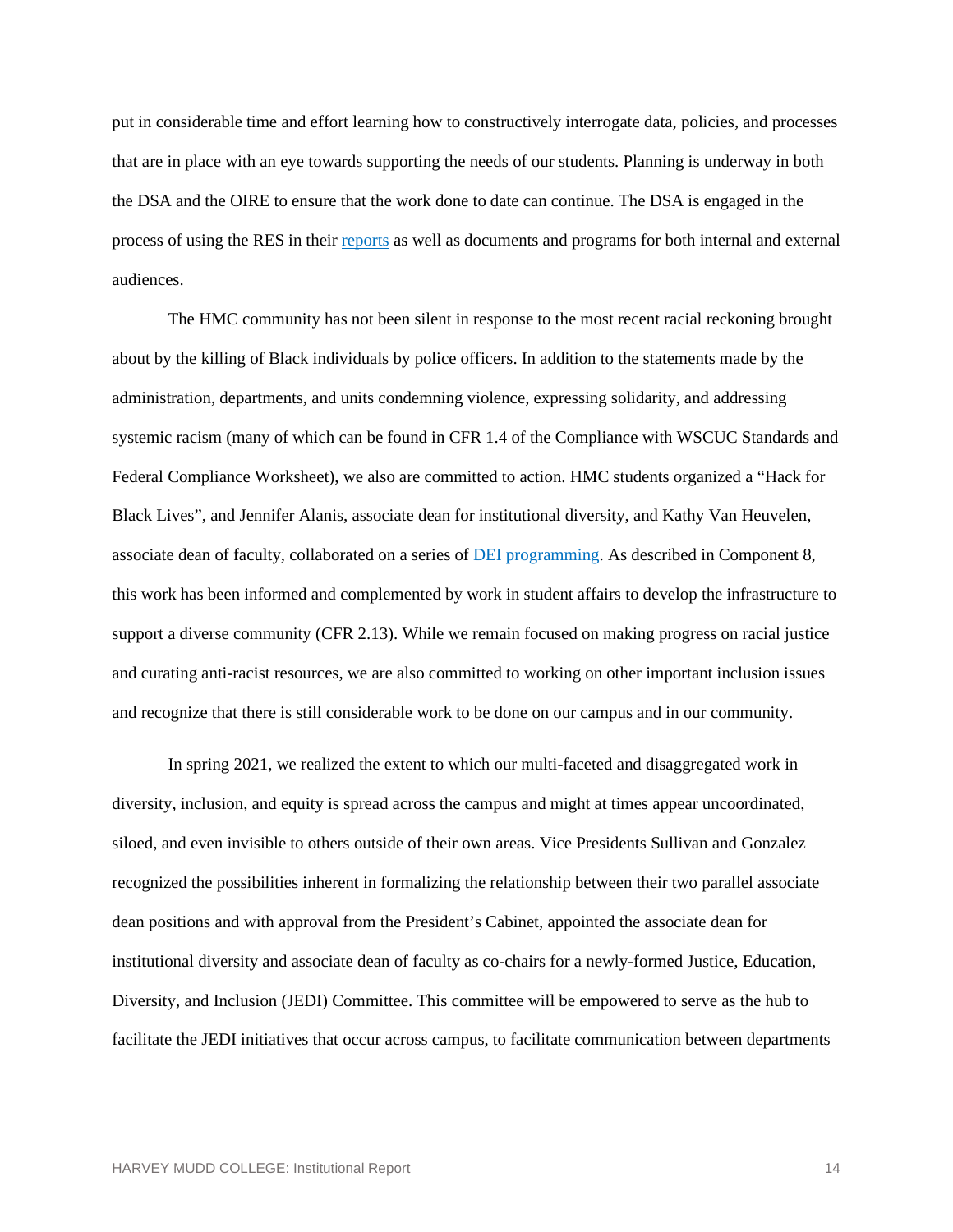and constituents in regard to the JEDI initiatives, and serve as a way to connect and leverage JEDI initiatives at HMC (CFR 1.4).

In addition, there is significant activity within academic departments to promote a more inclusive culture. For example, the Physics department is participating in the [American Institute](https://www.aip.org/teamupworkshops) of Physics TEAM-[UP program,](https://www.aip.org/teamupworkshops) which is designed to help departments look at their practices, develop strategic plans to support the success of current and/or prospective African-American undergraduate students, investigate their culture, and commit to racial equity for African-American students in physics and astronomy. To be selected, departments must demonstrate a commitment to continue the work beyond the workshops, incorporating metrics and continuous assessment into their regular operations. Through a grant from the Andrew W. Mellon Foundation to The Claremont Colleges consortium, HMC faculty are also participating in a [consortium-wide effort t](https://www.hmc.edu/about-hmc/2018/08/09/1-1-million-mellon-grant-to-expand-justice-education-programs/)o expand educational access behind prison walls. That effort has encouraged our faculty to use transformative pedagogies that re-center classroom instruction so that students and faculty co-construct knowledge.

Additionally, the engineering department is using the framework of [a prototyping mindset](https://wascsenior.box.com/s/3s92abceoet7tamxwwkfouqm8wwpxzls) to change the culture within the department. A prototyping mindset is exemplified by the willingness to test solutions to a problem that may not be a final or best solution and further tie it to the willingness to repeatedly move through a cycle of try-fail-learn-evolve. When tackling an engineering problem, it is commonplace to reflect on our previous knowledge and experience, generate ideas, dive in and prototype possible solutions, learn from the failures of the prototypes, and evolve our design accordingly. This overarching goal serves as the basis for three projects: a student piece we are calling Prototyping Your Future Self (PYFS), a curricular piece focused on innovation, and a piece focused on creating an inclusive and equitable community. In Prototyping Your Future Self, students will employ the prototyping mindset and their own personal mission to design their experience in our program and future career. The PYFS program adapts the prototyping mindset and practices and extends across all four years of the curriculum. Students will be asked to focus on self-reflection around their personal mission and use their personal mission as a springboard for designing and testing their academic career and their future career (see slide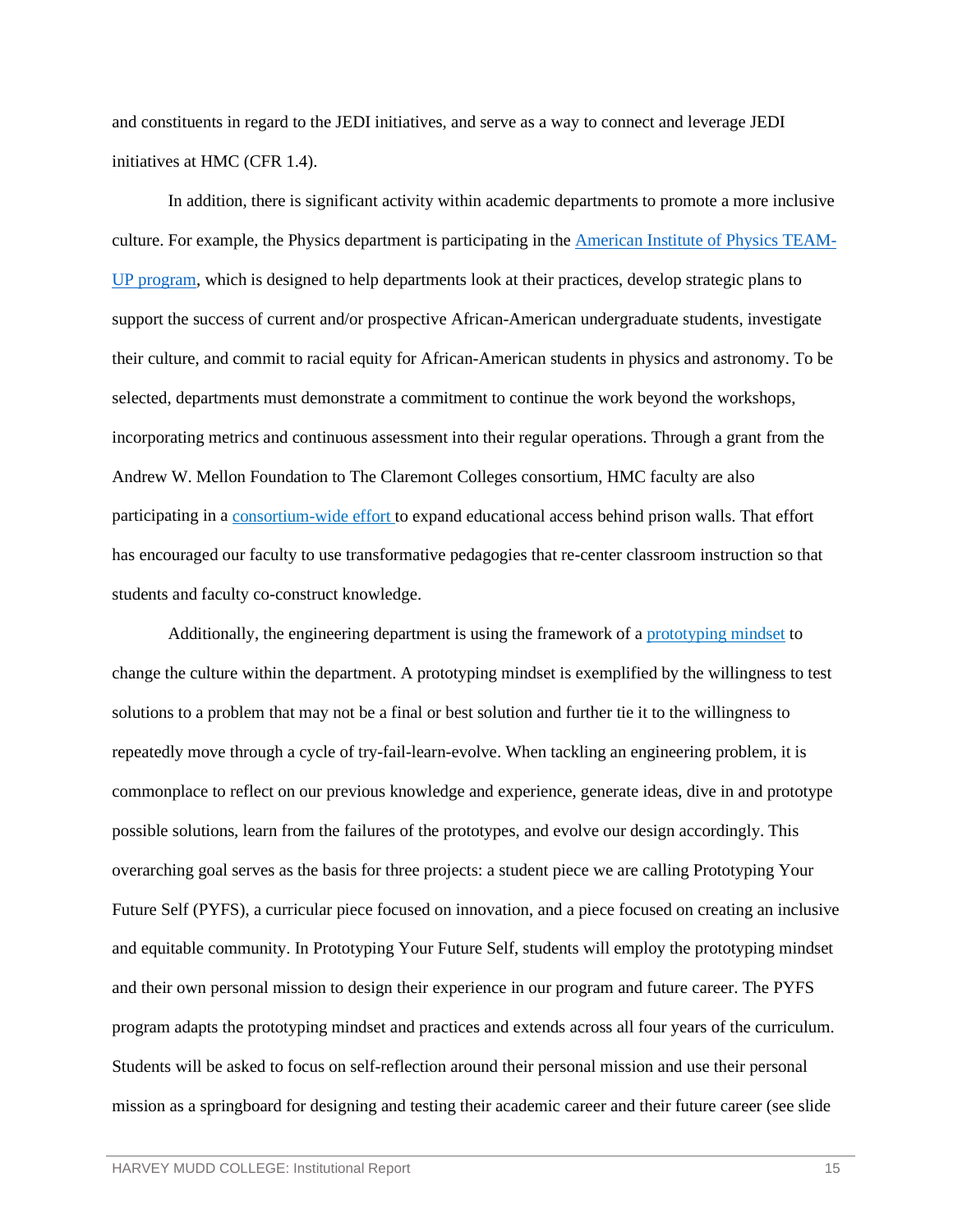20 in the Prototyping Mindset appendix). We expect that the PYFS program will also lead to increased student self-efficacy, resilience, engineering identity, and academic and career satisfaction. The curricular piece leverages the prototyping mindset with faculty to develop a process for innovation in our curriculum that allows us to easily test, refine, and employ (or discard) highly innovative and therefore high-risk curricular changes (see slide 36) . We envision generating a process that can be employed at HMC and at other institutions to allow for nimble prototyping while preserving the core of the engineering major. Finally, the engineering department is using a prototyping mindset to help us move from a fear-driven approach to a test-and-learn approach to building an inclusive community. The department has instantiated an Engineering Student Advisory Board to provide ongoing feedback between faculty and students, and is considering partnering with [BTS Spark](https://www.bts.com/spark/index) to develop a "Walk a Mile in Students' Shoes" simulation aimed at increasing empathy for a wide array of student backgrounds and experiences. Additionally, they plan to hold annual student-faculty working sessions to address issues of inclusion in the department and program. The department believes these activities will increase empathy for students and improve the departmental climate for all constituencies.

### <span id="page-18-0"></span>**Educational Effectiveness (CFR 1.2, 2.3, 2.4, 2.6, 2.7, 4.1-4.4)**

On this topic, the Commission identified two areas for attention: 1) the need for the college to "give the same attention to quality assurance in student life and other areas that it has provided for the academic programs and 2) the need to sustain the college's work in educational effectiveness and continuous improvement in light of increasing demands and expansion of assessment efforts." Since 2011, we have made significant progress in both these areas.

As described in Component 8, we have applied the practices and program review to the DSA in a way that is both sustainable and explicitly connected to assessment activities already underway in academic departments. Annual [assessment](https://www.hmc.edu/institutional-research/assessment-of-student-learning/) and [program review](https://www.hmc.edu/institutional-research/academic-program-review/) processes have been strengthened and deepened (CFR 2.7), leading to useful insights about student learning and actions to improve and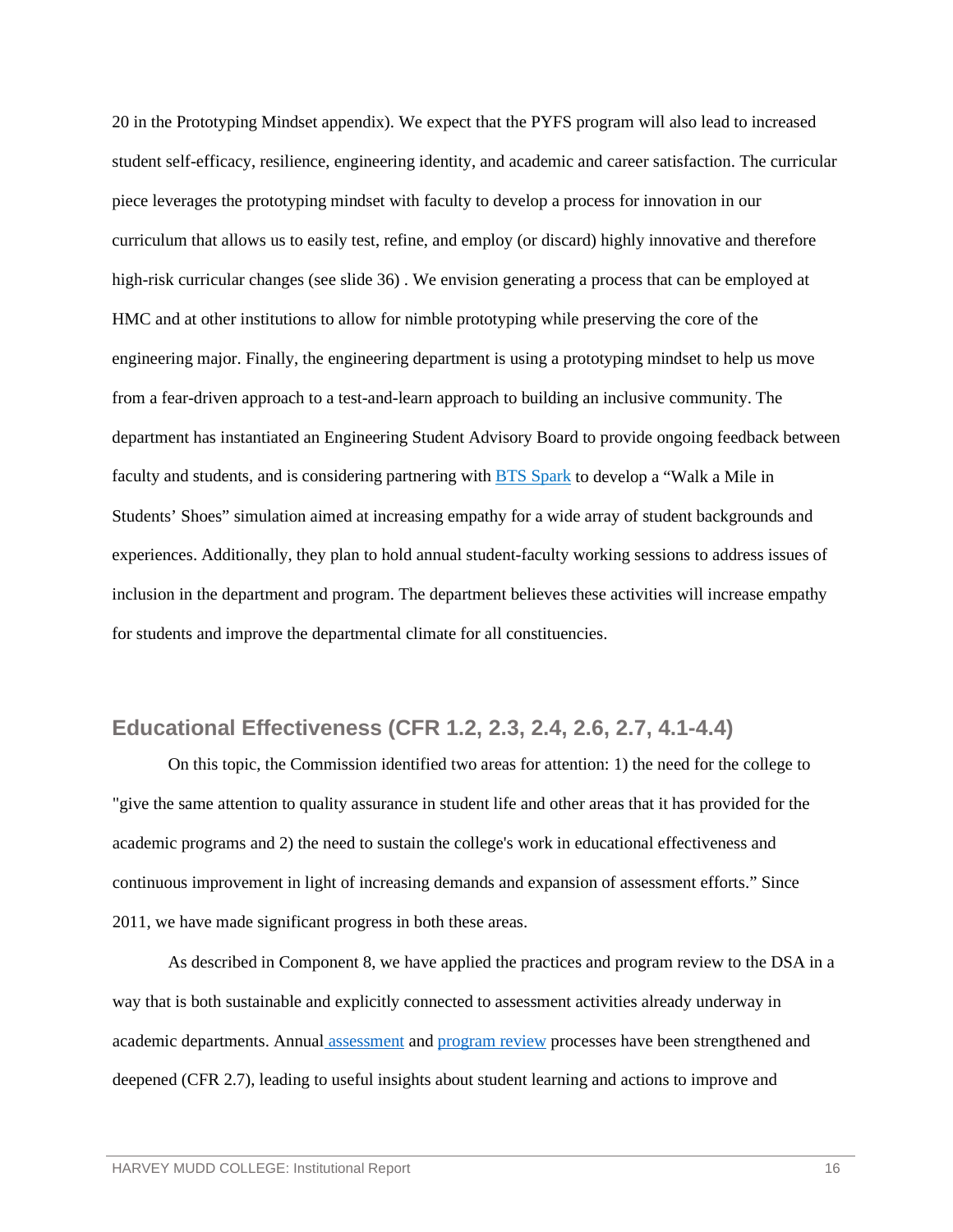advance the goals we have for our campus (CFR 1.2)[. Learning outcomes](https://www.hmc.edu/institutional-research/assessment-of-student-learning/learning-outcomes/#dept-prog-outcomes) are publicly accessible on departmental webpages, and we routinely share the results of our assessment of learning outcomes and student achievement (CFR 2.3).

In Component 8, we describe the impact of the comprehensive review of our Core Curriculum, which has led to a <u>redesigned Core</u>, approved by faculty in spring of 2020. We describe the revised Core—which is designed to reduce student stress due to context-switching and increase joy of learning, reflection, mastery, and retention by allowing students to take a four-course load in the first four semesters while still being on track to graduate in four years—and how changes will be assessed (CFR 2.8). This work has been informed by a[n external review,](https://www.hmc.edu/inclusive-excellence/wp-content/uploads/sites/48/2017/04/HMCCore_External_March2017-004.pdf) a [self-study](https://www.hmc.edu/core-revision/wp-content/uploads/sites/50/2017/07/Core-Curriculum-Self-Study-2017-Appendicies.pdf) and external [program review](https://www.hmc.edu/core-revision/wp-content/uploads/sites/50/2018/01/HMC-Core-External-Reviewers-Final-ReportB.pdf) and accompanied by sustained involvement by faculty, students, alumni, and trustees, led by our Core Review Committee (CRC). HMC's mission statement provided the central focus for the committee's work. Evidence-based data, provided by the Office of Institutional Research and Effectiveness (OIRE) and the Office of the Registrar helped committee members assume collective responsibility for establishing "appropriate standards of performance" (CFR 2.4). Also in Component 8, we describe the steps taken to engage the entire community in the redesign of the Core, including the development of a [goal statement](https://www.hmc.edu/academics/common-core-curriculum/) and [learning outcomes](https://www.hmc.edu/institutional-research/institutional-and-educational-goals/#learning-outcomes) for the Core, refinement and articulation of details for Core proposals, feedback from the community around specifics of the proposals with respect to resources and constraints. As the Core takes shape, this work has been turned over to [a Core Implementation](https://www.hmc.edu/core-implementation/charge-for-the-core-implementation-committee/)  [Committee](https://www.hmc.edu/core-implementation/charge-for-the-core-implementation-committee/) (CIC), who are working closely with academic departments, appropriate standing and ad hoc committees, relevant staff, and the dean of faculty to guide the development, delivery, and assessment of the new Core (CFR 2.6).

As a direct result of our continued attention to the two issues identified in our previous review, we have seen an increase in demand and expansion of assessment efforts. To ensure our ability to sustain our commitment to improvement based on data and evidence, we have added two positions in OIRE. In 2015, we added a research analyst, and in 2018 that position was recategorized as assistant director. In 2019 we added an associate director (CFR 4.1-4.3).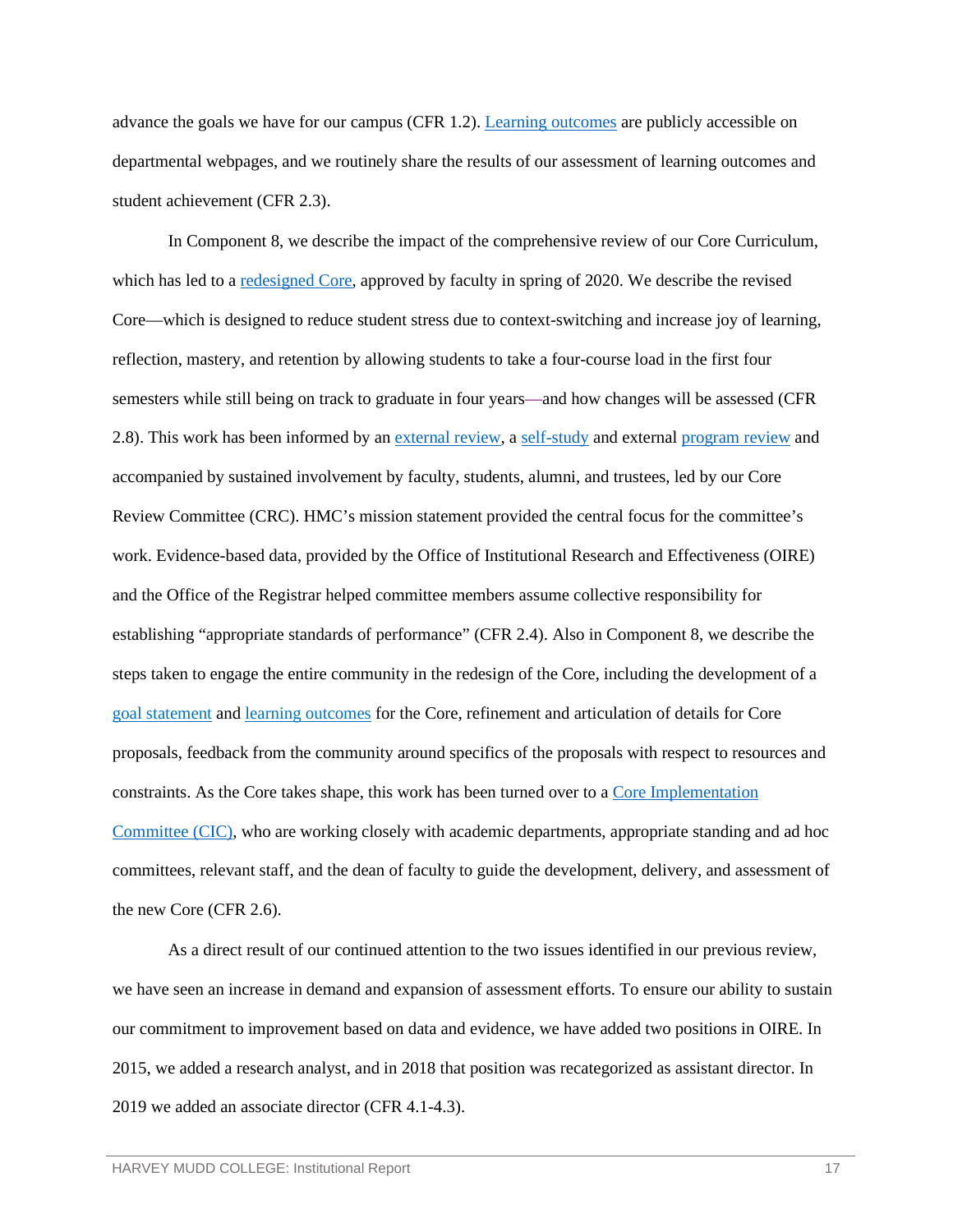#### <span id="page-20-0"></span>**Capstone Courses (CFR 1.1, 2.3-2.6, 4.3-4.5).**

Previous assessment work revealed some limitations with respect to students developing an appreciation of the social impact of their senior capstone projects (either clinic or thesis). The Commission recommended we "broaden the definition of capstone projects and the learning outcomes that students are expected to demonstrate in order to place more emphasis on the social responsibility aspect of the mission." Inquiry into improving this aspect of our curriculum and underlying pedagogy led us to expand the places where impact on society is addressed from our previous focus on capstone projects, by incorporating impact explicitly in specific courses, including Chemistry 23: Chemistry in the Modern World, Biology 52: Introduction to Biology, and CS5: Introduction to Computer Science, and by introducing a required impact course in the Core (CFR 4.4). Although the exact topics have not been finalized, we expect the impact course will focus on issues such as social justice and environmental impacts. We also mapped the [learning outcomes](https://wascsenior.box.com/s/qa8ev446zmc4x353uq7txt6kdcw1ot5u) students are expected to demonstrate in Core, which helped us place more emphasis on the social responsibility aspect of the mission earlier in their career, allowing them a solid foundation on which to build their capstone work (CFR 1.1, 2.3-2.6 ). Finally, Component 8 describes the additional service learning, internship, and volunteer programs that offer students the opportunity to connect their scientific training to societal impact and the wider world.

In our response to the Commission's recommendations, we have regularly involved appropriate stakeholders in the assessment of institutional effectiveness. Students routinely serve on essential institutional committees, such as the CRC and the Faculty Executive Committee. The board of trustees' Student Affairs Committee and Academic Affairs Committee, on which students and alumni also serve, is routinely consulted on matters related to our educational programs (CFR 4.5). The involvement of multiple constituencies help us articulate our priorities and examine the extent to which our purposes, core functions, resources are aligned and help us clearly define the future direction of HMC (CFR 4.6).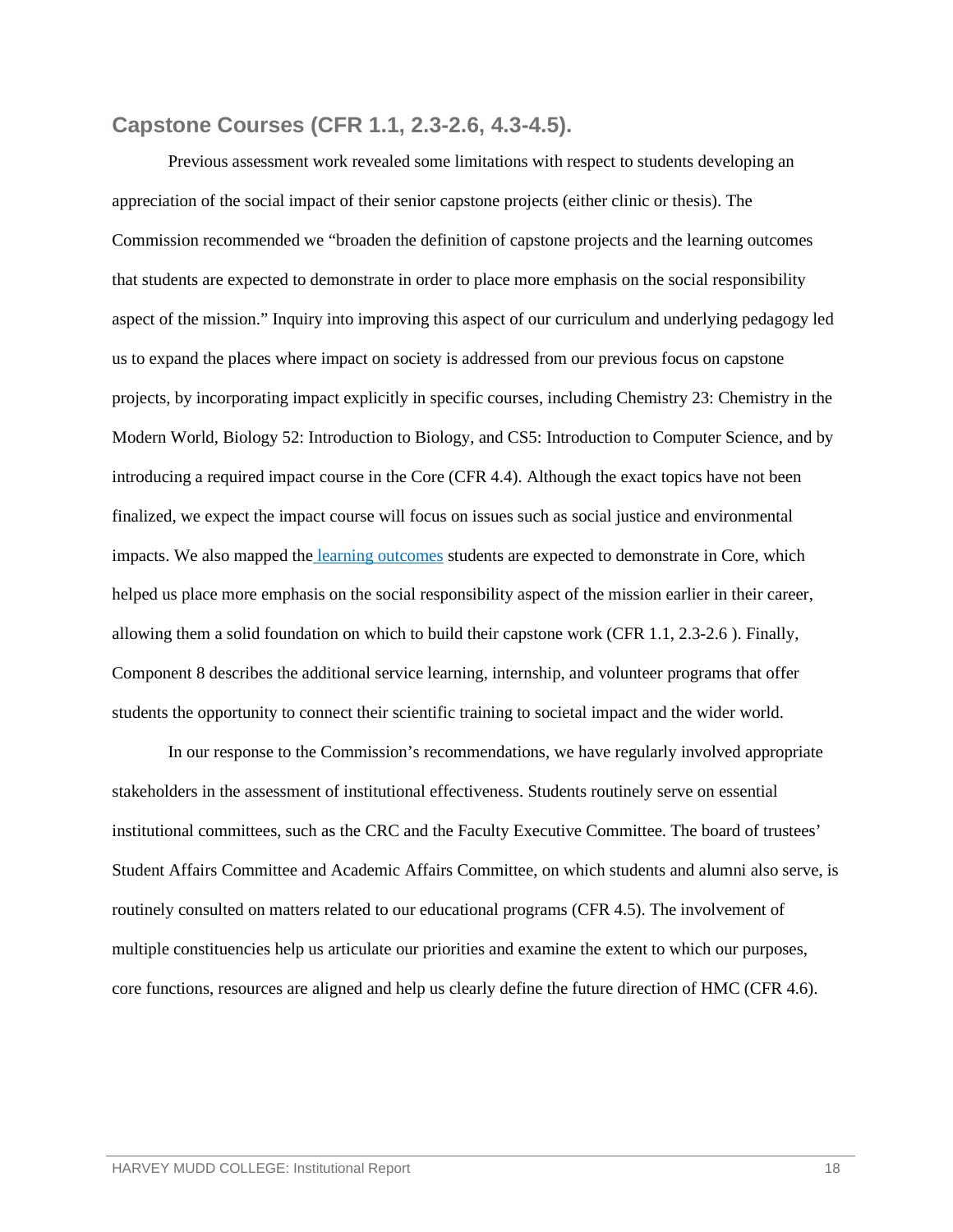# <span id="page-21-0"></span>**Institutional Response to COVID-19**

Like so many institutions across the country, HMC has spent the last year enveloped by the pandemic crisis. Interrupting a number of key initiatives—not least, the focused in-person endeavors building around our TPR of *Healthy Excellence*—COVID-19 emptied the campus residences in March 2020 and propelled us abruptly to remote learning. Our pivot, which began with the cessation of normal academic and residential operations, ultimately resulted in operating budget cuts, a hiring freeze, and the furloughing of staff. In the academic program, key endeavors including the review of our Reappointment, Promotion and Tenure (RPT) processes halted, and our substantial revision of our Core slowed.

Harvey Mudd was not unique in turning to these measures, but the pandemic has thrown into relief the significance of our ongoing efforts to address and improve work-life balance for all constituencies at the college. Specifically, the additional burdens of remote teaching, learning, and campus operations made clear how close our normal practices were to maximum capacities. While it disappoints us to have delayed our progress on workload and not to have our new Core fully implemented, we were pleased we were able to move forward in important ways with our new Core and with co-curricular assessment. We have solidified campus commitments to returning to our initiatives around student, faculty, and staff workload at the moment it becomes practical to do so. The FEC, for example, has already prepared to restart a review of [RPT practices](https://wascsenior.box.com/s/pi749lh89y3rfvv3y0la67elan2zbmil) when we return to campus, picking up an initiative described below. We anticipate fully instantiating our new Core, with its smaller footprint, within a year of resuming full in-person operations.

While strengthening our commitments to ongoing efforts, the pandemic has also revealed to us ways in which our pre-pandemic engagement with work-life and workload prepared us to recognize difficulties and to act nimbly as we could. Within weeks of the March 2020 closure of the campus, a multi-constituent planning group, led by the dean of faculty, instituted COVID-19 policies around workload that included greater flexibility in the tenure clock for faculty and grade flexibility for students. The President's Cabinet, working with the board of trustees, approved the use of college funds for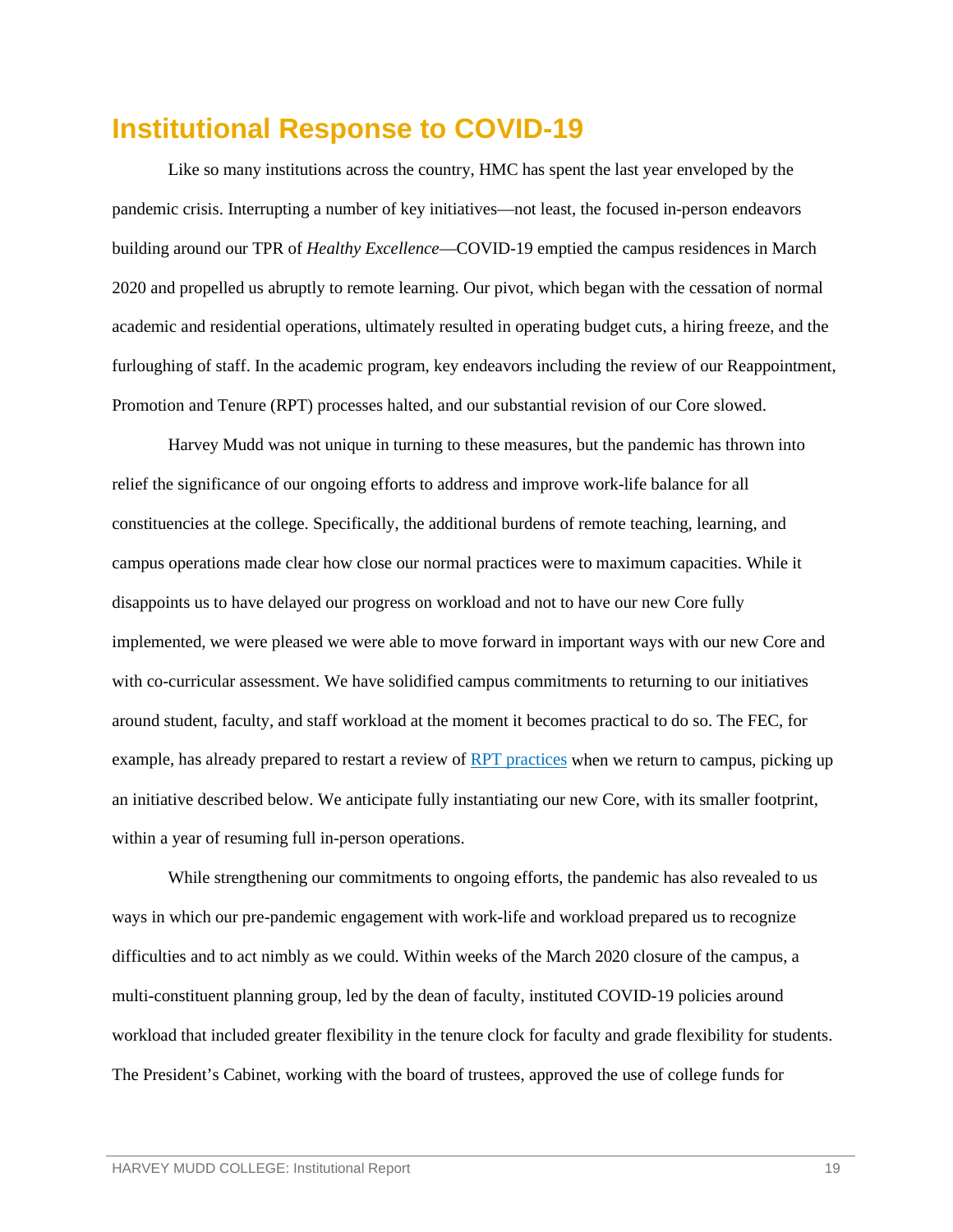telecommuting support for faculty and staff and technology and support for students compelled to work remotely. An **Emergency Employee Relief Fund**, funded with voluntary contributions from across the constituencies of the college, supported health insurance and other necessary expenditures for our furloughed colleagues.

Our VPSA, along with the student affairs staff, developed programs to support students in their new work environments. In response to the need to communicate broadly and clearly with students and families, the DSA initiated communication, policies, documents, and related programs under the Stay [Safe @ Mudd](https://www.hmc.edu/coronavirus-information/stay-safe-at-mudd/) initiative. Additionally, critical information was delivered through Inside Mudd, a webinar series for families, students, faculty, and staff focused on updates about the campus and COVID-19. The VPSA also gathered a group of 27 individuals, 22 of whom were students, to meet weekly in an advisory capacity as decisions were being made that pertained to the student experience. As the DSA prepared to modify policies and procedures to support students during the pandemic, they engaged in seven consortial and HMC-specific committees that addressed academic planning, contact tracing, testing, social norming, mental health, safety, and general COVID-19 responses. The DSA also modified the student engagement model, shifting resources, programs, and services to be completely virtual. The Office of Health and Wellness contracted with [MiResource](https://www.miresource.com/resources/wizard/welcome) to help students identify resources and providers in their remote locations. Additionally, The Claremont Colleges contracted with [Timely.MD,](https://timely.md/faq/7c-health-the-claremont-colleges/) a provider of online medical and counseling services, to offer a telehealth option to all HMC students to expand and supplement services currently available at Student Health Services (SHS) and Monsour Counseling and Psychological Services (MCAPS). Students who were struggling academically or with their wellness received individualized outreach by text messages, phone calls, emails, and one-on-one meetings with staff in partnership with the academic deans. Programs such as career fairs, emotional intelligence seminars, physical wellness, painting with the dean, academic advising and skill building, community engagement opportunities, an anti-racist webinar series and book club, leadership webinars, social connection events, and one-on-one meetings with the DSA staff members were all conducted virtually. These offerings served to provide essential resources, co-curricular learning opportunities, social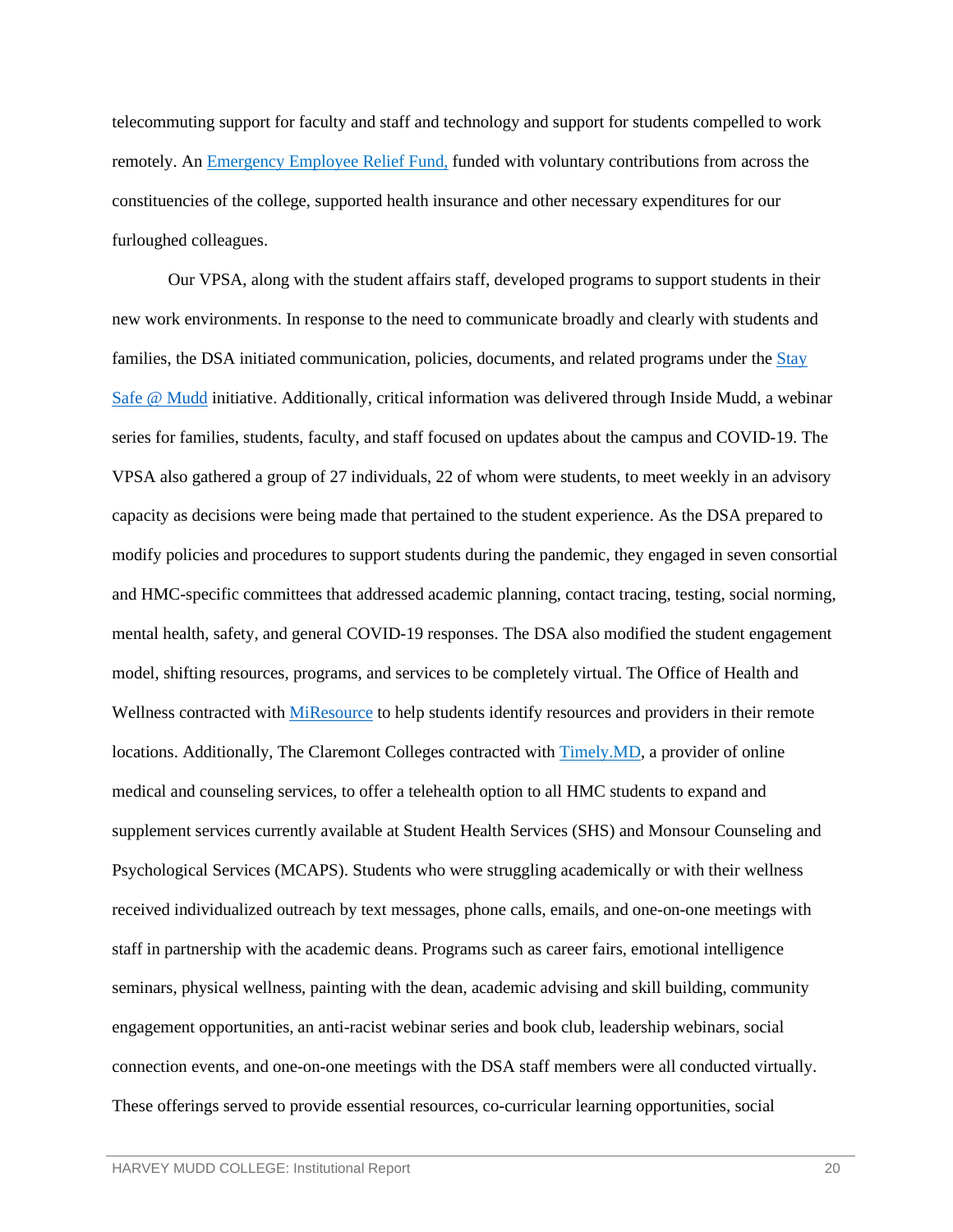gathering and engagement occasions, opportunities to collaborate, and to provide stress management and wellness support for students.

Ongoing communication with students, faculty, staff, and families through town halls provided an important two-way flow of information between campus leadership and the college community, frequently surfacing concerns about workload or work-life that enabled us to pivot toward new support or policies. Town halls with faculty and staff, for example, created support for an initiative to provide ongoing health insurance coverage for furloughed staff, and town halls with families and students emphasized the need for attention to time zone differentials as well. In summer 2020, we worked with the CTL to provide support for a cohort of 40 faculty to learn best—and efficient—practices for delivering distance learning in ways that would address their own workload concerns and the diverse learning situations of our students.

## <span id="page-23-0"></span>**Preparation for the Reaffirmation Process**

In preparing for this reaffirmation review, our general strategy was to have the work of the review run through a representative steering committee, small enough to work efficiently, but broad enough to reach all campus constituencies at key points in the process.

To accomplish this, in August 2018 the FEC established th[e WSCUC Steering Committee.](https://www.hmc.edu/institutional-research/accreditation/2021-wscuc-re-affirmation/wscuc-leadership/) The committee is composed of a mix of faculty and administrative representatives. This includes the chair of the FEC, chair of the Assessment and Accreditation Committee, and the chair of the Department of Engineering. Administrative members included the VPAA, the VPSA, the associate dean of the faculty, the director of summer programs and special projects, and the accreditation liaison officer (ALO)/assistant vice president for institutional research and effectiveness.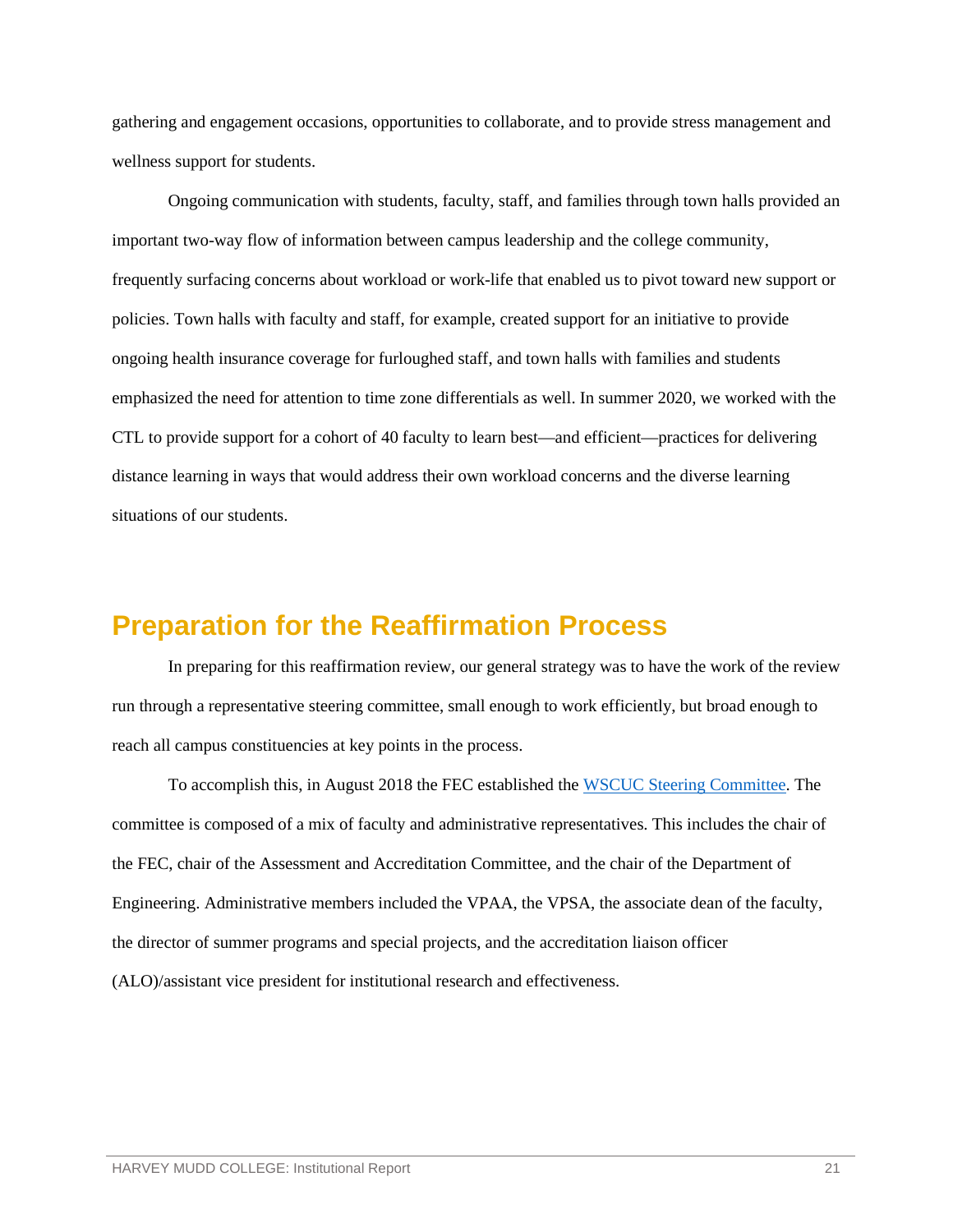At every stage of the multi-year process, the Steering Committee led the initial deliberation and drafting of documents. It then broadly engaged the campus community gathering feedback that informed refinements and revision.

To draft the institutional report, the Steering Committee selected leads for each project in the theme, as well as leads for each component. Those leads invited other members of the Steering Committee, as well as non-committee members, to help draft their section. During the 2019-2020 academic year, leads drafted outlines for their sections as their projects progressed.

Essay drafting took place during the 2020-2021 academic year. In March 2021, essay drafts were compiled into a draft institutional report. The steering committee reviewed this first draft, editing and revising as appropriate. During April and May this initial draft was reviewed by administrative and faculty leadership, including President Klawe. Feedback from these groups informed the development of a second draft, which was shared with the campus community in summer 2021 and then finalized.

The board of trustees has reviewed this report, and has received regular updates on the college's progress in the board's Academic Affairs Committee and in meetings of the full board of trustees.

# <span id="page-24-0"></span>**COMPONENT 2: COMPLIANCE WITH STANDARDS**

In this essay, we describe the process by which we completed our review under the [WSCUC](https://www.wscuc.org/resources/handbook-accreditation-2013/part-ii-core-commitments-and-standards-accreditation/wasc-standards-accreditation-2013)  [Standards,](https://www.wscuc.org/resources/handbook-accreditation-2013/part-ii-core-commitments-and-standards-accreditation/wasc-standards-accreditation-2013) including what we learned and how we are responding with respect to the Core Commitments and Standards of Accreditation. We also briefly describe how we are meeting federal requirements as revealed by the Federal Checklists. In sum, evidence indicates that we have in place a system for assessing, tracking, and improving the learning of our students and we have not discovered any issues or areas of concern.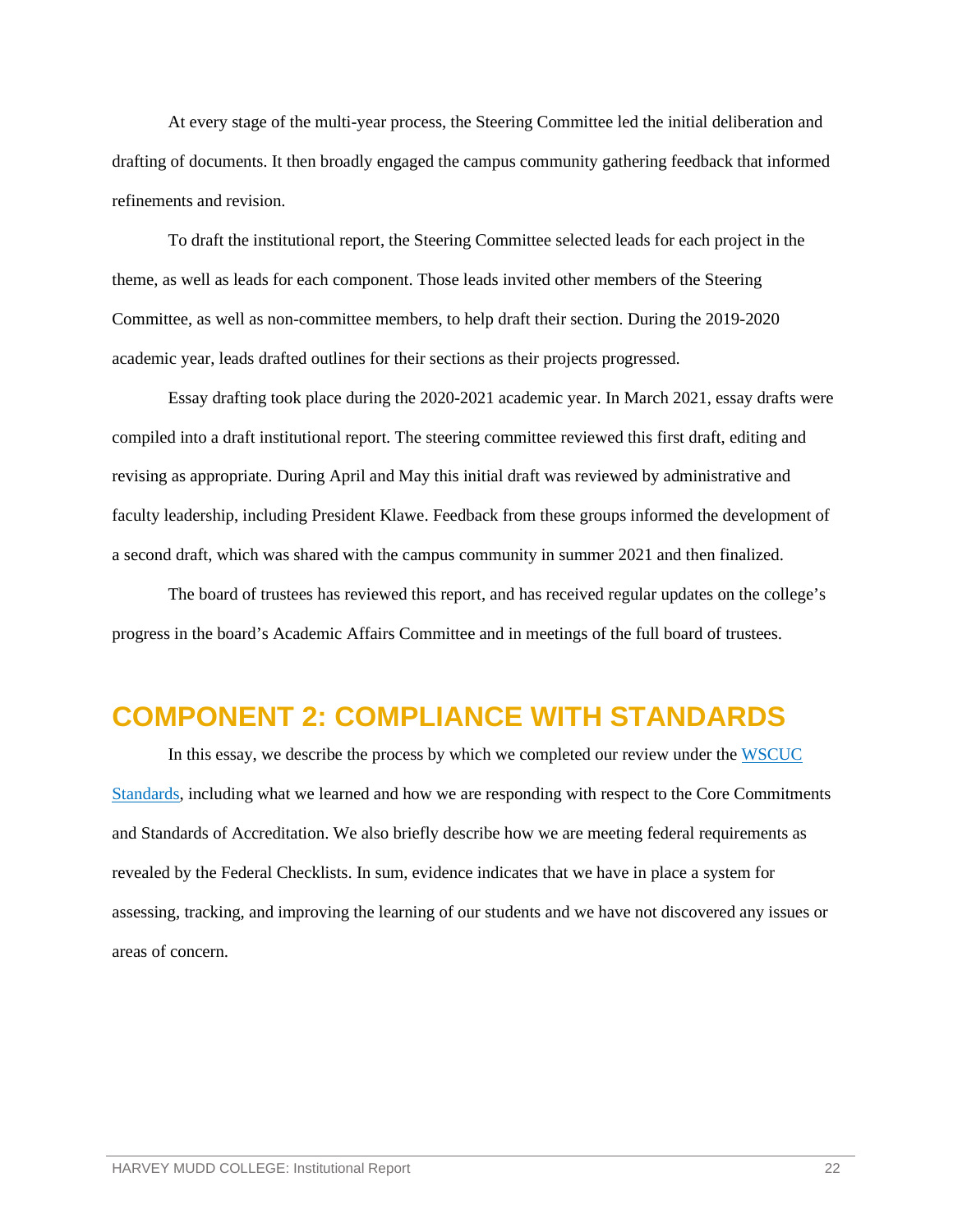# <span id="page-25-0"></span>**Review Under the WSCUC Standards**

HMC completed its review under the WSCUC Standards in two steps. The first step was designed to initiate awareness of—and, as necessary, action in response to—accreditation expectations as described by the Standards and Criteria for Review. The second step finalized our self-analysis.

In fall 2019, the Assessment and Accreditation Committee (AAC) began to engage in a formative self-analysis of the compliance standards to identify our strengths, areas for improvement, and any areas in need of immediate attention. The AAC developed a draft of the evidence to support our compliance with the standards. When campus closed in March 2020, the AVP for institutional research and effectiveness completed the initial analysis and used it to generate a document that identified areas of strength and areas where we needed more information. When the AAC reconvened, they used that document to reach out to the offices of the president, dean of faculty, business and finance, and advancement to complete a draft of the [Compliance with WSCUC Standards and Federal Requirements](https://wascsenior.box.com/s/rmkwhkd3dbkvsfbq49xyl4trmm6wwrlb) worksheet. Through this collaborative effort, we were able to identify shared values across many offices, including a deep dedication to working efficiently and effectively, to fulfilling our commitments, and to helping the members of our community thrive. The worksheet also reveals the extent to which our assessment efforts have grown. It was satisfying for the AAC to see the frequency with which we were able to provide the results of our assessment work as evidence of our compliance with a particular Criterion for Review, whether the CFR was about learning outcomes, assessment, pedagogy, planning, or institutional effectiveness.

In looking closely at the structures that support our assessment work, we were able to note the following patterns: 1) all academic departments participate in program review, including the Core; 2) the evidence we use to determine the extent to which our graduates achieve the outcomes we set out for them is apparent in all departments; 3) major or program requirements are clearly outlined on each academic department's website; 4) All departments have learning outcomes on the websites; and 5) all academic departments have mechanisms to determine if students have achieved stated outcomes which create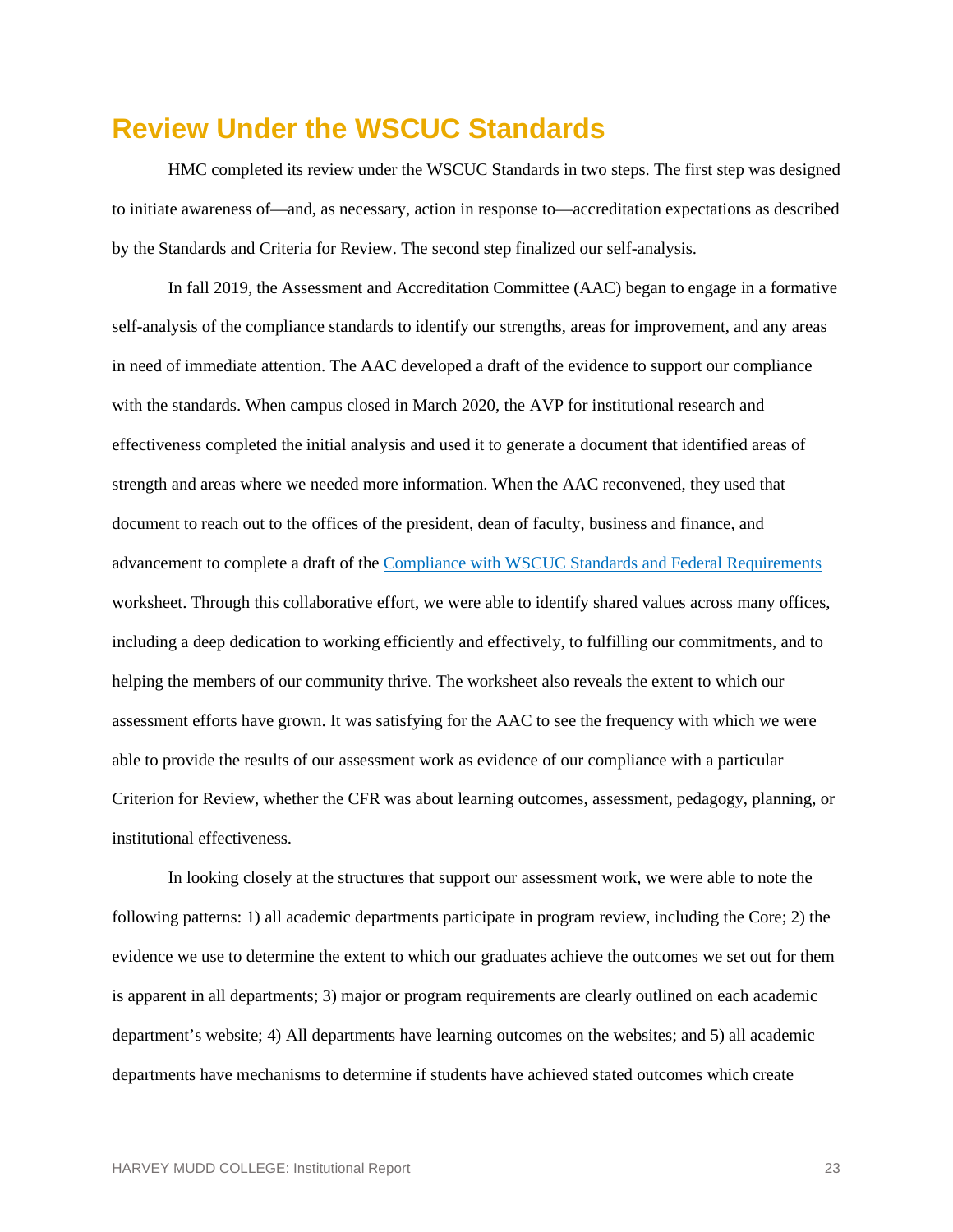multiple opportunities between students and faculty to discuss performance, and in some cases, those conversations continue past graduation to include alumni.

The AAC's examination of assessment processes also shows that all departments have responded to program review findings with plans to revise program curriculum and/or program assessment strategies. Departments also are using the results to stimulate faculty discussions, reconsider pedagogy, re-examine the program's intended learning outcomes, and support resource requests for the purposes of improving student learning and achievement.

The AAC identified several opportunities to engage in deeper forms of assessment. In partnership with the Core Implementation Committee, the AAC revised the learning outcomes for the new Core and began the process of putting together a comprehensive plan of assessment for the new Core. The committee also worked with the VPSA on integrating students affairs assessment into the AAC's reporting cycle so that the results can be disseminated to the entire faculty in a meaningful way. Moving forward, the AAC will continue to take the lead on these endeavors and ensure they become part of the fabric of the work of the AAC.

# <span id="page-26-0"></span>**Federal Checklists**

HMC initiated completion of the four Federal Checklists in June 2020, with the intention of identifying, and as necessary rectifying, any discrepancies between federal requirements and campus practices. As required by the review, the four checklists[—credit hour,](https://wascsenior.box.com/s/ywaswmoss5tv1m55w895vcqubdlqep81) [marketing and recruitment,](https://wascsenior.box.com/s/e0u401bsrgjx1p3s0ud5zc31ne2ac44z) [student](https://wascsenior.box.com/s/2cchowps12djrygt1xracu6qi8ohcdnx)  [complaints,](https://wascsenior.box.com/s/2cchowps12djrygt1xracu6qi8ohcdnx) and [transfer credit—](https://wascsenior.box.com/s/ney6rg935nge0exvat3kivb90acclwog)have been submitted with this report for verification by the WSCUC review team of HMC's compliance with these expectations.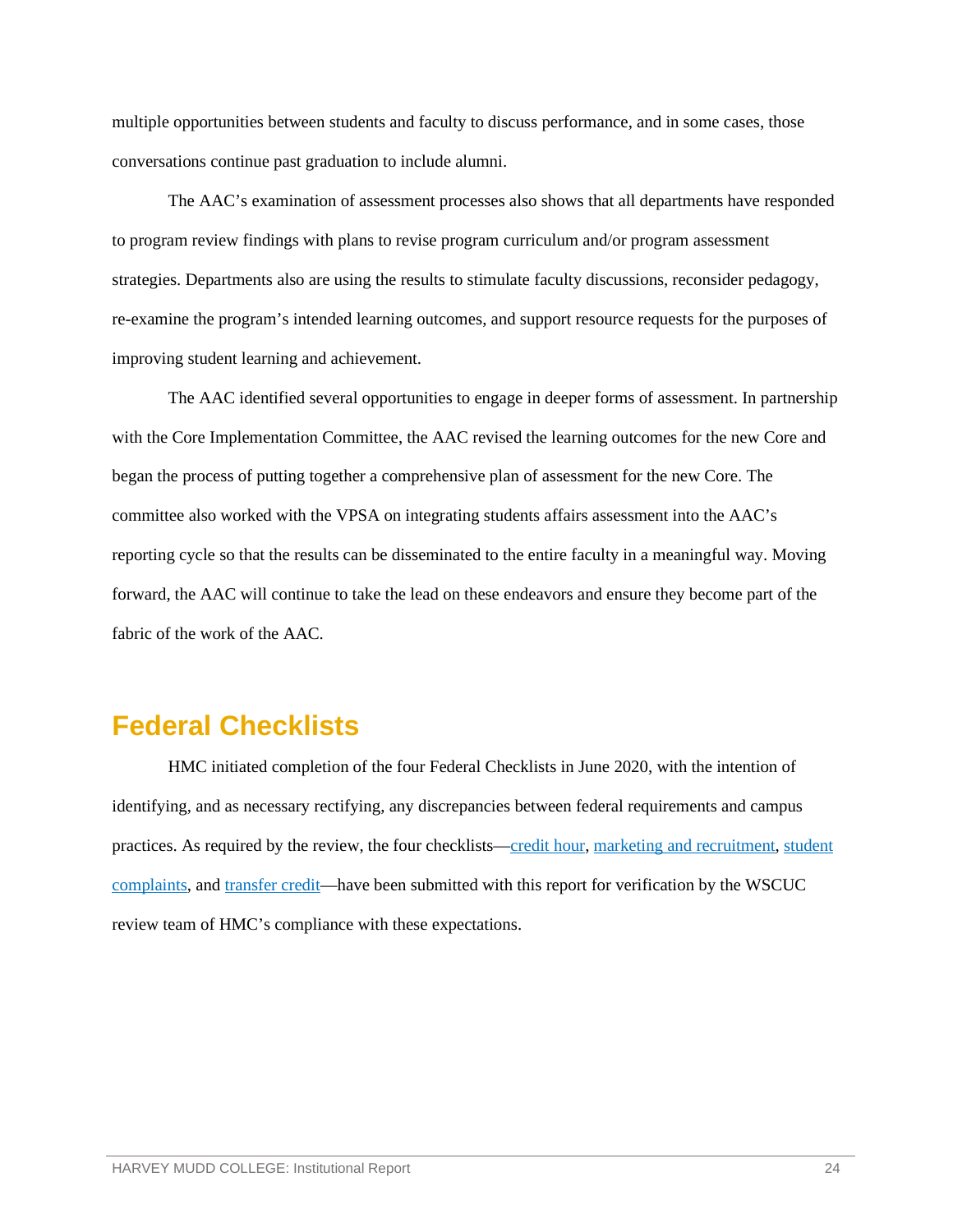# <span id="page-27-1"></span><span id="page-27-0"></span>**COMPONENT 8: INSTITUTION SPECIFIC THEME Origin of the Theme and Projects**

HMC advanced the theme of "*Healthy Excellence: Putting Success in Perspective*" because it provided us with an opportunity to build on our previous work and integrate many academic and cocurricular support structures, initiatives, offices, and programs that help our students, faculty and staff thrive while also demonstrating our commitment to WSCUC's four Standards of Accreditation.

The theme of *Healthy Excellence* has two interrelated subthemes. The "healthy" in Healthy Excellence alludes to workload, which has been mentioned in previous accreditation cycles. In 2009, the WASC Visiting Team for the Capacity and Preparatory Review recommended "Harvey Mudd College should continue to examine issues about faculty and student workload to promote balance in personal and professional life." We wanted to look at workload because it would capture our commitment to improving the educational experience and touch on the "core functions of teaching and learning, scholarship and creative activity, and support for student learning and success" (Standard 2). We have considerable data from students and faculty that indicates that in their pursuit of excellence, students and faculty are often overextended and find it difficult to fully appreciate their successes, and this is an opportunity to examine the complex connections between the challenges that exist at HMC and the ways in which wellness is tied to performance for students and workplace satisfaction and professional development for faculty and staff. Since our last reaffirmation, several centers, initiatives, and offices have been established to support members of our community while others have been expanded or re-visioned. Looking purposefully at our culture provides us with the opportunity to demonstrate our commitment to "achieving educational objectives through investments in…resources and organizational structures that promote the achievement of institutional purposes and educational objectives, and create a high quality environment for learning" (Standard 3).

The "excellence" in Healthy Excellence refers to the degree to which we are meeting the Harvey Mudd College [mission.](https://www.hmc.edu/about-hmc/mission-vision/) We appreciate the chance to reevaluate the ways in which we are meeting the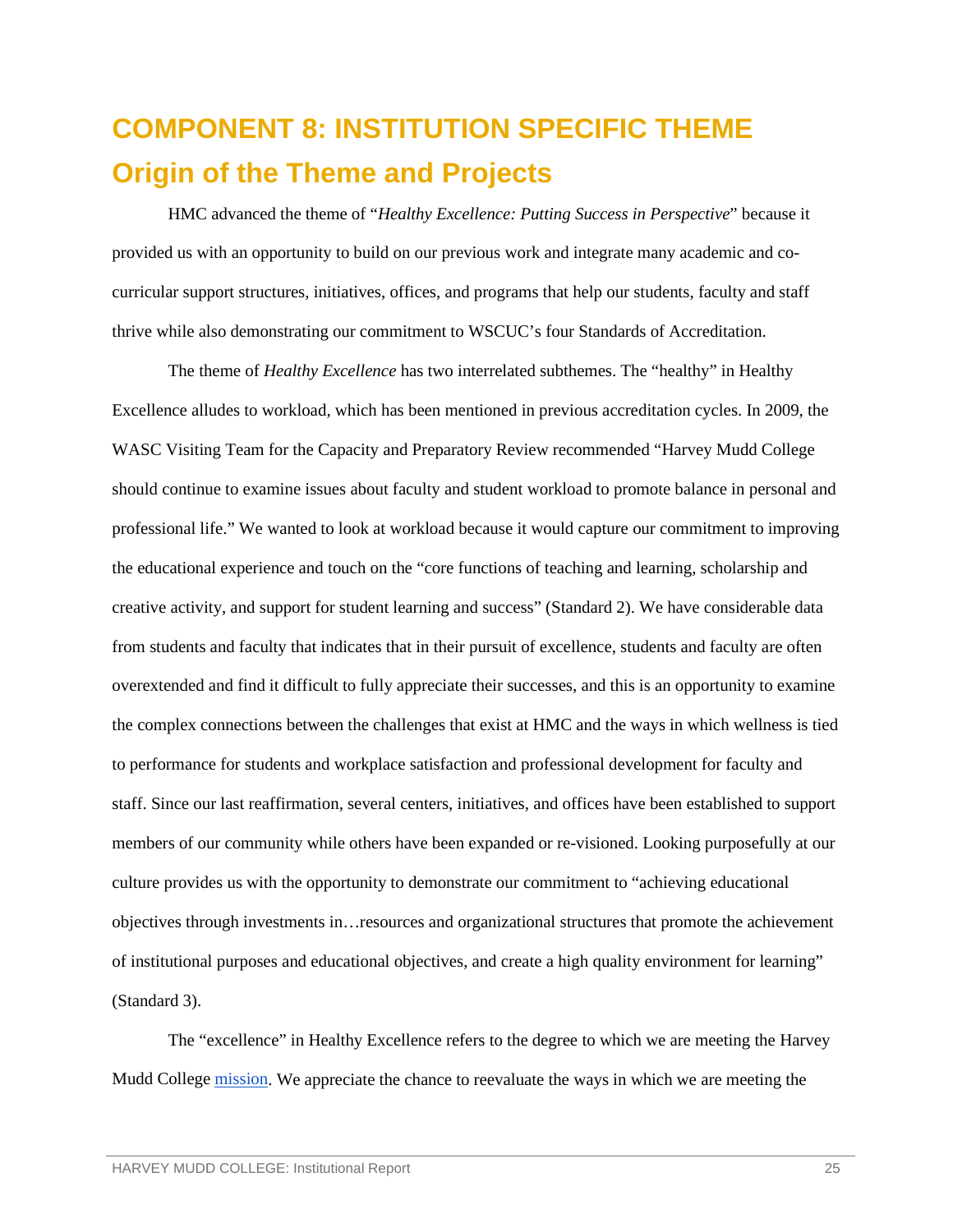ambitious goals we have set out and to use the data collection, research, and institutional inquiry to "establish priorities, to plan and to improve quality and effectiveness" (Standard 4). For example, what does it mean for students to be well-versed in scientific, engineering, and mathematical disciplines? How and where do students demonstrate their understanding of the impact of their work on society? Are students prepared to assume leadership roles in their fields?

As we thought about the intersection of our mission with our culture, we envisioned [three](https://wascsenior.box.com/s/4klrqr7x5tshp6qcx4ew3gbjif0ymrmd)  [intersecting projects,](https://wascsenior.box.com/s/4klrqr7x5tshp6qcx4ew3gbjif0ymrmd) each of which has implications for faculty, students, and staff. When we originally conceived of this work, we centered these within the Core, but as our work unfolded, we realized that workload was truly at the heart of our work, allowing us to connect the projects explicitly to the support structures in place to help students, faculty, and staff thrive. This approach provided us with the opportunity to have a purposeful discussion of how our work in Core and on our co-curriculum intersects and strengthens our mission as a college and epitomizes our "essential values and character" (Standard 1).

# <span id="page-28-0"></span>**Project 1: Faculty, Student and Staff Workload (CFR 2.1, 2.8, 2.13, 3.1, 3.3)**

HMC's ability to respond to the workload concerns which have been heightened by the pandemic was improved by a longstanding effort to understand these pressures on our campus and to respond to them. That there have been such concerns is unsurprising. Our high quality faculty and staff deliver an intensive and expansive curriculum to a highly selective student body through a pedagogy and cocurriculum that emphasizes high contact learning and support. Maintaining an active and professionally significant research program is important to many of our faculty, many of whom retain standards of contribution influenced by their R1 training and collaborators; substantial numbers of staff are likewise deeply committed to professional development and activity at a high level that includes leadership in professional organizations, publication, and conference dissemination. In short, like many other STEM institutions, HMC has just the right ingredients for a culture oriented toward "more" that, we feared,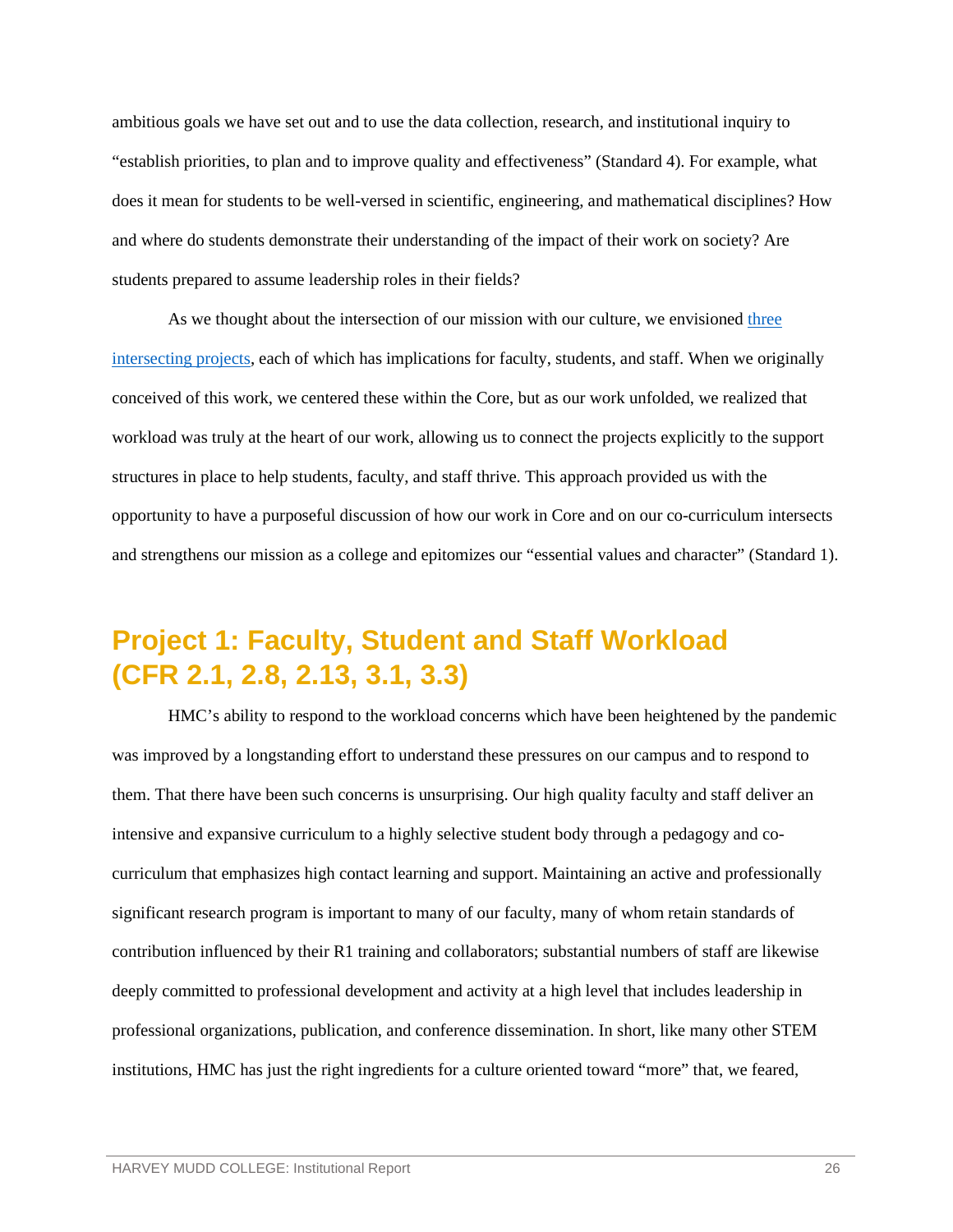might ultimately serve as an obstacle to our aspirations for student learning and holistic development and impede the broad flourishing we wished for faculty and staff.

Our efforts to develop a rigorous and data-driven approach to understanding the impact of a "more" culture on our campus have been ongoing at least since the early 2000s when a qualitative study of work-life among faculty produced several conclusions that continue to resonate as we pursue healthy excellence in the area of work:

- Faculty, staff, and student work culture at HMC is strongly interlinked and mutually reinforcing.
- The academic program (curriculum) is the key locus of interconnectivity and thus a key lever in any global changes.
- Change at HMC needs to rest on quantitative analysis.
- Opportunities to improve work satisfaction and workload exist in smaller measures that could be undertaken while progressing toward larger changes like shifts in the curriculum or processes for faculty advancement.

Strategic planning undertaken on the arrival in 2006 of Maria Klawe as HMC's fifth president gave focus, energy, and resources to the goal of improved work on campus by elevating the objective of "nurturing and developing the whole person" as a [strategic objective of the college.](https://www.hmc.edu/about-hmc/mission-vision/) Emerging from the strategic planning effort, a reform of the Core completed in 2009 had the effect of creating more time for reflection and whole person development as a central goal and provided enhanced space for electivity and an option for reduced course load during the first year. While the long-term success of these reforms in encouraging students to build more space into their programs was mixed, the process undertaking curricular reform with an eye toward student support pointed the way to the next revision of the Core discussed below (CFR 2.13).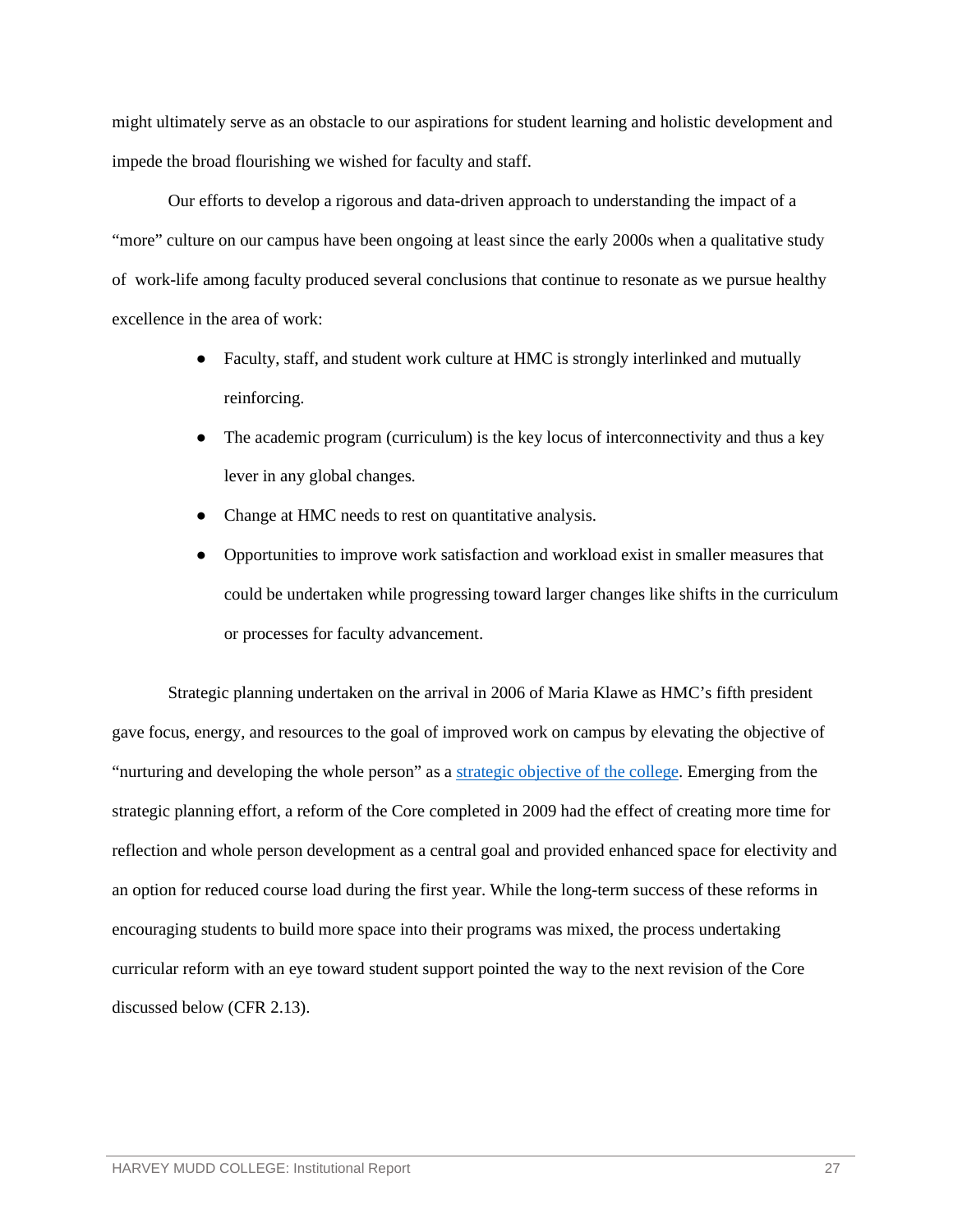#### <span id="page-30-0"></span>**Key Findings on Workload**

Our efforts to encourage healthy work practices have continued since 2011, building on early studies and the assessment of first-wave initiatives. While we continue to see important areas of intersection among the experiences of students, faculty, and staff, this section of the report will describe several high-level findings for each group based on locally developed surveys as well as national instruments. In examining workload, we have learned:

- **Finding**: Collaborative on Academic Careers in Higher Education (COACHE) faculty surveys in 2017 and 2020 revealed that faculty report uncertainty regarding requirements for promotion and tenure. Faculty, specifically in some departments, see expectations regarding scholarship as lacking clarity. **Response:** Our FEC has initiated a review of the Faculty Notebook criteria for promotion and tenure; a new associate deanship has been established to support faculty development with a particular focus on pre-tenure faculty.
- **Finding:** COACHE surveys show that faculty feel the need for more and better support around research activities. Institutional support for grants seeking, time for research, and recognition for research were all areas where satisfaction was below both our peers and our threshold of acceptability. **Response:** We have created a new Office of Sponsored Research and hired a grants specialist to support faculty grant-seeking; we have highlighted faculty research achievement in public forums, which resulted in improvement between the 2017 and 2020 administrations of the COACHE survey; we are piloting additional summer salary support for faculty.
- **Finding:** Various assessments, including a time use study, have confirmed that the academic workload in the Core is a significant source of stress for students. Specifically, the fact that our students routinely take five or six required courses when students at other campuses take four courses contributes to overwhelm our students. **Response:** The ongoing Core revision will reduce course workload to four courses within each of the first three semesters; curricular revisions in departments have put workload front and center.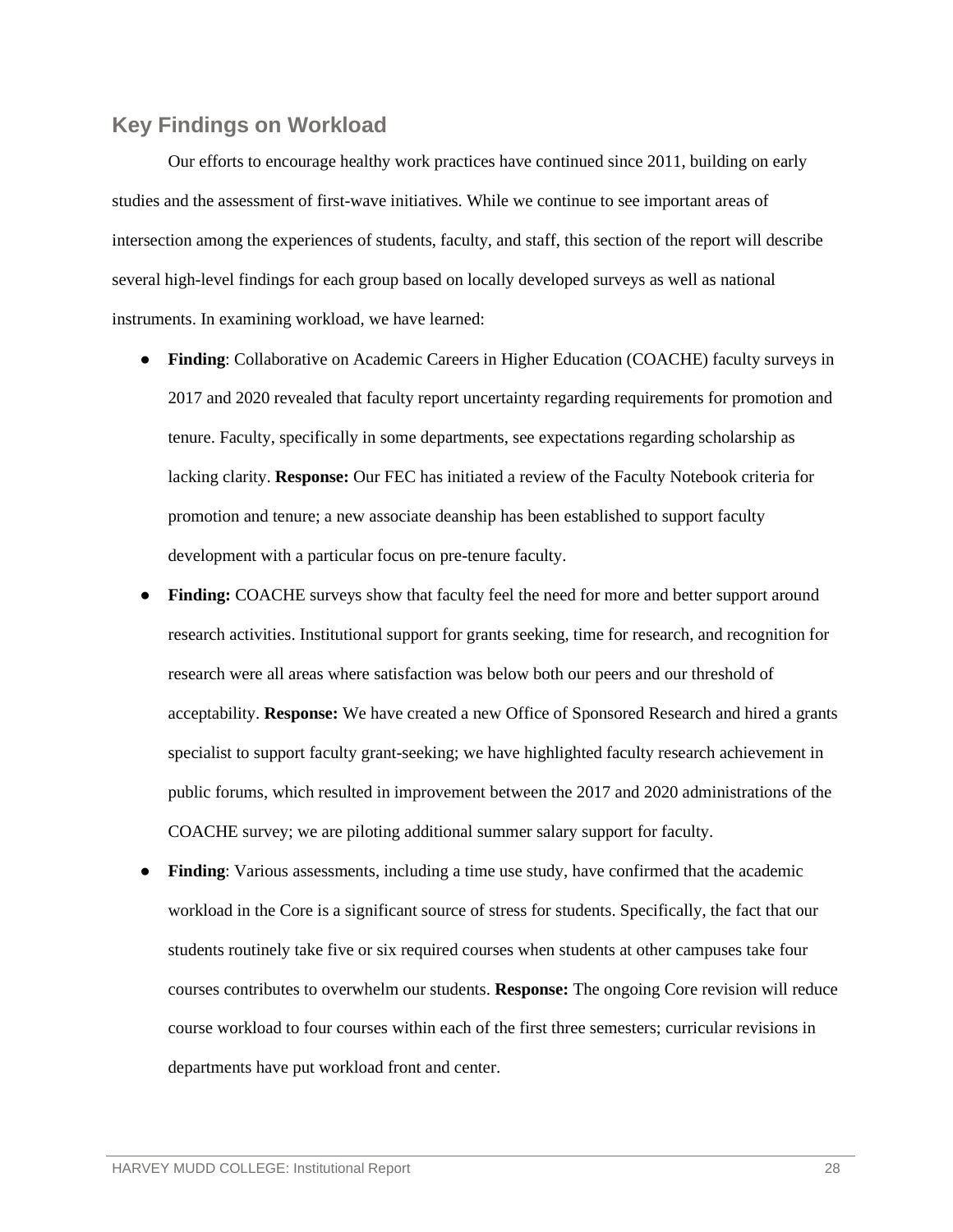- **Finding**: Results from our first staff survey found most exempt and non-exempt staff "agreed" or "strongly agreed" that they were proud to work at HMC; found their work environment inclusive and welcoming; experienced open communication with their colleagues, and felt supported by their departments. **Response**: The pandemic has encouraged us to look for ways to maintain this strength through frequent, transparent communication in town halls, department events, and wellbeing activities.
- Finding: Survey results suggest that many staff perceive an increase in their workloads in the 12 months preceding the survey, which was completed pre-pandemic; others experience difficulty disconnecting from work at home; still others lack time for reflection and large-picture thinking. **Response** (interrupted): Moving forward on issues of staff workload requires further attention, and we have planned town halls with staff by division to gather further information to help monitor workload and guide improvements.

## <span id="page-31-0"></span>**Faculty Workload**

Since 2011, our efforts to understand and improve faculty work have been anchored by our partnership with the Harvard-based Collaborative on Academic Careers in Higher Education (COACHE). Following a pilot survey effort by our FEC in 2010, the dean of the faculty launched our research-practice partnership with COACHE with the administration of the Collaborative's Faculty Job Satisfaction Survey in spring 2017. The comprehensive survey, designed to probe faculty satisfaction around teaching, research, service, governance, and institutional support, was taken by 88% of our regular and contingent faculty. The instrument also included a set of [institution-specific questions](https://wascsenior.box.com/s/9egq5xkr4s3t9pn1vuakocmrllaoriia) designed by a steering committee of faculty across ranks. Important findings from our [2017 COACHE](https://wascsenior.box.com/s/8fd3qazw2evmc01oa54k701zcw85e076) survey included:

• More than 80% of faculty reported that they were satisfied or highly satisfied with their work-life in the institution as a whole and in their departments.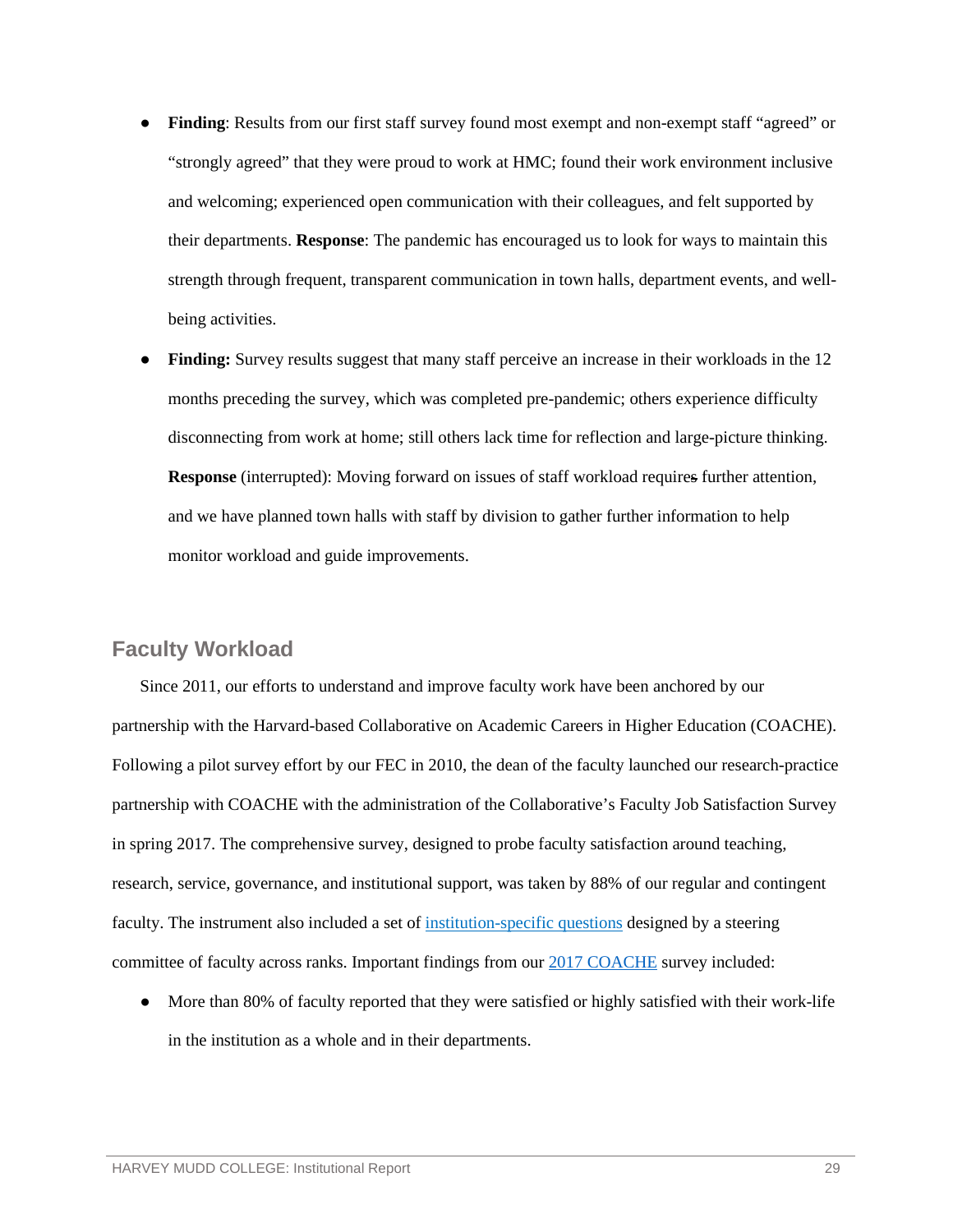- Important areas of strength were located in faculty governance, departmental functioning and support, and institutional policies. Most strikingly, faculty named the "quality" of colleagues and students among the "two best aspects of working at your institution" at rates, respectively, of 53% and 79%.
- But alongside these overarching satisfactions, 26% identified "unrelenting pressure to perform"— 35% of faculty at the associate rank—when asked to indicate the "two worst aspects" of working at Harvey Mudd.
- Specific weaknesses were seen both absolutely and relative to our peers in institutional support for grants-seeking, time for research, and recognition of research.
- Teaching satisfaction closely matched our liberal arts peers, but opportunities for growth were identified in numbers of courses taught and distribution of teaching load. Faculty belief that *students* were overloaded was confirmed in responses to a self-designed question, with 70% of faculty agreeing or strongly agreeing that "students at HMC should take fewer courses."
- Finally, we noted relative and absolute weakness in measures related to the clarity of our tenure process, suggesting an important area of stress given our extremely high levels of tenure achievement (for the period from 2010-2020, HMC's tenure rate is 94%)

## *Building on the COACHE Data*

Receipt of the COACHE data in summer 2017 set in motion a series of initiatives directed toward worklife balance that culminated in our decision to pursue Healthy Excellence as the focus for our TPR. Key responses have emerged in three areas:

• **Office of Academic Affairs.** In response to faculty desires for more attention to research and to the interconnections among teaching, research, service, and off-campus life, a trio of associate deanships in the Office of the Dean of the Faculty was reorganized into an integrated pair charged with supporting faculty professional development (associate dean for research and experiential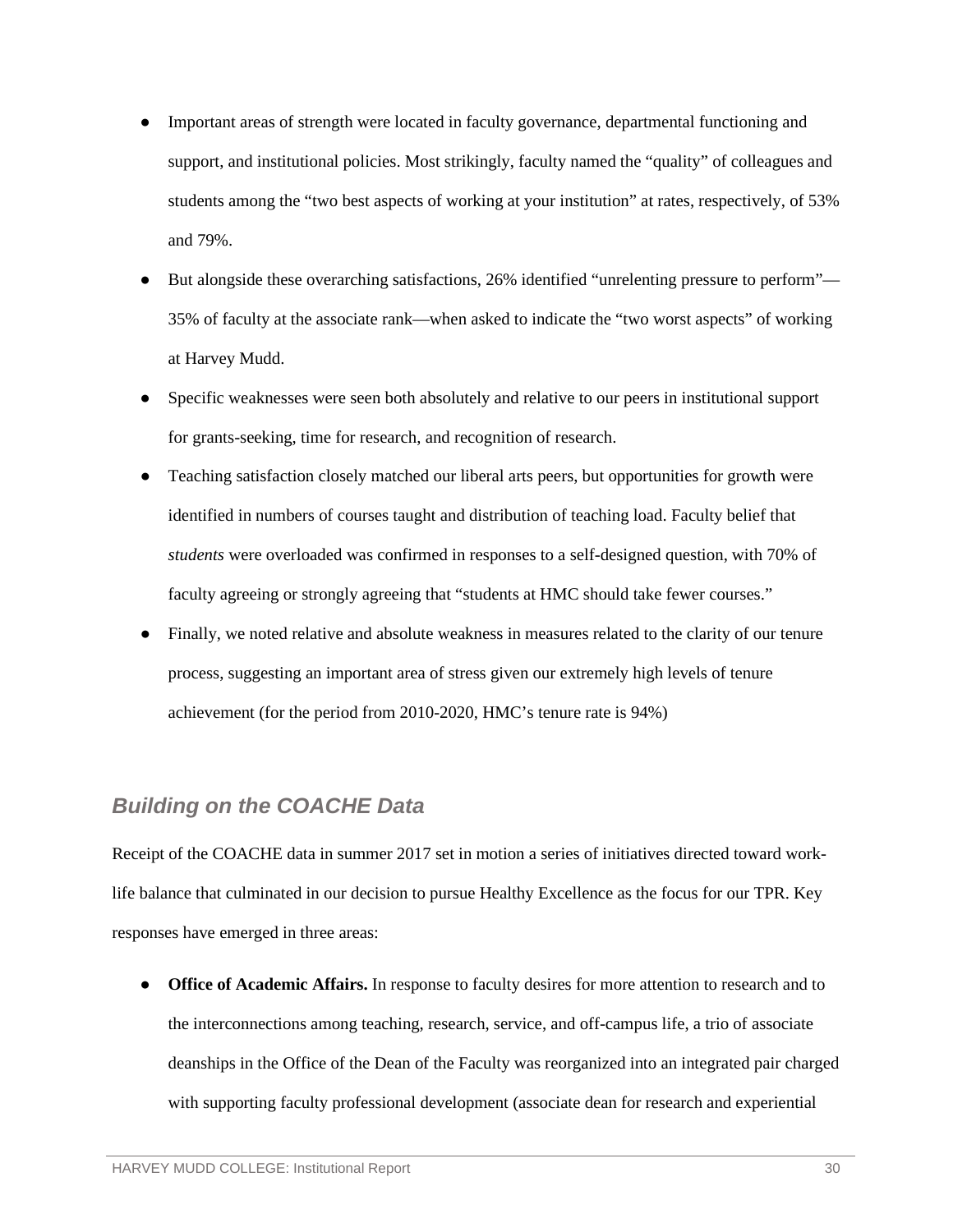learning/ADREL) and campus work-life (associate dean for faculty development and diversity/ADFDD). Since 2018, the ADREL has created a *unified site* for sharing information about internal funding and student support; created a regular feature in faculty meetings spotlighting faculty research; and partnered with the director of corporate relations in the design of an Office of Sponsored Research and Projects (OSRP), which includes the new position of grants support specialist. The impact of these efforts is perceivable in our [2020 COACHE results](https://wascsenior.box.com/s/1c9ahz419wmgf79ok8qk46hd0xdorx3e) where satisfaction with support for engaging undergraduates in research increased from 42% in 2017 to 52% in 2020.

- Academic Departments. In fall 2017, the DCC in partnership with the dean of the faculty and the OIRE, initiated an investigation of an apparent disjunction between faculty reports of workrelated stress and a long-term, low student-to-faculty ratio. Ultimately, the DCC collected its work in an evolving "Pressure Points" document, which that group has used to communicate with the college and the board of trustees about resource needs. A January 201[9 presentation by the](https://wascsenior.box.com/s/968hhzuylkdurhnvoeh5igi3w8xsx87k)  [DCC](https://wascsenior.box.com/s/968hhzuylkdurhnvoeh5igi3w8xsx87k) to the board of trustees resulted in a pilot program to provide summer salary support to faculty researchers, addressing a need also identified in the 2017 COACHE data. DCC arguments for additional support for academic staffing helped lead to the creation of a new position, the assistant dean for resources and student success (January 2019), and the expansion of an existing position in accessibility support services (August 2020) to provide more efficient and effective support for students and faculty. DCC conversations with the FEC have informed the resource planning to-date around the developing new Core, encouraging all parties to make sure that there is a good understanding of instructional and support staff needs before instantiating any element of the new curriculum (CFR 3.1).
- **Faculty Governance.** Committee staffing and structure are within the portfolio of the FEC and that group responded to workload concerns articulated both in the COACHE results and directly from faculty by undertaking a thorough-going review and restructuring of committee obligations in 2019. That effort was accelerated in  $2020-2021$  to help ensure that faculty and academic staff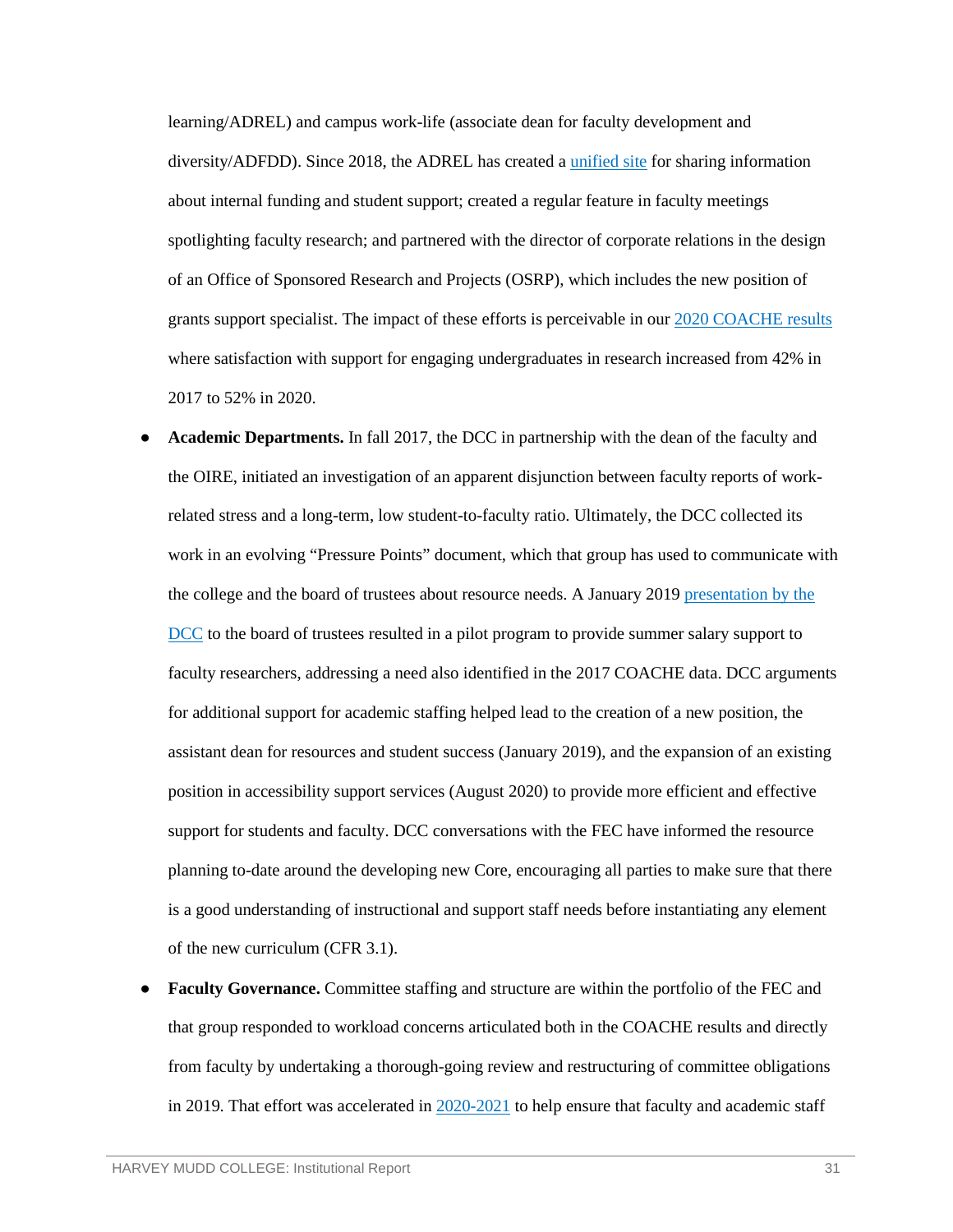undertook only the most essential committee tasks in order to create additional time for the demands of remote instruction, pandemic planning, and additional extra-campus burdens. The FEC also has been instrumental in the effort to bring forward a new Core with the specified goal of addressing workload concerns raised in the COACHE data and affirmed in studies of [recent](https://wascsenior.box.com/s/r92hvu56pif6fejfetz8r5kht6v5qkax)  [students](https://wascsenior.box.com/s/r92hvu56pif6fejfetz8r5kht6v5qkax) and alumni/ae. Finally, the FEC had initiated a critical re-examination of the policies and standards related to reappointment, promotion, and tenure in fall 2019. Ou[r 2017 COACHE](https://wascsenior.box.com/s/gena3oys7y6p2sbbagykq7kzga555fp9)  [results](https://wascsenior.box.com/s/gena3oys7y6p2sbbagykq7kzga555fp9) suggested that there are important differences in clarity of tenure expectations. In 2017, just over one-third (39%) of pre-tenure faculty indicated that tenure expectations with respect to scholarship were very or somewhat clear. This stands in contrast to teaching expectations, where 83% indicate those were very or somewhat clear. Our 2020 [COACHE results](https://wascsenior.box.com/s/jg5dc6yphnuewrlpsszzhw0oj0atsrru) confirm these issues persist. In addition, only one-third (32%) of pre-tenure faculty in 2020 agreed that the messages they received about tenure were consistent. While these new data redoubled our determination to tackle tenure clarity, that effort, just gaining steam as the pandemic side-lined us, will resume as we return to campus. Our expectation continues to be that an ability to provide greater clarity regarding expectations for faculty career advancement will be stress-relieving and help to realign workload expectations for all faculty, but particularly for pre-tenure faculty.

While the pandemic disrupted our ability to have a thorough-going, community-wide discussion of the [2020 COACHE data,](https://wascsenior.box.com/s/h4d2i4w119rkgryzpvtif4h24a4faht2) the results were reviewed by the DCC and [presented](https://wascsenior.box.com/s/vkmgp3l20bgnyxw87ny13k0cqzrcngfb) in brief to the faculty during this academic year before complete results were made available to faculty. Overall, the results confirmed both concerns and strengths apparent in our 2017 survey. In particular, the data let us know that our developing reforms of the Core Curriculum and RPT processes were the right areas for our investments of time and resources. We had already begun to address the third key concern from the 2017 data—a sense that insufficient resources were directed toward faculty research—in 2019-2020 with the expanded functions of our associate dean for faculty research. The expanded website, regular celebrations of accomplishment, and the development of resources, including a writing working group for junior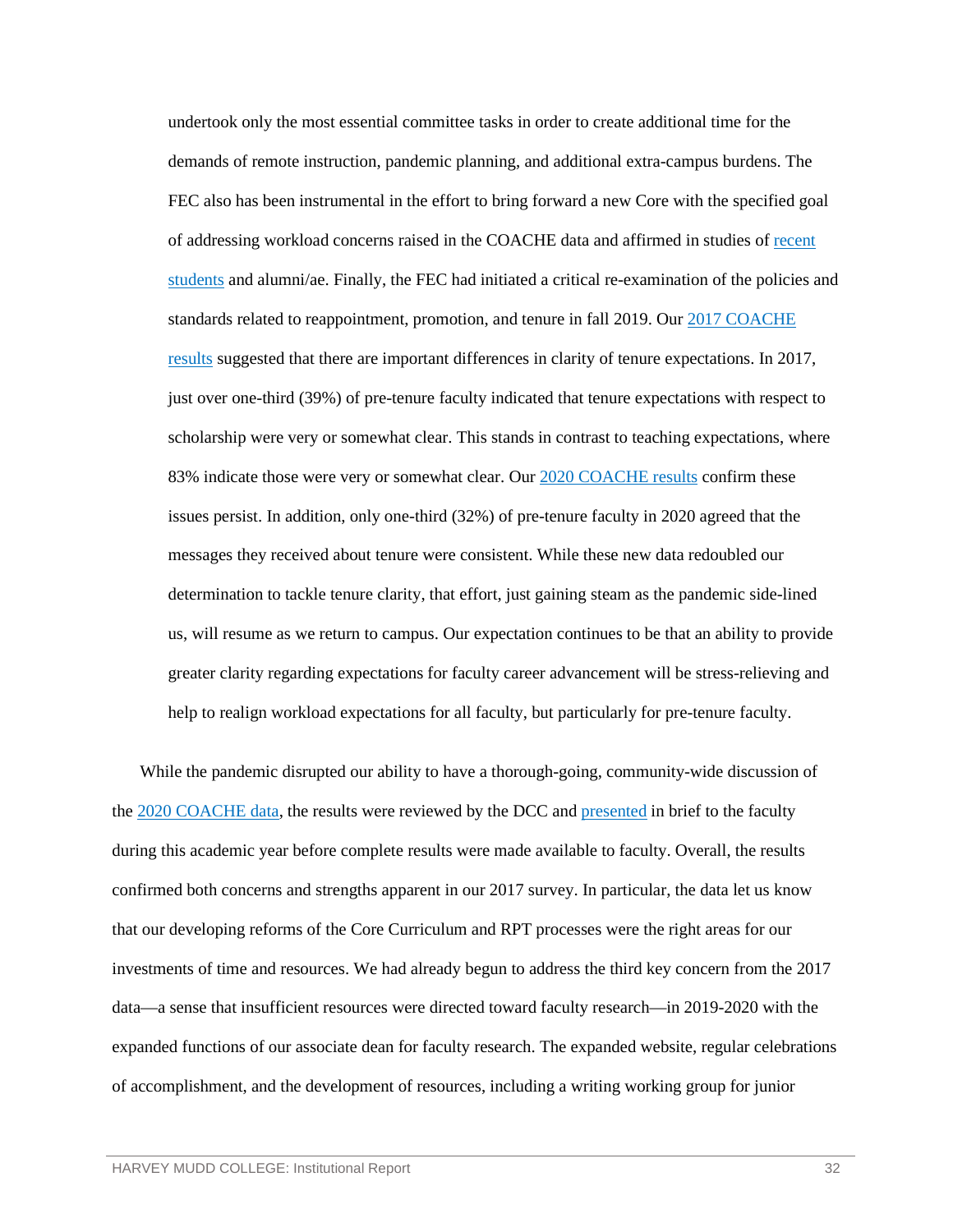faculty, may help to explain our stronger results in some COACHE areas. More substantial concerns about the lack of college support for grant-seeking resulted in a Cabinet-level decision to develop an Office of Sponsored Research, and we have hired our first technical grants specialist. We expect to see the effects of improved faculty grants support reflected both in the numbers of grant proposals submitted and funding secured, but also in faculty satisfaction around research support when we conduct our next COACHE survey.

#### <span id="page-35-0"></span>**Student Workload**

On May 8, 2020, the faculty voted overwhelmingly to instantiate a new Core Curriculum. This curricular initiative, affecting one-third of the academic program required of all students, will provide a substantial departure from the existing Core when it is fully implemented, likely in fall 2023 given pandemic delays. The new Core charts a path that innovates, most evidently, in a design that allows students to complete all required work in a footprint of four courses per term for the first three semesters, rather than our current model of five. But the new Core will be equally groundbreaking in its attachment to [goals](https://www.hmc.edu/academics/common-core-curriculum/) that describe the nurturing of students' "intellectual curiosity and joy of learning" alongside foundational STEM knowledge and core competencies including critical thinking, oral and written communication, quantitative reasoning, and information literacy (CFR 2.1). While we recognize that the entirety of the HMC curriculum may ultimately benefit from this level of re-envisioning, the Core affords us a particularly powerful target for workload concerns. Because every student participates in the Core, the habits of healthy academic work can be cultivated there (CFR 2.13). And because every department contributes to the Core, best pedagogical practices developed there will propagate through the curriculum as a whole.

Just as recent faculty workload initiatives rest upon the data-driven work of the DCC, FEC, and others, the new Core is itself the capstone of work that has gone on since 2011 to better understand students' academic experiences. Informed by early in-house studies of student time-use and a report on the [student academic experience](https://wascsenior.box.com/s/n2cuv6bb3fhahk5s6d8fktzelb46vou4) developed in partnership between the HMC Teaching and Learning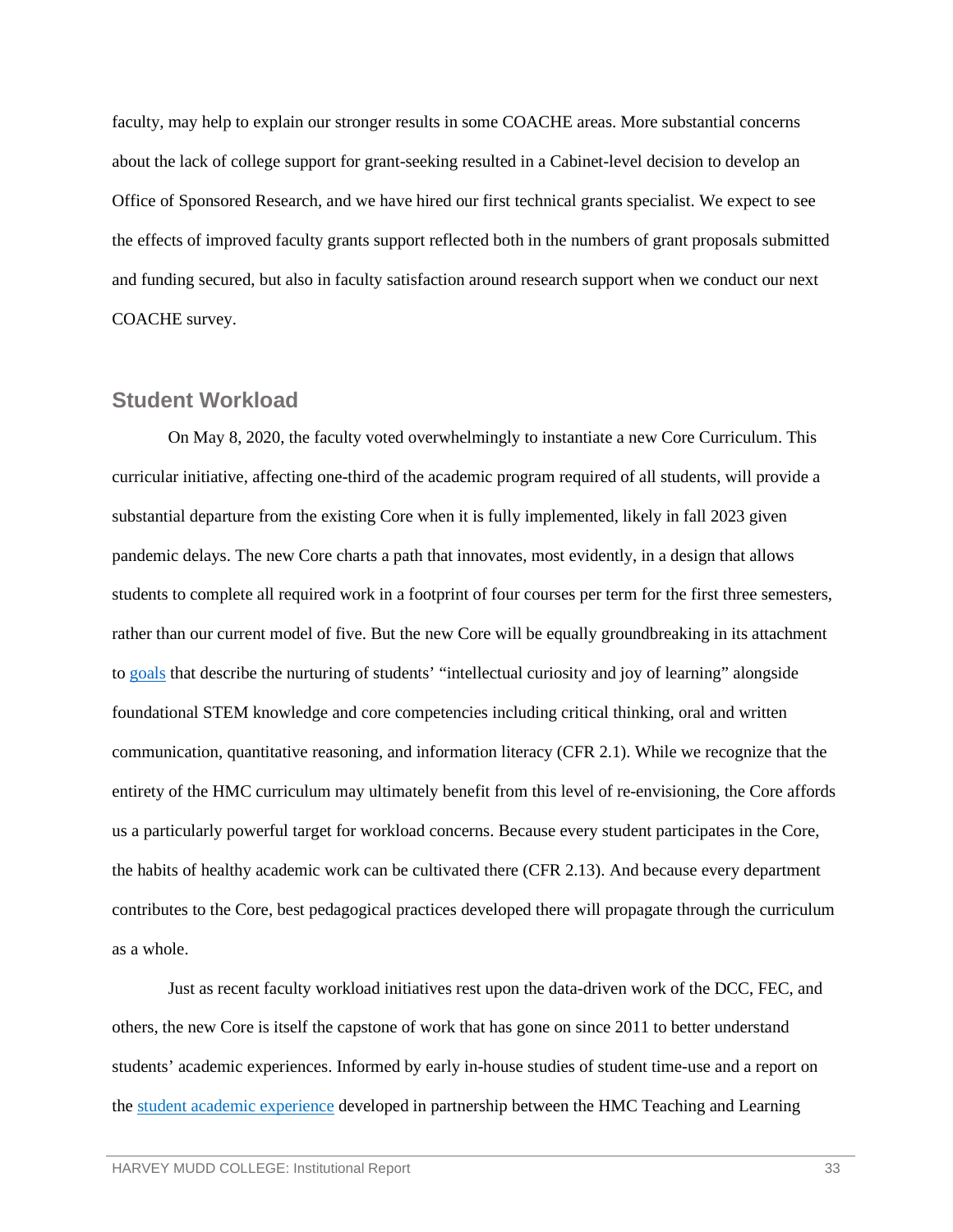Committee and the Wabash College Center of Inquiry, HMC launched two substantial investigations of student workload in 2017. The first was a substantial [self-study of the Core Curriculum,](https://wascsenior.box.com/s/n49musxz2ldvqtp4ry534ovmn9neqv2h) undertaken with the leadership of a multi-constituency steering committee—the Core Review Planning Team (CRPT) chaired by the Core Curriculum director. The extensive self-study undertaken by the CRPT built upon a preliminary, limite[d external evaluation of the Core](https://wascsenior.box.com/s/ii53ah4ytis3rneck2nzw39sansi2ghx) undertaken in spring 2017 and culminated in a [formal external review](https://wascsenior.box.com/s/o2uvz8p0bc3t9lt16aha4j2mqho3950a) in fall 2017. Substantial overlap was evident among the findings of all three evaluations in key areas including: 1) strong continuing attachment by all constituencies to a common Core experience rooted in the mission; 2) the existence of multiple competing objectives in the Core that resulted in what the external reviewers termed "a characteristic tendency toward additive pursuit of workload and challenge"; and 3) the need for a "from the ground up" reform if the college wanted to take on workload and student well-being.

Launched in fall 2017, the *[Workload and Health at Mudd \(WHAM\)](https://www.hmc.edu/wham/)* study also focused on the student academic experience, following the time use and academic experiences of 305 Harvey Mudd students on a weekly basis in order to document the time demands of the curriculum and "describe the impact [of] workload … on other aspects of student well-being and performance." Key findings of the WHAM study, released to the community in May 2018, included significant qualitative evidence of negative mental well-being even while documenting average weekly workloads consistent with [Carnegie](https://wascsenior.box.com/s/wokj10wuxngl3ta7g5otwbup1fywj4o8)  [unit recommendations.](https://wascsenior.box.com/s/wokj10wuxngl3ta7g5otwbup1fywj4o8) Both an external review of the data and the insights of the team of faculty and staff responsible for the study pointed toward the likely effects of intellectual and cognitive overload from switching between multiple tasks.

Our current Core revision rests on the work of the CRPT and the WHAM study and also benefits from insights gleaned from department-level curricular revisions undertaken since 2011. While revisions of Core courses in chemistry, computer science, physics, math and engineering have had multiple objectives, they also have dealt centrally with student concerns about workload. A thorough-going revision of [Engineering Systems \(E79\),](https://wascsenior.box.com/s/p1089e9zm43u8q1o0zzzomi5aew790gc) for example, included attention to workload among a set of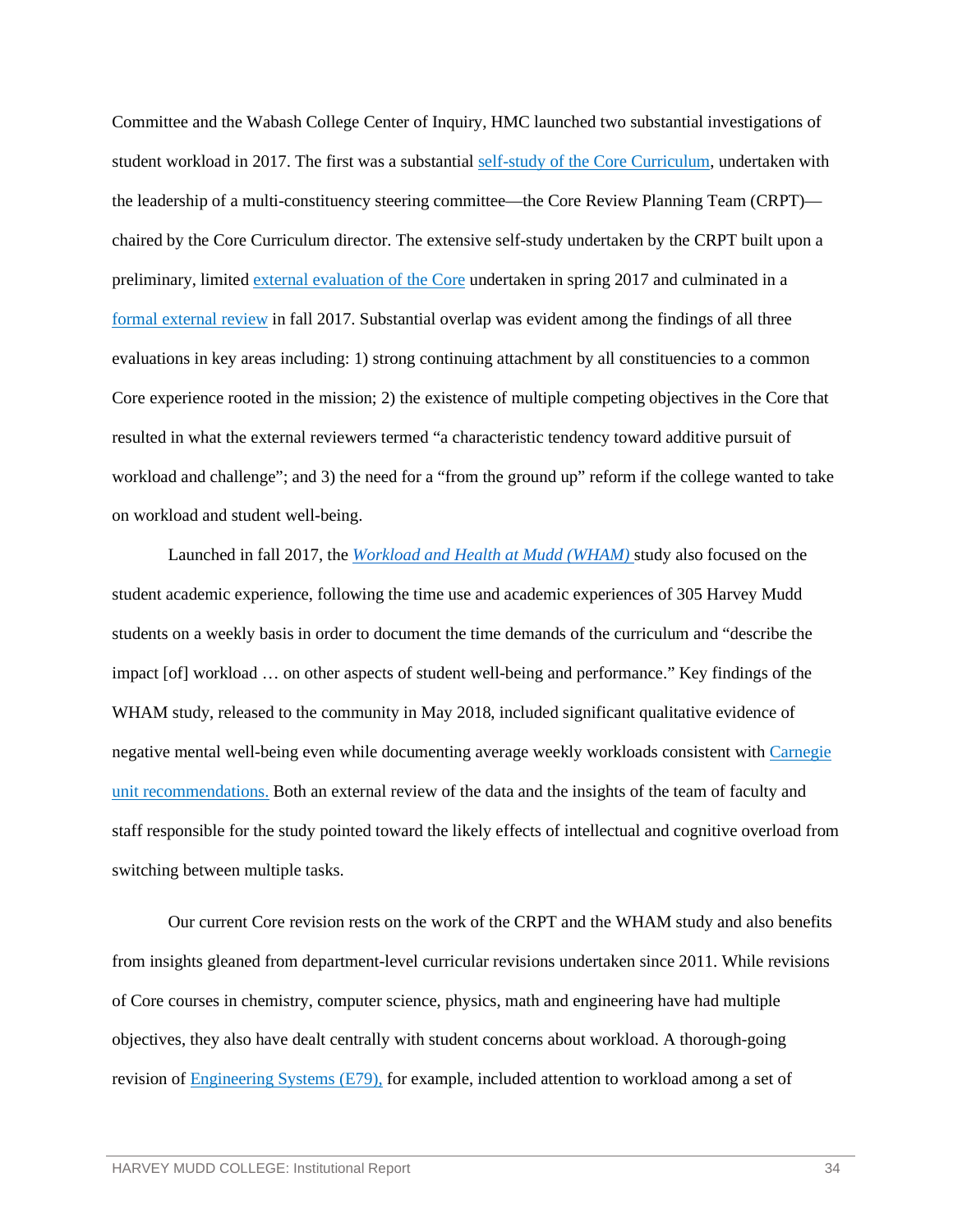design objectives aimed at providing a more engaging, useful, and inclusive learning experience for students. Strategic deployment of [flipped classroom](https://wascsenior.box.com/s/ubdfl3l5g9o5dq4v8zz1bvey4707priv) techniques and a single, focal hands-on project enabled all of these objectives to be met while simultaneously improving learning outcomes from the original course. Ongoing curricular reform of Core offerings in the Department of Mathematics, already undergoing [preliminary assessment,](https://wascsenior.box.com/s/g002p65an1kl31wpq2z6sk3n39kzoi3f) also emphasizes considerations of student workload and motivation.

During the 2020-2021 year, the Core Implementation Committee (CIC) was determined to move forward on the Core during the pandemic, when almost all other college projects were set aside. In 2020- 2021, the CIC ran two faculty workshops and administered a [survey](https://wascsenior.box.com/s/kx63ovi6bueecii1aplhvooomlplppo3) to seek faculty input on aspects of the impact course. CIC also mapped Core learning goals onto the impact course, with an eye to matching the course with the goals that are not already represented elsewhere in the Core. Finally, the CIC rebalanced the number of units per semester that students take (CFR 2.8) to both recognize and promote a healthy interdependence between students' burgeoning scholarship, creative activity, and their learning.

CIC felt that the next step with the impact course would require dedicated work by those faculty members who were likely to teach in the course. The CIC met with interested faculty and organized an Impact Course Development Team. This group has been tasked with developing a course pilot for spring 2022 following the guidelines just described, with the goal of implementing in spring 2023.

The CIC will continue its work in 2021-2022, turning its attention to directing the development of the impact course; recommending sustainable models and mechanisms for staffing, funding, and scheduling; proposing an ongoing mechanism for monitoring the time students and faculty spend in the Core; mapping student pathways through the Core; and proposing grading policies and contingencies.

#### <span id="page-37-0"></span>**Staff Workload**

Student, faculty, and staff workload are integrally interconnected, and it is clear to us that to achieve a flourishing and "healthy" institutional life means addressing the experiences of all campus constituencies. While our current efforts to optimize student and faculty workload build on years of study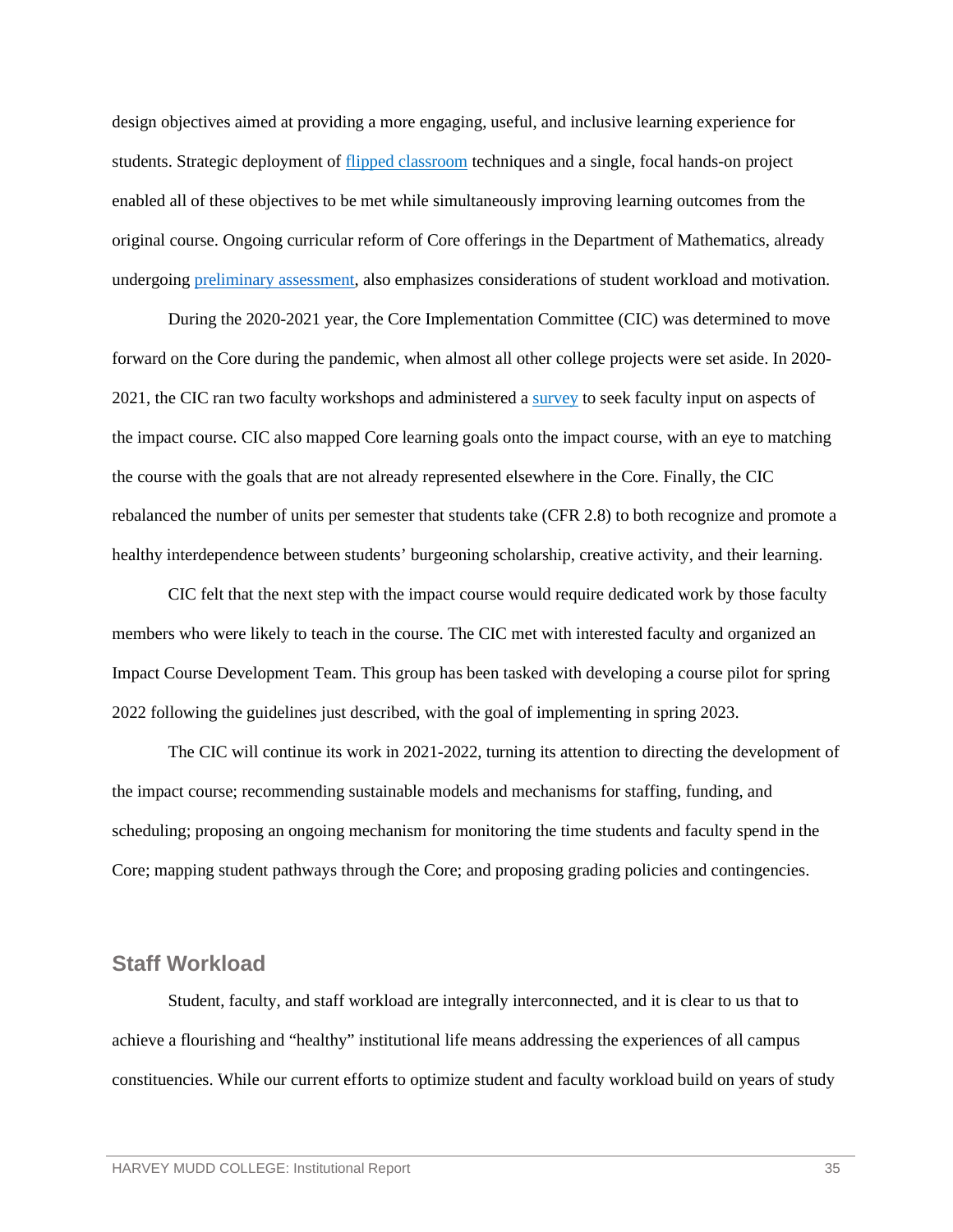and iterative reforms, we turned for the first time to a comprehensive survey of staff work experiences in February 2020. [The survey,](https://wascsenior.box.com/s/4xx1b5hxiok6uz2ge948xchmr0k1wk8t) closely aligned with COACHE data collection for faculty, achieved an 82% overall response rate among our 254 [exempt a](https://wascsenior.box.com/s/ae3c3ygpi6l35xjm1xhgu4b8jmvdy7hl)nd [non-exempt](https://wascsenior.box.com/s/3i0dwya5ak84dqsiffshei1q2tptlw3n) staff. As was the case for faculty, staff reported a high level of overall satisfaction with employment. Responses to the prompts "I am proud to work at HMC" and "The work I do is valuable to HMC" were strongly affirmative for both exempt and non-exempt staff. Most exempt and non-exempt respondents "agreed" or "strongly agreed" that their work environment was inclusive and welcoming, that they experienced open communication with their colleagues, and that they felt supported by their departments (CFR 3.1).

Like students and faculty, staff experience high levels of satisfaction at the same time that they recognize areas of challenge. Most notably, more than 50% reported an increase in workload in the 12 months preceding the study. While some of this increase appears rooted in elective overtime, perception of a trend of increasing staff workload will require post-pandemic assessment as will data that suggest challenges for some staff members in disconnecting from work and/or finding space to focus on longterm projects or broad institutional goals. Our plan to share staff survey data in focused town halls as a step toward prioritizing areas for improvement or further study was subverted by the pandemic, but departments within the college have already begun to use data to update and inform practices. The Division of Academic Affairs, for example, has instituted a practice of biweekly online meetings for administrative support staff as a means to respond quickly to increase two-way flow of information regarding work-at-home experiences and institutional COVID-19 planning.

Like many academic institutions, the faculty at HMC tend to define the culture of the institution. Our faculty are excellent teachers and scholars who are routinely recognized with awards and accolades. As a result, HMC is a faculty-centered institution in what we value. The downside of this is that staff have the potential to feel undervalued. We mentioned earlier that many of our staff are distinguished in their own right, and faculty are often mindful of demands placed on staff and make certain to recognize their good work. As we continue to focus on staff workload, we intend to find additional ways to routinely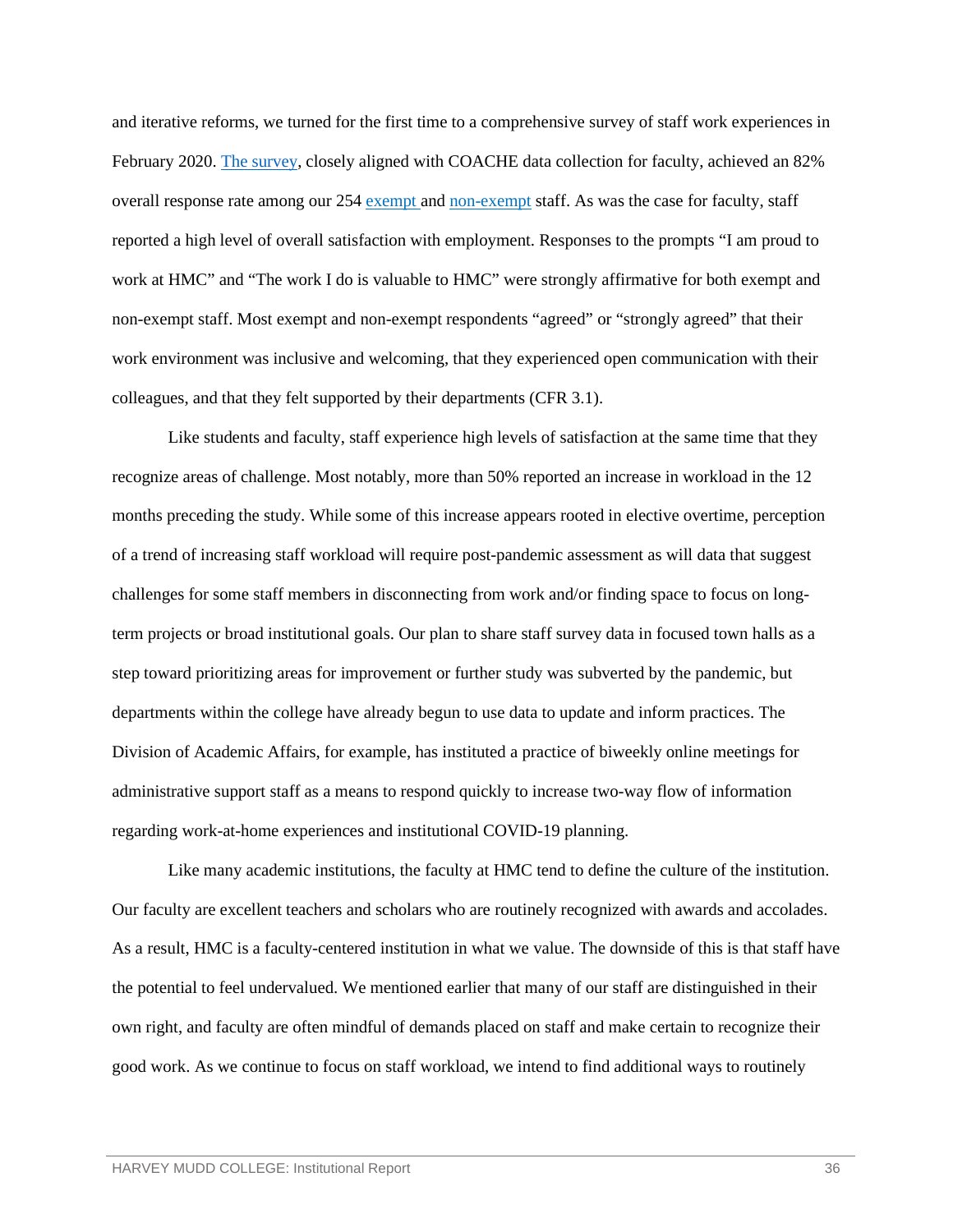acknowledge and give voice to the contributions our staff make so that the culture of HMC also reflects their contributions (CFR 3.3).

# <span id="page-39-0"></span>**Project 2: The Redesign and Assessment of the Core Curriculum (CFR 2.2, 2.2a, 2.3, 2.4, 2.5, 2.6, 4.1)**

HMC's mission statement reflects a recognition that the scientists, engineers, and mathematicians who face global challenges are well-served by a strong, interdisciplinary background that spans both STEM and the humanities, social sciences, and the arts (HSA). HMC's founders developed an innovative [Core Curriculum](https://www.hmc.edu/academics/common-core-curriculum/) that has been a defining feature of the college since its founding. The Core includes coursework in chemistry, biology, physics, mathematics, computer science, engineering, writing, and HSA that is designed to meet an ambitious set of [learning outcomes.](https://www.hmc.edu/institutional-research/institutional-and-educational-goals/#learning-outcomes) This curriculum spans the first two years of the student experience at HMC and provides students with the foundation in STEM and HSA necessary for their advanced coursework and for success in STEM professions. Students move through the curriculum as a single cohort, which facilitates a sense of belonging and builds a sense of community. In the first semester, Core courses are graded as "High Pass", "Pass", or "No Credit" to help students adjust to college. The Core deliberately fosters a collaborative learning environment and encourages students to work together formally in classes and informally when studying outside of class. Such a rigorous curriculum, HMC's founders argued, would prepare students well for an increasingly interdisciplinary and technologically complex world.

In many respects, this curricular experiment has been successful. In a Spring 2017 [examination,](https://wascsenior.box.com/s/ii53ah4ytis3rneck2nzw39sansi2ghx) alumni report that the Core provided them with a breadth of knowledge and comfort working across disciplinary lines, as well as skills such as time-management and the willingness to learn complex new material. This kind of broad curriculum, however, also comes with significant challenges for all constituencies. Herein we discuss 1) how the Core has evolved since 2011, 2) the holistic Core review process that led to a new curriculum, and 3) the current state of assessment plans for the new Core.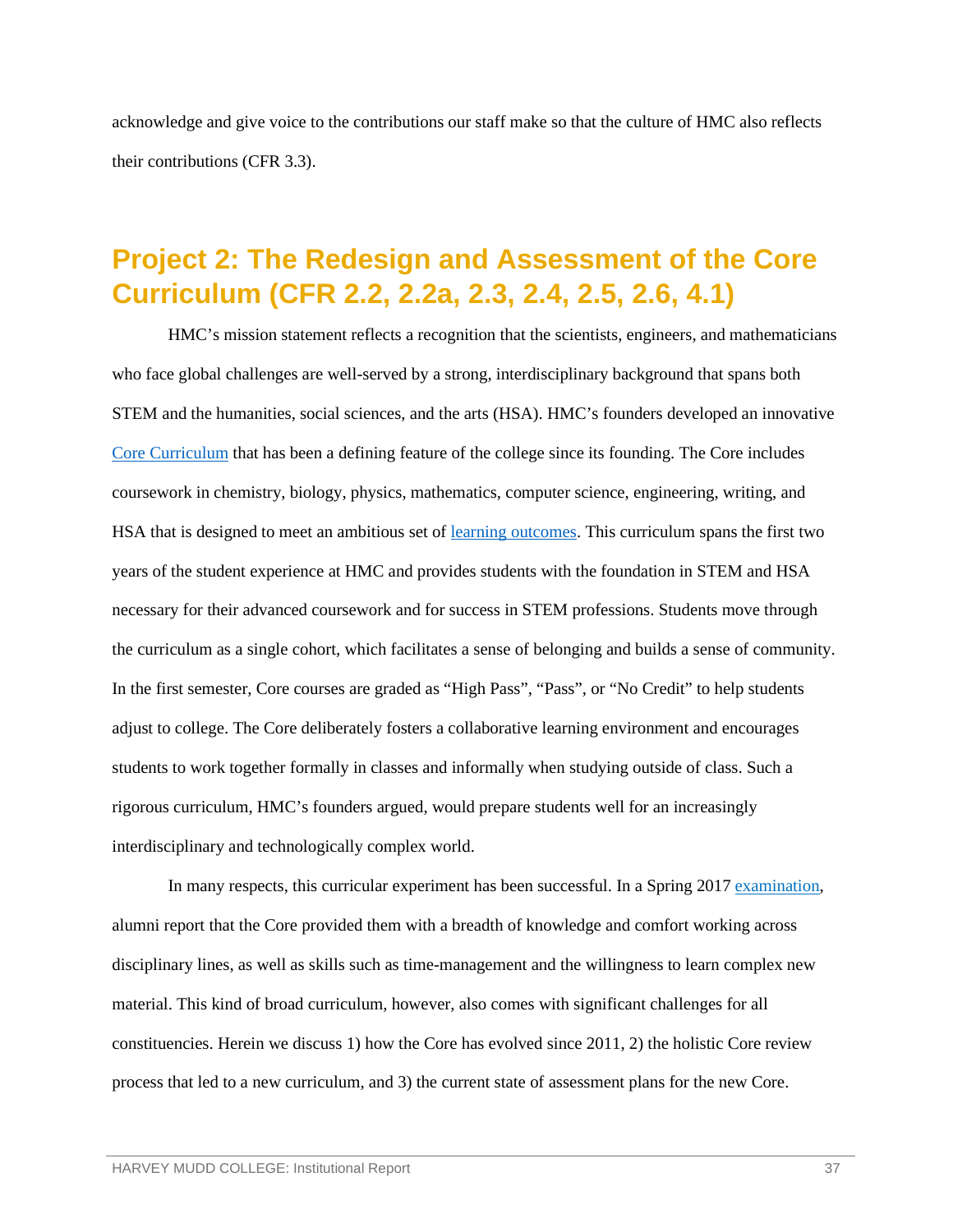#### <span id="page-40-0"></span>**Key Findings on Core Redesign and Assessment**

The appendices for this section present the range of data collected and assessed; however this section of the institutional report will delineate several high-level findings. We have learned:

- **Finding:** Faculty strongly endorse the Core Curriculum, and faculty and students alike underscore the importance of sharing an experience with their classmates and sharing a common experience with all Mudders. **Response:** The revised Core preserves this common experience.
- **Finding:** The Core does a good job of exposing students to a wide variety of STEM disciplines and does an excellent job of teaching students the core competencies of quantitative reasoning, critical thinking, and oral and written communication. Given the content of our Core, this is gratifying. However, data suggests the Core could be focusing on and investing in helping students understand the impact of scientific work on society and the moral and ethical implications underlying their work, as well as providing time to reflect on and integrate the material covered in each of the courses. **Response:** The faculty approved a new Core Curriculum in spring 2020 that includes an "impact" course, named for the portion of the HMC mission statement that calls us to consider "the impact of [our] work on society." The Core Implementation Committee (CIC) developed preliminary learning goals for this course in spring 2021, and a small group of faculty are developing a pilot during the summer of 2021.
- **Finding:** Issues of workload discussed in Project 1 are evident in the Core, and in fact, the workload associated with the Core may be a factor in perpetuating the culture of overwork at HMC as first-year students learn to triage their work in response to a heavy course load. **Response:** The college revised the Core at the course level and undertook a holistic review of the curriculum, and workload was an important consideration in the review. In spring 2020, the faculty voted to adopt a new Core in which students take four courses plus a lab, in contrast to the current model of taking five or six courses plus a lab each semester. The pivot to emergency remote learning in spring 2020 slowed the rollout of the new curriculum, and the new Core is being implemented over multiple years to allow time for developing new courses in chemistry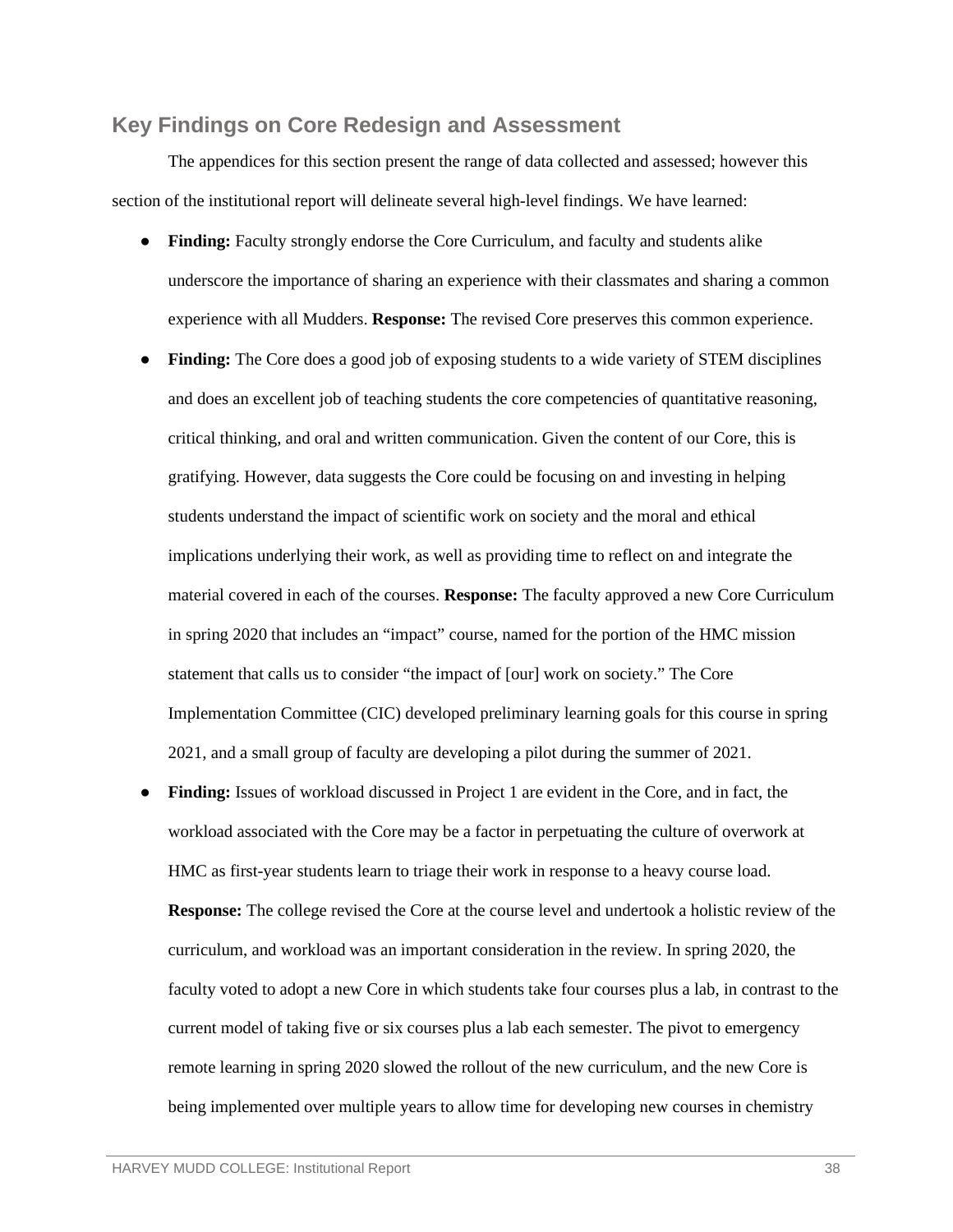and biology as well as designing a new course that will address the impact of scientific work on society.

**Finding:** While holistic reviews of the Core happen each decade, an arc of development is visible across the life of the Core in response to changing understandings of student needs and the current state of knowledge. **Response:** Acknowledging that the Core is a living curriculum could help HMC better support this important piece of the HMC experience, for example by increasing support for developing innovative pedagogical strategies for existing Core courses and for piloting new Core programs. The Core Incubator (which was piloted in 2019-2020) was an important test of this framework.

### <span id="page-41-0"></span>**The Evolution of the Core Curriculum**

One of our primary insights as we undertook the revision of our Core has been the extent to which our Core is a living curriculum that evolves in response to our assessment data, external reviews, and departmental considerations. At the start of this project, we would have asserted that our Core was last revised in 2009, but closer inspection as we prepared to redesign our Core revealed considerable change over time. Our work began with the Core Review Planning Team (CRPT), whose primary charge was to lead the endeavor to develop a new goals statement for the Core. They turned the work over to a Core Redesign Committee (CRC), that worked to develop viable models for a new Core. Currently, the work rests with a Core Implementation Committee (CIC) whose work is to guide the development and delivery of this new curriculum. The changes to Core over time are detailed in the appendices an[d Core](https://wascsenior.box.com/s/d0ebovx23va5m6manhlivwinv2f8pktn)  [flowcharts,](https://wascsenior.box.com/s/d0ebovx23va5m6manhlivwinv2f8pktn) but below is a high-level overview that describes both the magnitude and depth of change (CFR 2.4).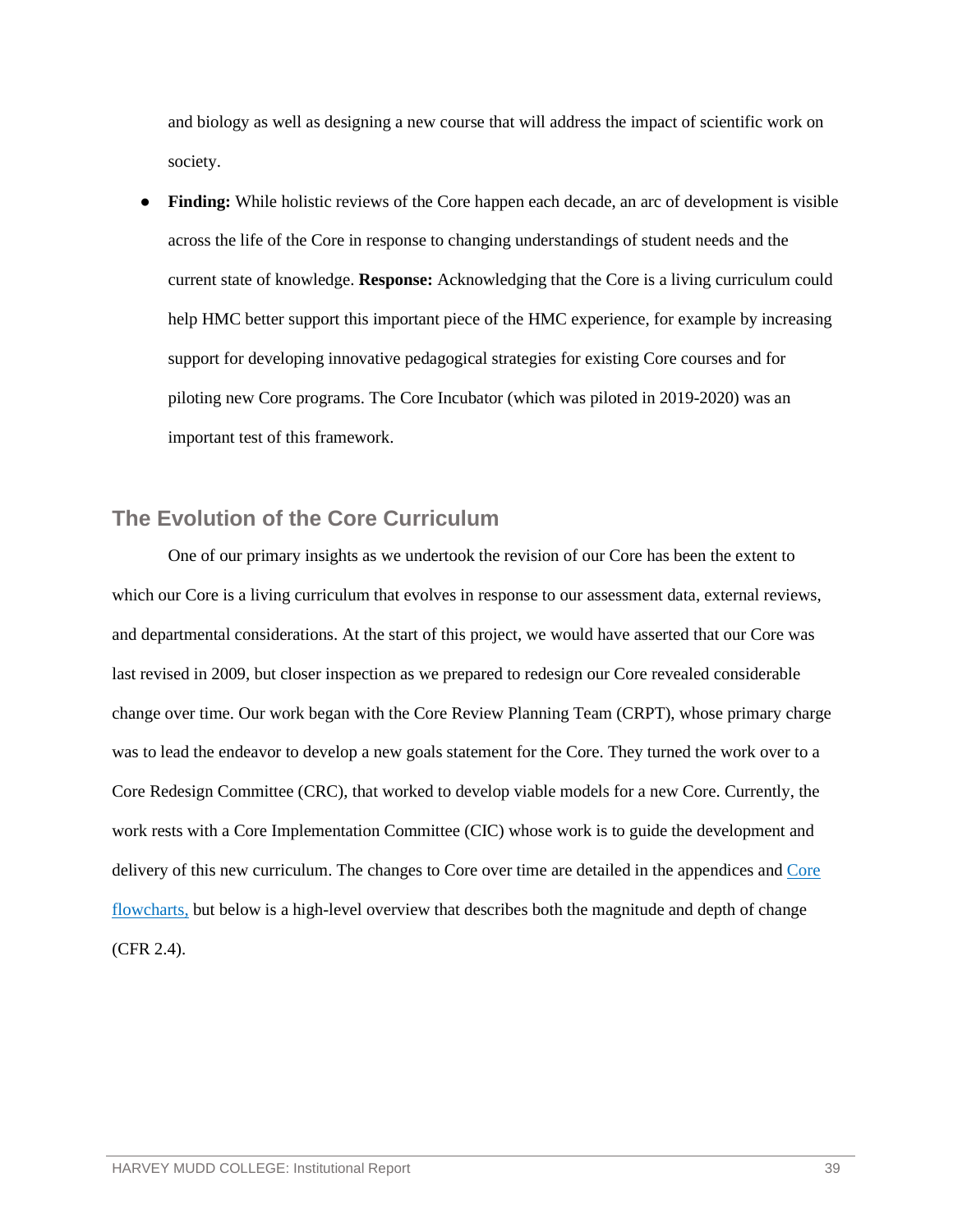### *Course-Level Revisions*

[The 2011 Core](https://wascsenior.box.com/s/6kyqn258c24h3pbs18xqh0ya3kgwcb81) included multiple half-courses that spanned seven weeks. These included three halfcourses in chemistry, six half-courses in mathematics, a half-course in academic writing (Writ 001), and a half-course in physics (Physics 23: Special Relativity). Taken together this meant that at one point, the fall semester included nine discrete academic courses for first-year students. Sound pedagogical reasoning drove this design. A student who failed a half-course could continue with the curriculum without falling significantly behind. Half-courses were also intended to help faculty manage workload by offering multiple sections of the same prep in a single semester or by concentrating teaching responsibilities in one half of the semester. In practice, half-courses posed challenges: testing occurs during a de facto finals period midway through the semester without the benefit of reading days; building a classroom community and rapport between students and faculty was difficult in the truncated courses; and students found it challenging to switch gears so often during a semester. Half-courses have largely been replaced with fullsemester courses. Mathematics has consolidated their six half-courses into three full-semester courses in calculus, linear algebra, and differential equations (nicknamed the "CALINDER" model). In this process, probability and statistics was removed from the Core and became a stand-alone offering that some departments have added to their major requirements. As the first cohort of students just completed the sequence, [assessment](https://wascsenior.box.com/s/g002p65an1kl31wpq2z6sk3n39kzoi3f) suggests students exhibit gains in understanding the importance of writing in math and on the clarity and effectiveness of their mathematical writing, see the topics in Core math are strongly connected to each other, and are strongly connected to other disciplines at HMC.

The 2011 instantiation of the Core also included semester-long laboratory courses in chemistry and physics, as well as Choice Lab 57. This sophomore-level laboratory was offered by all departments and allowed students to apply their laboratory skills to an interdisciplinary topic. While the labs were popular, there were structural issues: some departments offered more choice labs than others, which posed a challenge for staffing and for managing faculty workload; it was challenging to offer sufficient courses to serve all of the students in a growing college; the biology department also noted the significant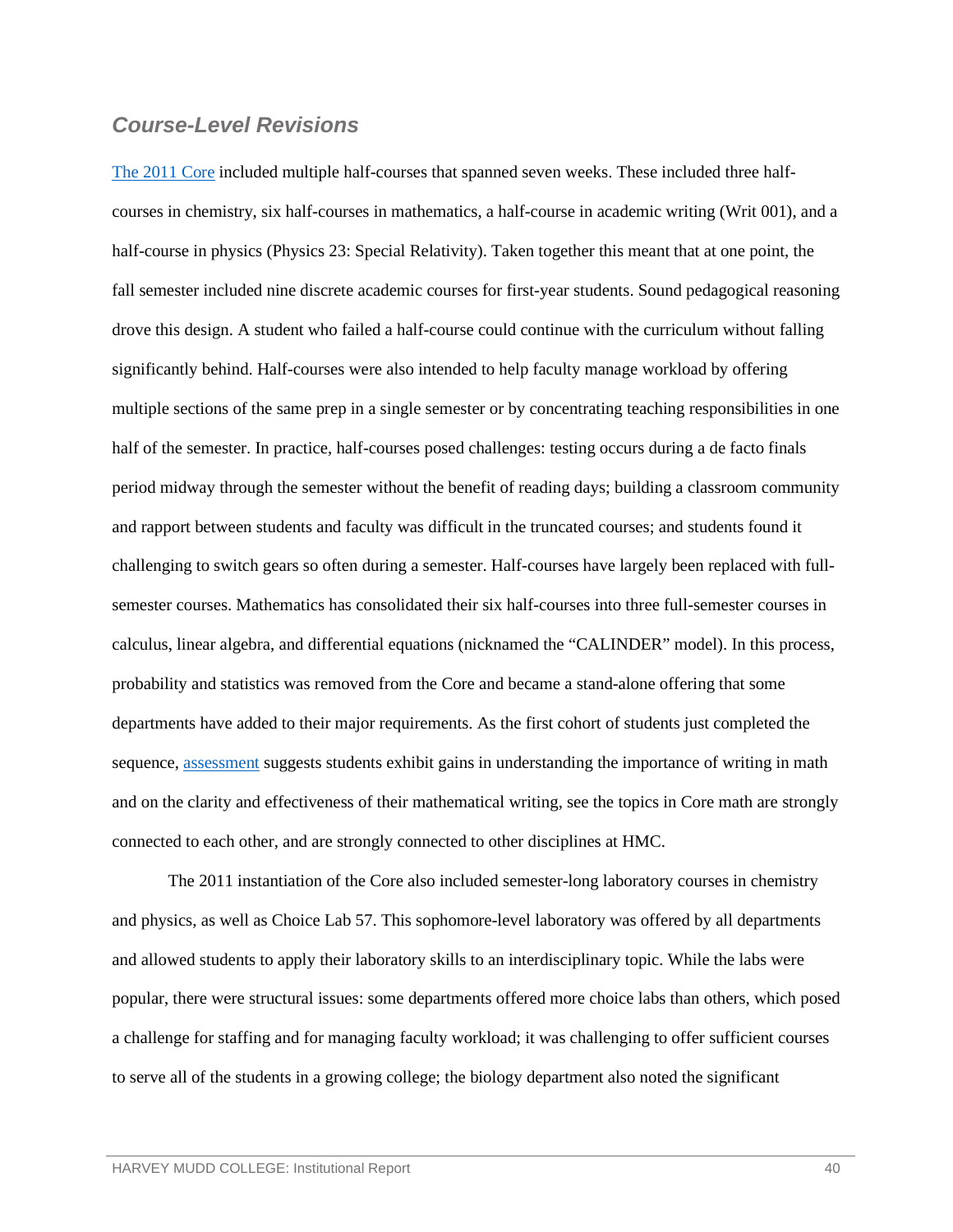omission of a biology laboratory in the Core. In 2016, the faculty voted to restructure the Core laboratories such that first-year students would take one semester of chemistry lab and one semester of biology lab, while the physics Core lab moved to the sophomore year.

In addition to structural changes, the dedication to pedagogical innovation and revision that is found throughout our curriculum is also evident in the Core. Three half-semester courses that were taught through interactive lectures were replaced with a one-and-a-half semester sequence (Chem 23A&B) structured around 11 modules that teach chemistry through the lens of case studies. Each module centers on a societal problem and taught the chemistry required to understand that problem. For example, the module "Tesla vs. Toyota Smackdown" teaches fundamental electrochemistry through the lens of lithium ion batteries and hydrogen fuel cells. [Formative assessment data](https://wascsenior.box.com/s/rskh8ri23nr4v5gqwegbnwz4w74ga6x3) tracking student experience in the course around group work, out-of-class time required for the course, and student learning suggests that the workload is challenging but appropriate and that students learn to work cooperatively with others (seeking their involvement and feedback) and are able to reflect on their own learning and put it into broader context.

The [engineering Core course h](https://www.forbes.com/sites/mariaklawe/2017/11/15/new-intro-engineering-course-engages-students-in-underwater-robotics/?sh=1e1a85d27792)as been transformed from a traditional lecture-based course to a course centered around integrated theory and hands-on practice with a theme of underwater robotics. Final grades in the original lecture-based course revealed an equity gap, with male students receiving higher grades than female students. This course now employs a flipped classroom model and hands-on practicums. Assessment data for the modified course reveal a significant increase in content learning as well as [affective gains for all students.](https://wascsenior.box.com/s/ujsgl1peq4avroe0bhcxgoj376414o1q) Furthermore, the gender disparity in final course grades disappeared: there is no difference between the performance of male and female students on the pre-post content test. The hands-on practicums continue to be used to [study the most effective strategies](https://wascsenior.box.com/s/hx8l4f5d9hrm7eyclhd6n09ylsxle71j) for enhancing student learning.

The biology Core course, Bio 52, was redesigned to incorporate computational modeling and to [demonstrate how the tools of computational biology](https://wascsenior.box.com/s/qfrt517lwb6yv4htkadfhzg51bupsczc) can assist in understanding and treating diseases.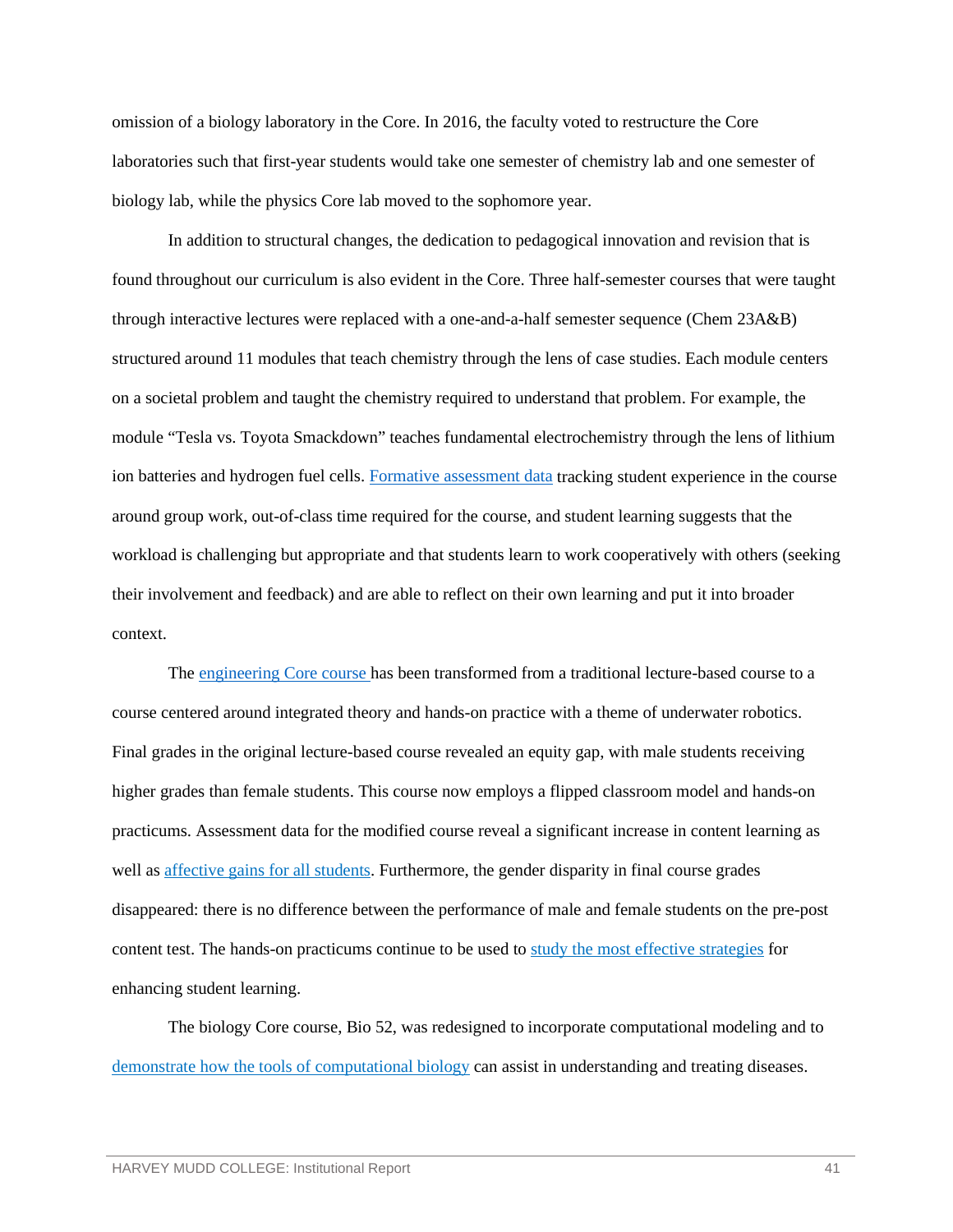This course builds directly on the first-semester computer science course and allows students to apply their computational skills to problems in biology, reinforcing connections between the two fields.

The physics Core includes a half-course on special relativity (Phys 23), a lab course (Phys 50), a full-semester course in mechanics (Phys 24), and a full-semester course in electricity and magnetism (Phys 51). [Departmental assessment](https://wascsenior.box.com/s/tch73fo4qexd7jg6tnvpd7m62zyd984n) indicated that some students struggled to transfer their mathematical knowledge to calculus-based physics courses. To better support these students, the physics department piloted a new version of Phys 51 (named 51M) in 2019. In this course, key topics in vector calculus are taught and reviewed alongside the physics content; in addition, numerical examples and interactive demonstrations in Python are used to demystify abstract mathematical concepts (as well as build connections to CS 5 and Bio 52). In 2019, student performance in Phys 23 and 24 was used to identify students who could benefit from this new course and who were then invited to enroll. As a result of the pilot, far fewer students failed or withdrew from any of the versions of Phys 51 than was previously the norm; similar results were seen when the course was repeated in 2020. Going forward, Phys 51 will no longer be part of the Core, so many of the lessons from Phys 51M will be incorporated into its successor course (which we anticipate will likely be taken by 50% of the student body).

Taken together, these course-level changes to the Core challenge HMC's pervasive view that the Core is a static curriculum that undergoes a major revision approximately every 10 years. Instead, we now recognize the Core as a living curriculum in which faculty work in partnership with staff professionals to respond to innovations within disciplines and within the scholarship of teaching and learning, assessment results, and student needs (CFR 2.4).

### <span id="page-44-0"></span>**Holistic Review and Revision of the Core Curriculum**

While these course-level innovations led to valuable changes, the aggregate data from external reviews and surveys highlighted the need for a holistic review of the Core. The committees that led this process included faculty, staff, student representatives, and a representative from the Alumni Association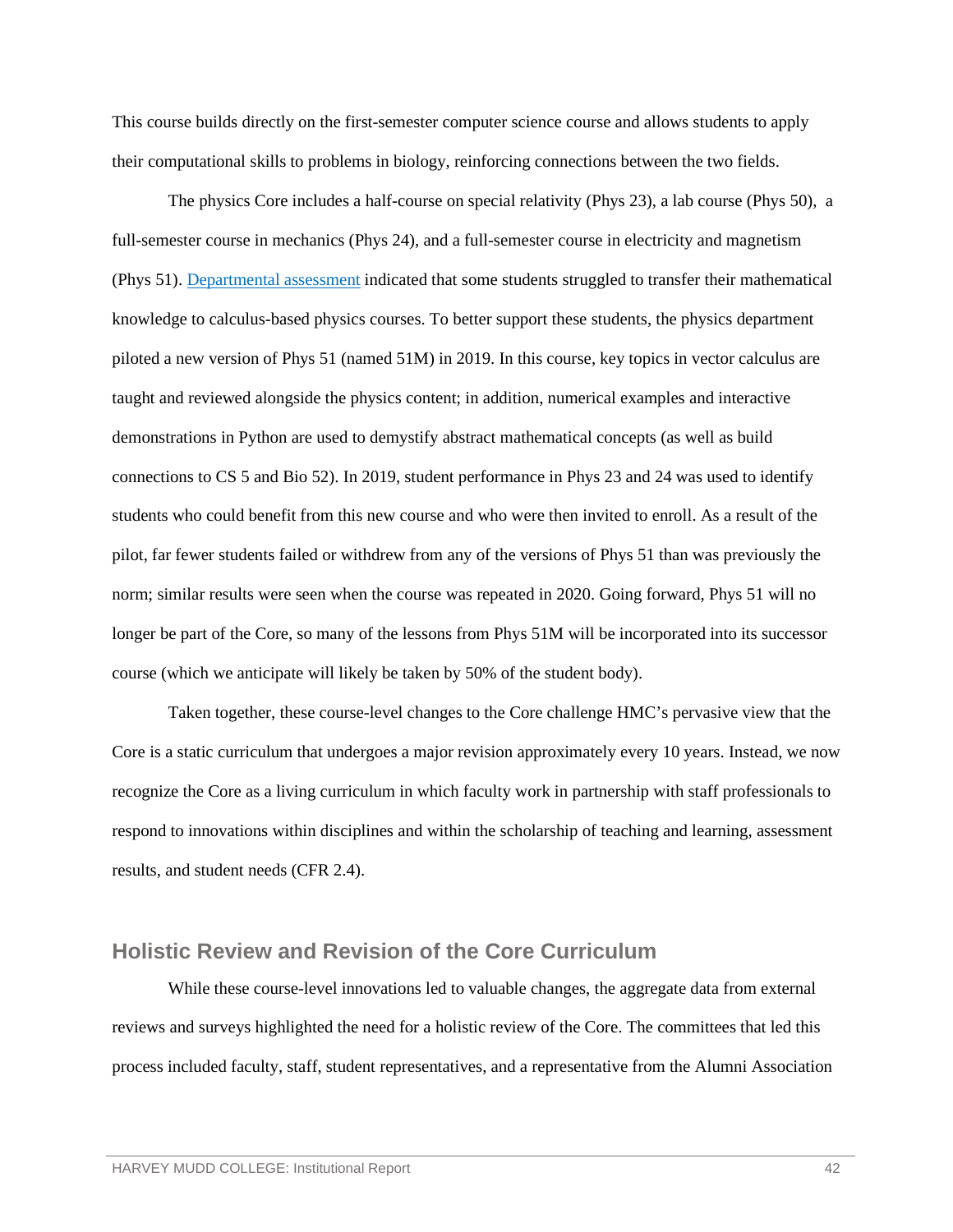Board of Governors (AABOG) to reflect the fact that the entire HMC community is invested in and committed to the Core.

In fall 2017, the Core Review Planning Team (CRPT) analyzed data from [students](https://wascsenior.box.com/s/27ndf471ugtz0dk5hbteszlmtzgeetlj) and [alumni](https://wascsenior.box.com/s/scw4honwqlz6jcqsqcwzbexweda1f1gh) and led the faculty in conversations about the goals of the Core. These conversations led the faculty to adopt a new Core goals statement that explicitly includes curiosity, joy of learning, and critical thinking skills in addition to disciplinary work in STEM and HSA:

*The Core Curriculum at Harvey Mudd College seeks to nurture students' intellectual curiosity and joy of learning, provide them with foundational knowledge and skills needed for further study in STEM disciplines, and begin a critical engagement with the humanities, social sciences, and the arts. In keeping with HMC's liberal-arts approach to STEM education, the Core engages students in thinking critically about consequential problems and complex issues, making connections across disciplinary boundaries, communicating and collaborating effectively, and understanding how their personal and professional actions impact the world around them.*

In spring 2018, the Core Review Committee (CRC) worked with the faculty to develop a [call for](https://wascsenior.box.com/s/p972eweodvyjqpgw6ldxx0tf6g8rs76s)  [curricular proposals](https://wascsenior.box.com/s/p972eweodvyjqpgw6ldxx0tf6g8rs76s) that included key design elements including how the proposal addressed the impact of our work on society, student and faculty experience, impact on departments and majors, and impact on resources. The CRC built on this work in 2018-2019 by investigating the resources needed to mount the Core. This committee expanded to include a faculty representative from every department, and their work included evaluating proposed curricula from the faculty, developing additional proposals, and considering the resources needed to mount the Core.

The process continued in 2019-2020. During the fall of 2019, the CRC led the faculty in a discussion of the Core in which every department chair, the Core Curriculum director (CCD), and the senior director of learning programs each gave a 30-minute presentation about their existing Core offerings, the content from their discipline that their department believed to be crucial in the Core, and their hopes for the new Core. These presentations occurred in a series of well-attended special faculty meetings. Many faculty and staff reported that, for the first time, they came away from this series of meetings with a much deeper understanding of the Core and how their department's offerings fit into the larger whole. Throughout this multi-year process, the CRC engaged deeply with faculty through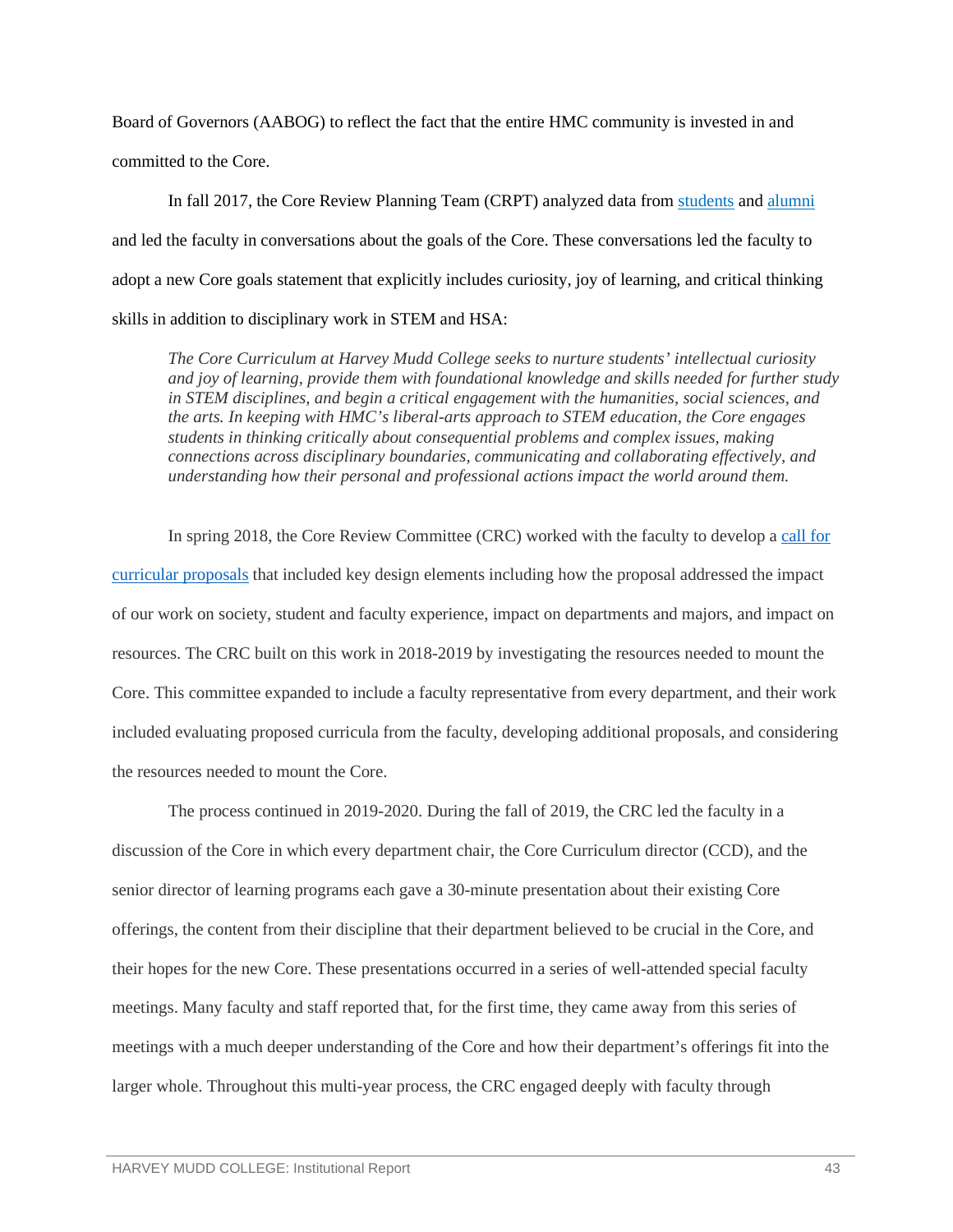dedicated faculty meetings and workshops, asynchronous surveys, conversations in department meetings, and lunch conversations, all designed to move us toward the development of a revised Core that would meet the goals we set out for ourselves. Similarly, the student representatives on the committee held open information sessions for students and spoke with students at events such as dorm barbecues (CFR 2.5).

With this information in hand, the [CRC developed a series of proposed Core curricula.](https://wascsenior.box.com/s/epin5m9y6efko1gdfucoulhl2qyxtzf8) Each model included an impact course and a common kernel of courses. The proposals differed in the number of courses that students take each semester, the degree of electivity, and the sequencing of courses. After multiple conversations in faculty meetings, the faculty moved through a three-step voting process in spring 2020 to adopt a new Core. The faculty voted by a significant margin to adopt the curriculum ["Four](https://www.hmc.edu/core-implementation/proposal-4-four-courses-with-optional-electivity/)  [courses with optional electivity"](https://www.hmc.edu/core-implementation/proposal-4-four-courses-with-optional-electivity/).

This curriculum seeks to manage student workload by allowing students to take four courses plus a lab each semester of the Core, instead of their current workload of five or six courses plus a lab. In addition, for the first time, students will take chemistry lab concurrently with the chemistry course and biology lab concurrently with the biology course. Students who seek to do more can take an optional fifth course in later semesters. These changes were made possible by requiring two physics courses instead of three, and two math courses instead of three. It is likely that departments will require a third math course for their majors, which allows students to take a third math course that contributes to their chosen course of study. For example, a physicist or engineer may take differential equations while a computer scientist or biologist might take statistics and probability. Moving these courses from Core into major requirements gives students more space in the Core, but does require the restructuring of some major sequences.

This new Core includes a sophomore-level impact course, named for the mission statement's call to understand "the impact of [our] work on society." The faculty see this course as a way to address the need for students and alumni to be able to engage deeply with questions about the social, political, and ethical considerations of their work (CFR 2.2a). This course is also an opportunity for students to use the academic toolkit they have developed in their Core courses to tackle a complex, interdisciplinary problem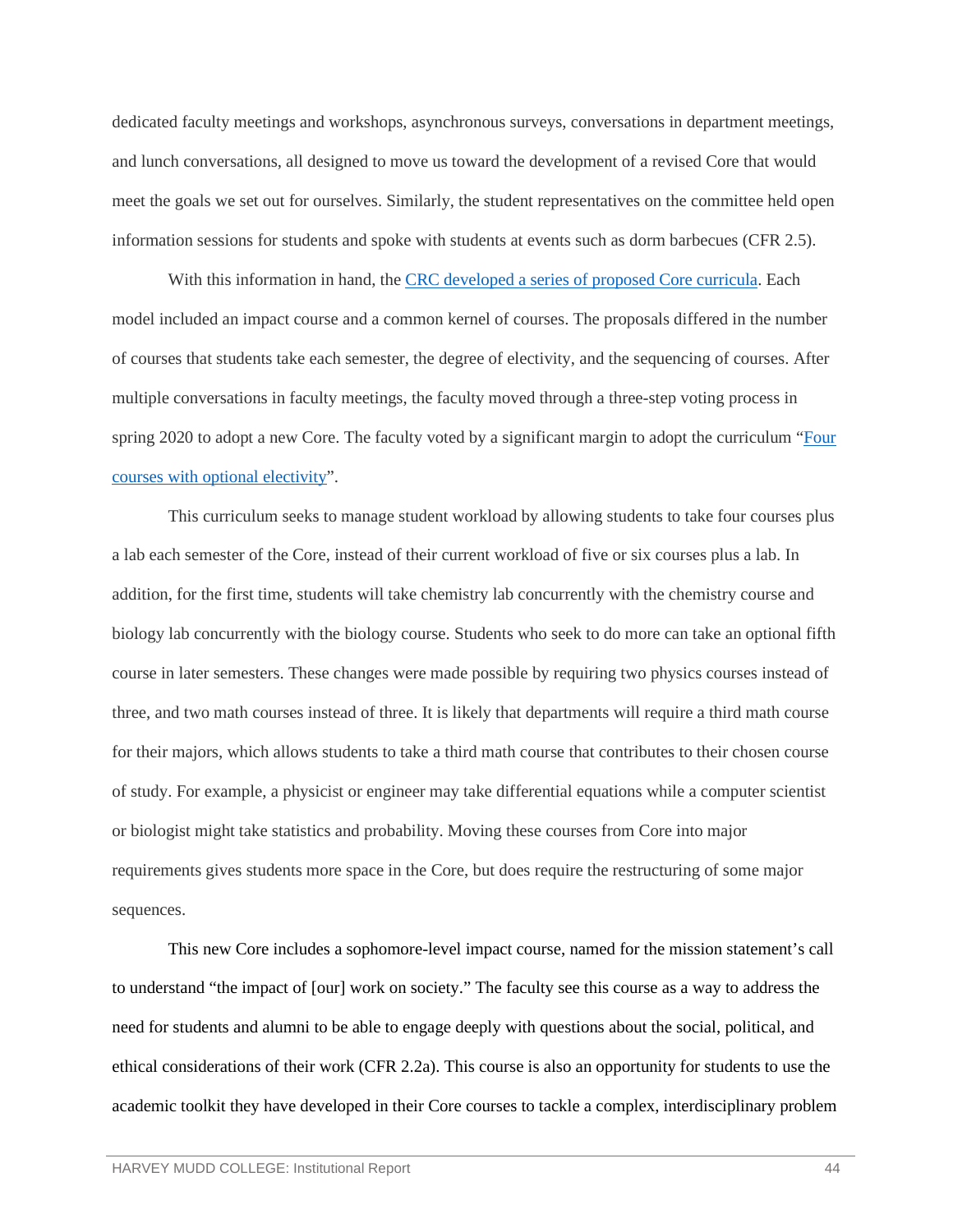such as climate change or biases in algorithms. As we head into summer 2021, the faculty is in conversation to articulate the learning outcomes and structure of the impact course. HMC has a history of developing innovative interdisciplinary courses that provide rich learning experiences but prove difficult to sustain. For example, the Core lab described earlier in this section and other interdisciplinary programs that sit outside of departments often suffered from a "tragedy of the commons" effect; departments, quite reasonably, prioritize staffing departmental Core and major offerings, and interdisciplinary programs can fall by the wayside due to staffing challenges. The notable exception to this is the Core class Writ 001: Introduction to Academic Writing, which is run by the senior director of learning programs. In an effort to avoid the pitfalls that we have encountered in the past, the faculty approved a "sunrise clause" for the impact course; the course will not launch until sufficient resources are in place to support it. Similarly, the faculty will actively decide to continue the course three years after its launch.

### *Learning Outcomes*

Revisiting the learning outcomes for Core and making sure they reflected the values we articulated in the goals statement and aligned with the new Core represented significant work. The goals statement encourages a culture of intellectual curiosity, collaboration, critical thinking about complex issues, and interdisciplinary thinking while providing foundational experience in all fields of science. Significant study in HSA remains a critical component of our Core, providing Mudders with the ability to traverse the social, political, ethical, and economic factors that impact, and are impacted by, their scientific work.

Given its departmental representation, the Assessment and Accreditation Committee (AAC) took the lead in updating the learning outcomes and delivering them to the CIC. They used the goals statement to generate a set of specific and assessable learning outcomes. Revising learning outcomes was admittedly complex on a number of fronts, the most relevant being HMC's culture of granting our faculty considerable autonomy in what they teach in their courses and how they assess student learning. Asking faculty across disciplines to reach a consensus on priorities and assessment meant they had to commit to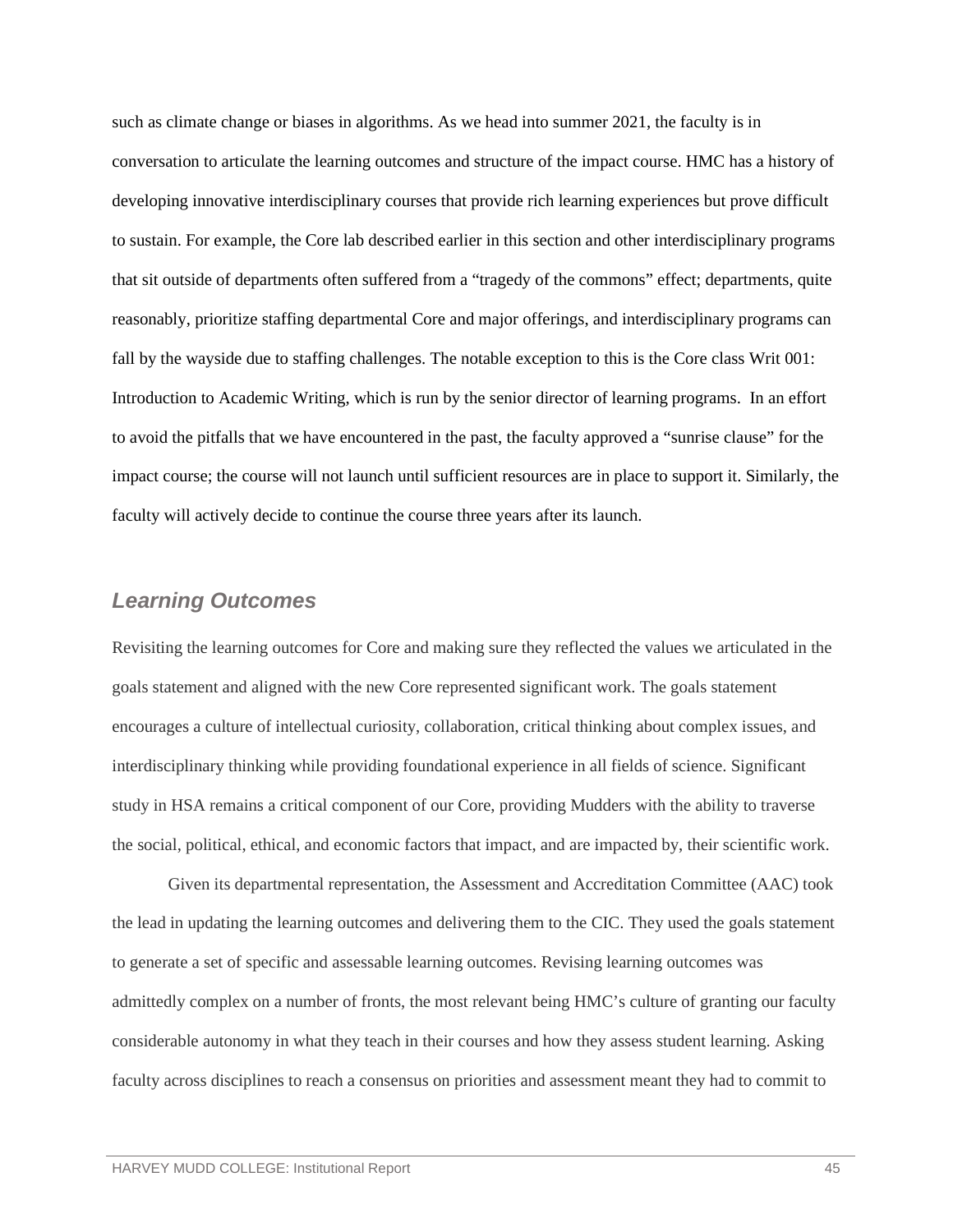overarching goals that might not perfectly represent their individual view. The learning outcomes for the

new Core are:

THE HARVEY MUDD COLLEGE CORE CURRICULUM IS DESIGNED TO:

- Nurture intellectual curiosity and joy of learning.
	- *Students will be able to:*
		- 1. Explore the beauty, power, and promise found in our core disciplines.
		- 2. Develop habits and skills that help manage academic challenges with resilience and confidence.
		- 3. Collaborate effectively as part of a team.
		- 4. Communicate clearly and appropriately to a variety of audiences through multiple formats (e.g., oral, written, visual).
		- 5. Engage in informed creation and analysis in the Humanities, Social Sciences, and the Arts.
- Provide foundational knowledge and skills needed for further study in STEM disciplines. *Students will be able to:*
	- 1. Demonstrate an understanding of foundational scientific skills.
	- 2. Use modes of thinking, analytical and/or experimental skills, and methods within a particular discipline.
	- 3. Apply knowledge, modes of thinking, analytical and/or experimental skills, and methods across disciplines to solve problems.
- Engage students in thinking critically about consequential problems and complex issues. *Students will be able to:*
	- 1. Explore the historical and contemporary relationships between science and society.
	- 2. Appreciate how personal and professional actions impact the world.
	- 3. Analyze or construct arguments, considering underlying assumptions and potential counterarguments where appropriate.
	- 4. Reflect on the moral, ethical, and social implications of their work.

## *Curriculum Maps and Assessment*

With learning outcomes in place, the AAC turned its attention to developing a [curriculum map](https://wascsenior.box.com/s/zosabdmp4levq87291md8sc4e7o9ny9h) for the

new Core that maps learning outcomes against the corresponding courses. We took a somewhat

unconventional intermediate step in developing a curriculum map. Rather than asking faculty whether a

particular outcome was introduced, reinforced, or mastered in a course, the AAC asked faculty to what

extent the course addressed the learning outcomes, asking faculty to respond with minimal, moderate, or

significant. Asking faculty to what extent a course addressed an outcome rather than at what level they

expected students to perform liberated them and allowed them to indicate that a course did not address an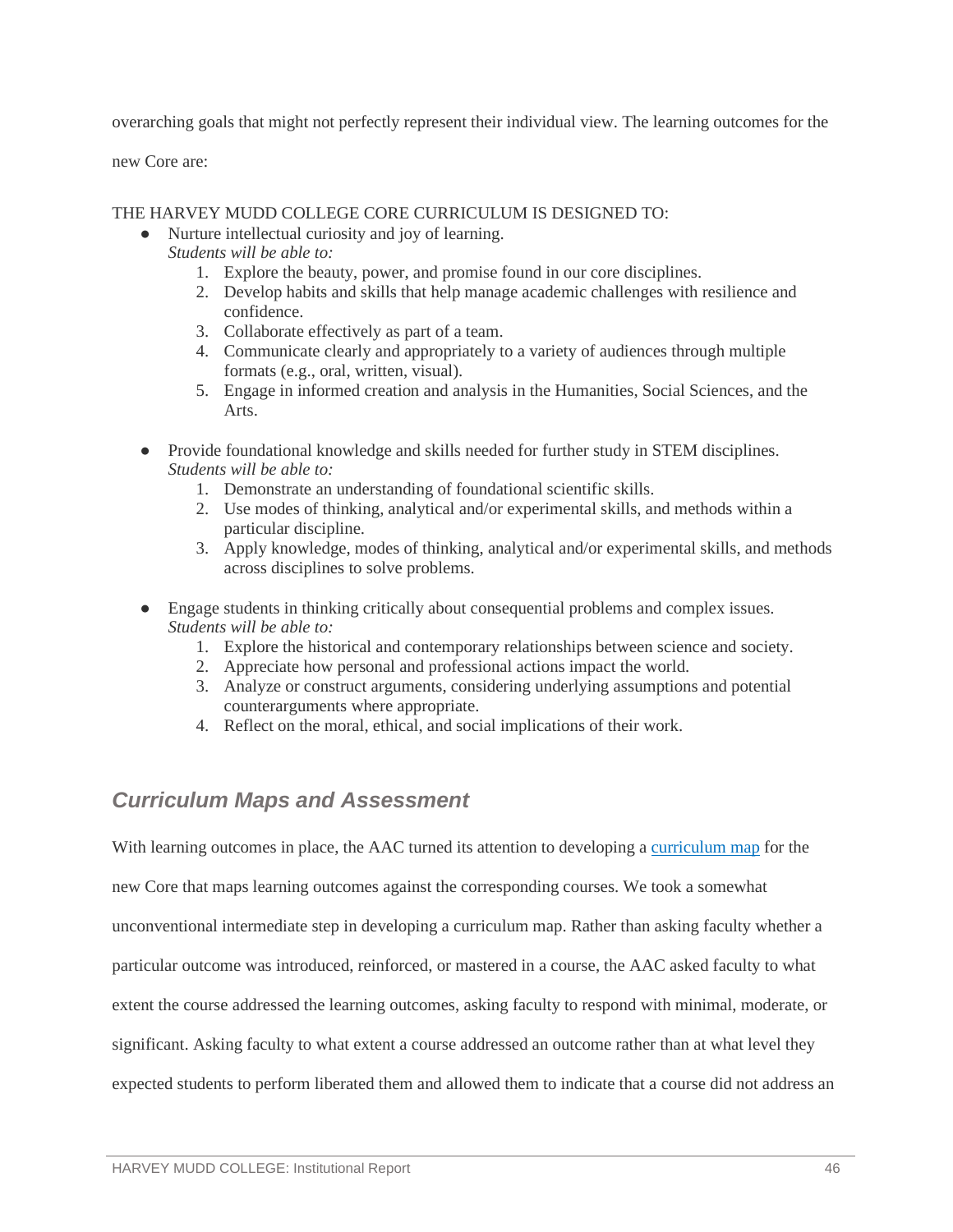outcome, or did so in a minimal way. The resulting curriculum map visually represents the extent to which students encounter content or methods that ask them to develop their skills and abilities. Consensus is evident in the map, with faculty indicating most courses in the Core contribute significantly to students ability to: demonstrate an understanding of foundational scientific skills; use modes of thinking, analytical and/or experimental skills, and methods within a particular discipline; explore the beauty, power, and promise found in our core disciplines; and develop habits and skills that help manage academic challenges with resilience and confidence (CFR 2.6). The curriculum map also revealed that while most courses focused on foundational concepts, when we looked at our third goal of engaging students in thinking critically about consequential problems and complex issues, we saw that most courses were not addressing the goal or addressing it in a minimal way. This response is consistent with [student and alumni survey results.](https://wascsenior.box.com/s/j35597nlxdkgsc7966ntzpeljm00vpu9) It is a function of individual teaching styles rather than different expectations, and is something that now that it is visible, we can work to resolve.

This curriculum map serves to educate the community about the learning outcomes and to bring faculty teaching in the Core together so they can see how learning outcomes connect their courses to one another as they work towards common goals and developing student skills. It allowed us to see where the Core is addressing the objectives we set out for students. An emphasis on collaboration and communication appears in scientific disciplines as well as in HSA classes, which was gratifying, as was seeing the emphasis on problem solving within and across disciplines (CFR 2.2). As our new Core continues to take shape, and our comfort with discussing our contribution to shared goals across the Core deepens, the AAC anticipates moving past this intermediate step, and developing a more traditional curriculum map that asks faculty at what developmental level (beginner, intermediate, mastery) they expect students to perform on outcomes in Core courses.

With respect to assessment, the AAC was also charged with developing an assessment plan to evaluate the effectiveness of the new curriculum. The current [draft](https://wascsenior.box.com/s/bm3pqpjlk256yuh37wy6jz1tdxw45unm) leverages existing assessment tools and information such as the NSSE and CIRP surveys to assess the holistic learning goals of the revised Core. In addition, individual instructors will continue course-level assessment efforts to directly measure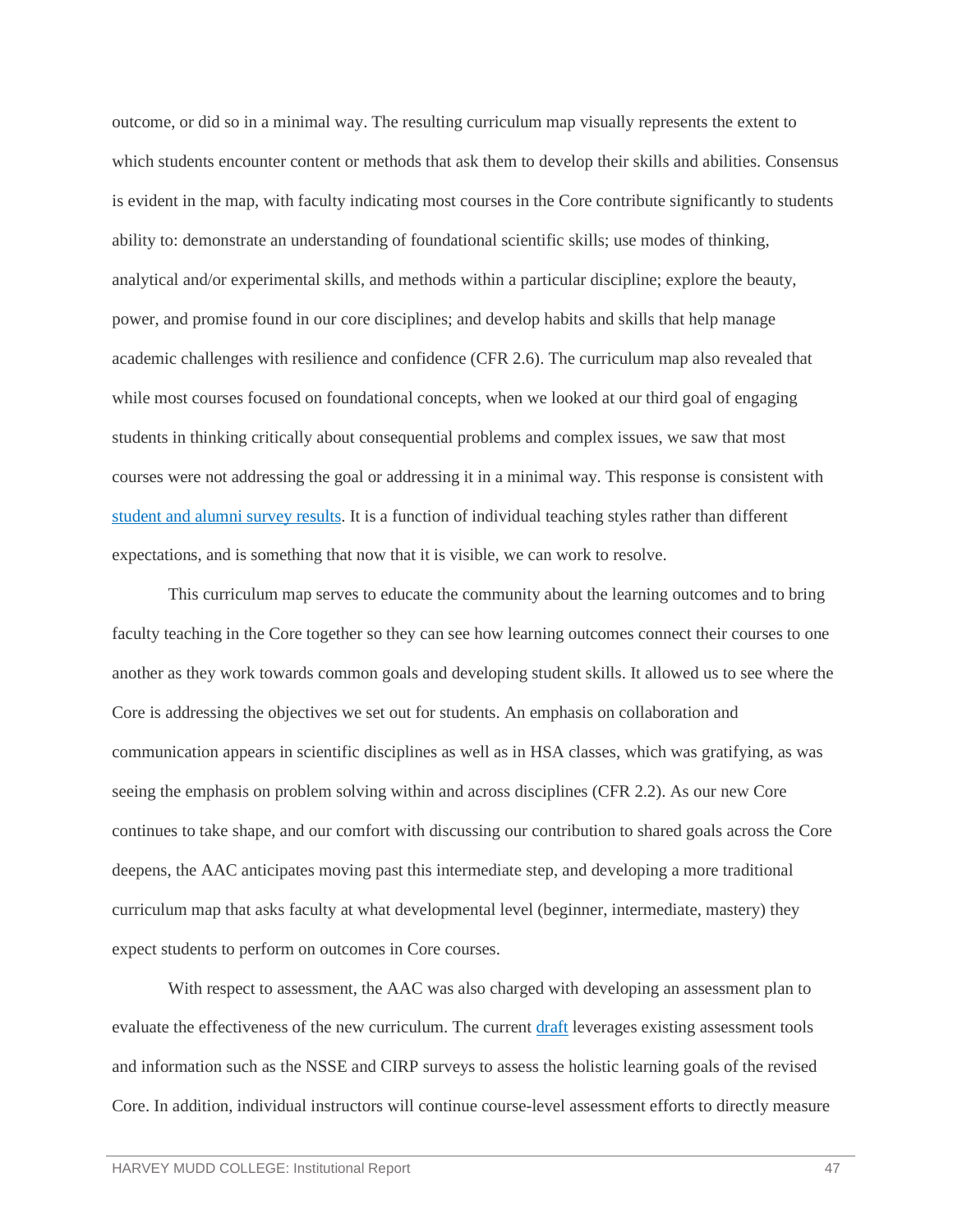student learning and experience. The AAC also drafted a set of [supplemental questions](https://wascsenior.box.com/s/ac2xwyuu8pq0c4c1csyqukty5yx79kf4) for end-ofsemester course evaluations designed to address learning outcomes for which we do not have readily available data. This is an unconventional approach for us. While different sections of the same course often submit common supplemental questions to understand how a course is performing, we have not done this across courses and disciplines, as we would in Core. At this time, we have plans to talk with RPT about having the aggregate results generated from these items go to the AAC, CCD, department chairs and individual faculty teaching in the Core, but RPT would not receive the individual faculty results for these items unless the individual faculty member chose to include them in their materials.

## *Oversight of the New Core*

Oversight of the Core remains a critical issue. Currently, a faculty member serves as the Core Curriculum director (CCD). The CCD is responsible for: representing the Core as a member of the DCC; encouraging horizontal integration throughout the Core; overseeing the first-year writing course, including training sessions for faculty members; in collaboration with the AAC, overseeing the regular assessment of the Core; in collaboration with the Academic Affairs Committee, coordinating homework and examination schedules for Core courses; working with the registrar and the DCC to address scheduling conflicts, including those arising through elective cross registration; working with the registrar, academic departments, and the other Claremont colleges to improve access to electives for first-year students; and overseeing lines for Core support within the dean of the faculty budget. In 2020-2021, the CCD served on the Academic Affairs Committee, the DCC, and the CIC, and was ex-officio on the Curriculum Committee and Assessment and Accreditation Committee.

In 2019-2020, HMC formed a "Core Incubator". The incubator brought together instructors from across the college, along with select DSA staff, to connect ideas across Core courses and to brainstorm future support mechanisms, and showed promise in helping to develop a sustained practice of reviewing assessment data and provide a mechanism to disseminate results to all Core instructors and foster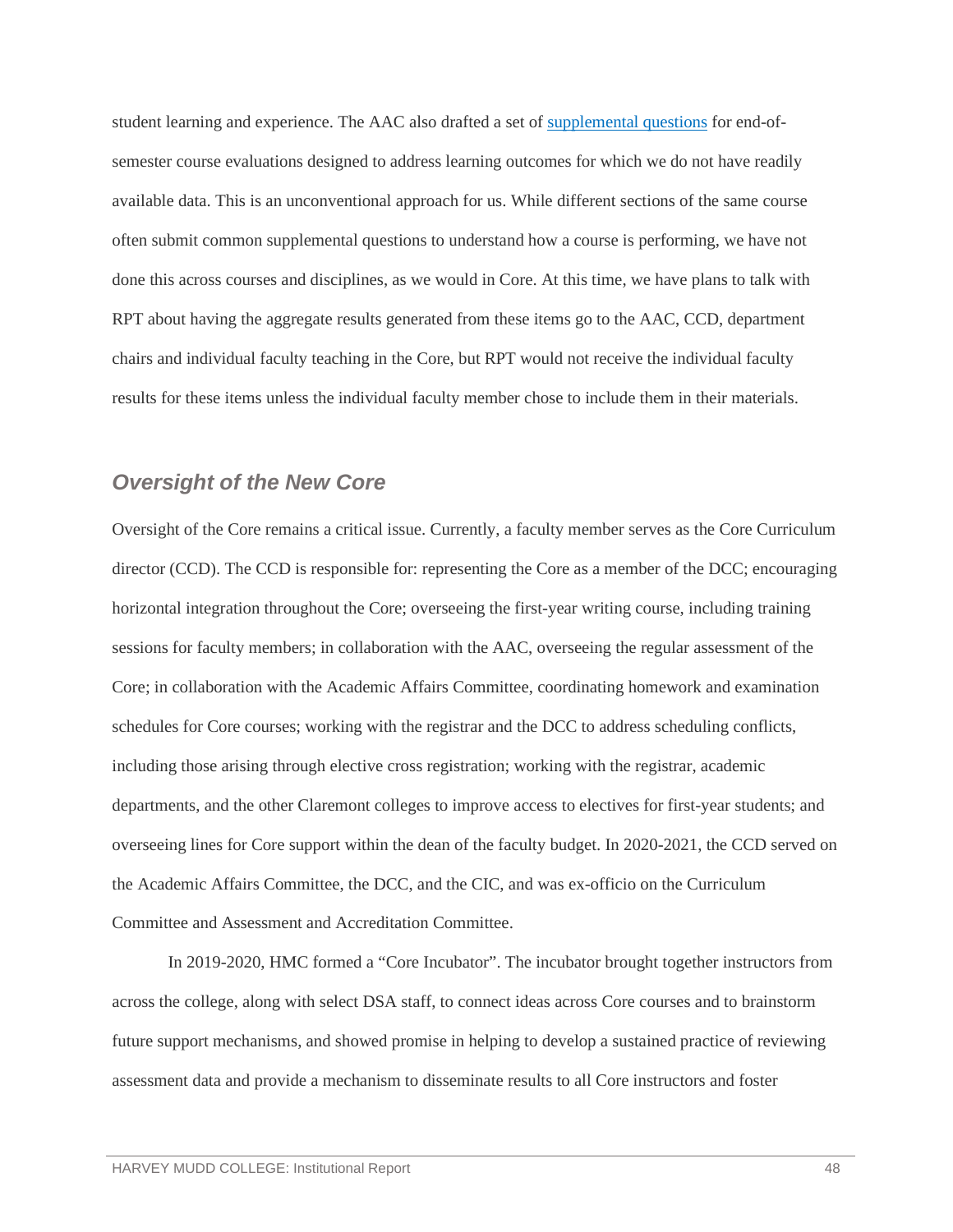discussion and collaboration that makes the Core stronger and more connected. The incubator was sidelined in 2020-21 by the pandemic, but it laid the groundwork for future conversations about a group we have been calling the "Core Corps", which would advise and assist the CCD by continually attending to the curriculum, workload, and assessment of Core (CFR 4.1).

Our work redesigning the Core underscores its significance to the HMC community. The conversations we had about the Core, whether they were about establishing the broad goals for Core, revising the Core with an eye toward workload, or how to implement and assess our new Core, underscore the extent to which the HMC community views Core as the embodiment of our essential values and character. Our curriculum map has shown us that there is considerable consensus on the extent to which the revised learning outcomes are addressed in the Core, but we do believe there are instances where we can deepen the connections across the Core. For example, while we have preliminary ideas, we have yet to firmly decide on the nature of our Impact course. The past 10 years have underscored for us the extent to which our Core is a living curriculum. While the holistic review of the Core was a major institutional endeavor, faculty and staff look forward to continually revising and iterating on our Core in order to better support student learning and student thriving.

# <span id="page-51-0"></span>**Project 3: Co-Curricular Program (CFR 1.4, 2.8, 2.11- 2.13, 4.1, 4.4)**

HMC is known for its challenging and invigorating academic environment where students often talk about Mudd's unique mission as a liberal arts college that focuses on STEM while also supporting and encouraging students to pursue interests and endeavors outside of their majors. We frequently hear from students who chose HMC specifically because it would provide the rigorous scientific and technical education they desired, without sacrificing the additional aspects of their lives that are important to them—whether that is a love of running, drawing cartoons, or playing a musical instrument. Additionally, the HMC Office of Admission and Financial Aid's website notes that students "have the opportunity to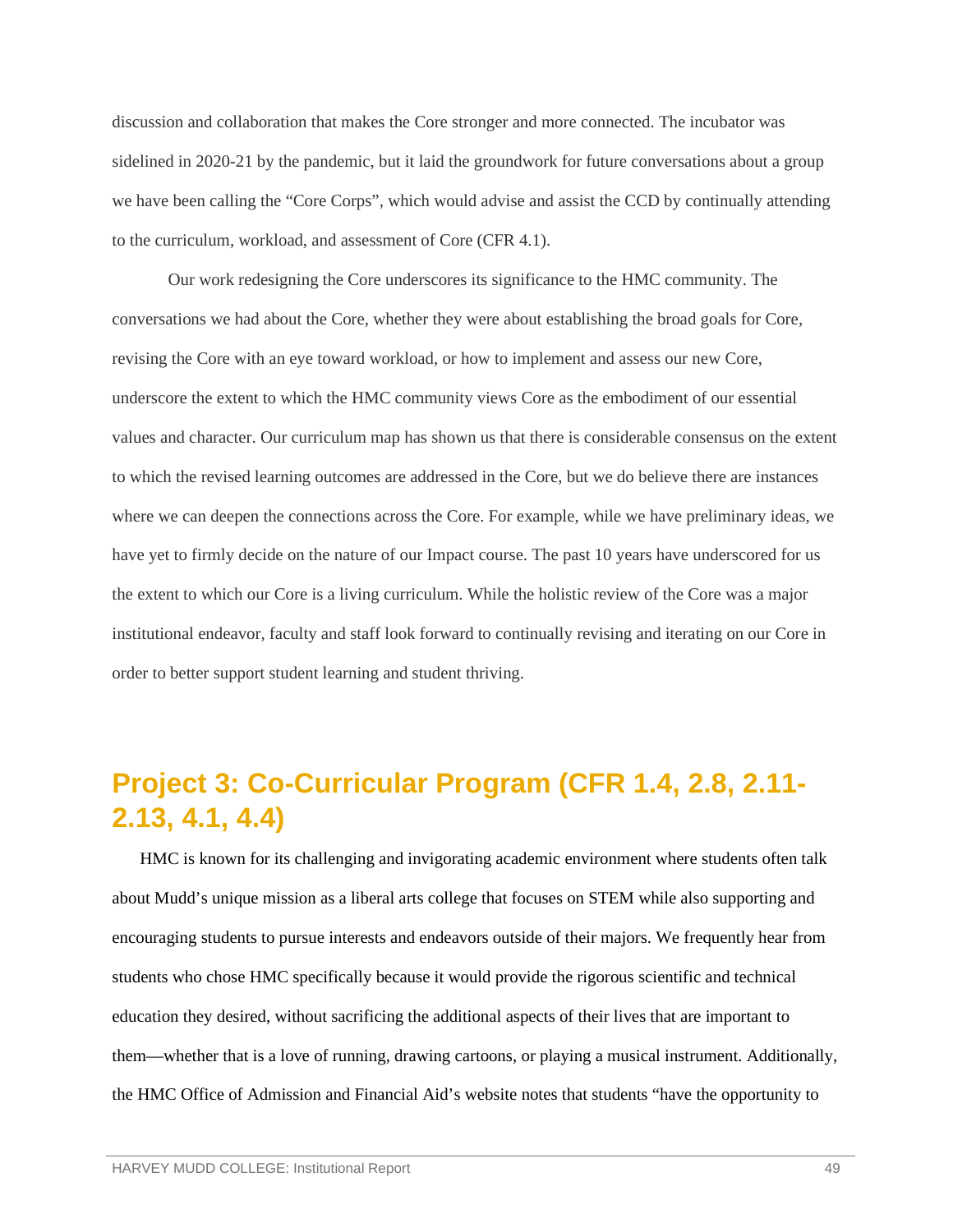continue pursuing their nontechnical academic interests" and many students arrive expecting to be able to continue to pursue interests in history, music, economics, etc. At HMC, students are not asked to sacrifice their interest in philosophy or film to be a good scientist, resulting in an environment where students lean in to the challenge of doing more. Students see HMC and the resources available with The Claremont Colleges as a place to pursue "both-and", rather than prioritize their interests.

HMC's inaugural makerspace, opening within the new Scott A. McGregor Computer Science Center in August 2021, is another project devoted to "both-and" learning at the college. Supporting independent and passion projects alongside work emerging from the curriculum, the makerspace will be an exciting new place for students to develop as whole persons as well as a site to nurture a campus maker culture. Indeed, we construe making as broadly as possible and include artists and musicians as well as scientists and engineers. Our vision is for the makerspace is to be an all-college space where community can come together, engaging creatively and collaboratively. We also wanted to help students gain confidence in their abilities to be creative and to build things.

Our co-curricular offerings are instrumental in supporting students in their pursuit of healthy excellence. Students acknowledge the education available at HMC is first-rate, and we work hard to have support structures in place so that our students can thrive. But complaints about workload are not uncommon. The college search tool [Niche,](https://www.niche.com/colleges/harvey-mudd-college/) which ranks schools based on key statistics and student and alumni reviews, indicates that 0% of our students/alumni agree "the workload at HMC is easy to manage," and one of the three key words or phrases used to best describe the typical student is "depressed."

Mental health is an increasingly important issue on college campuses, and the relationship between our Office of Health and Wellness (OHW) and [The Claremont College's Monsour Counseling](https://services.claremont.edu/mcaps/)  [and Psychological Services](https://services.claremont.edu/mcaps/) (MCAPS) deserves explication. Our OHW oversees health promotion programming on campus and provides support, advocacy, and case management for students in need. Part of this work includes connecting students to various resources available to them through the college such as MCAPS. MCAPS is a shared resource that provides mental health and psychological wellness services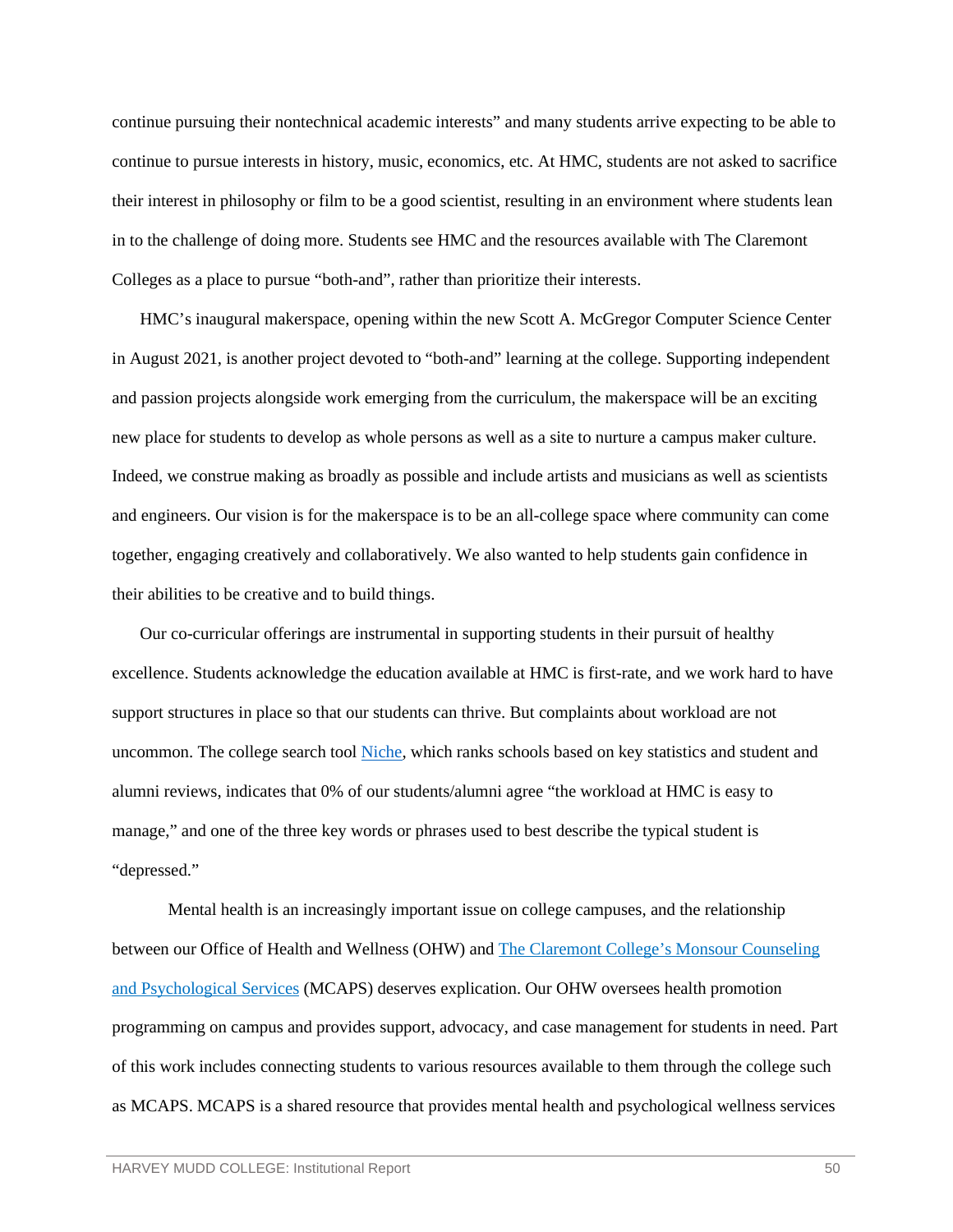to the students at The Claremont Colleges. In order to better meet student needs, MCAPS implemented a rapid intake model during the fall 2020 semester to better ensure all students are seen within five business days of calling for an appointment. Students meet with a therapist who can assess their needs and make an appropriate referral for the type of care the individual student may find beneficial.

Deans from OHW also work closely with [Timely.MD,](https://timely.md/faq/7c-health-the-claremont-colleges/) a third-party company with which HMC has contracted with to provide virtual medical and talk now behavioral health services to students. This service has been immensely helpful in providing services to students currently dispersed around the country due to the COVID-19 pandemic. 7C Health provides on demand services to students 24/7 with an average wait time of 3:18 minutes for medical and 7:56 minutes for behavioral health services. At the close of spring 2021, 93 HMC students were registered for services with 7C Health.

Mudders are certainly well-prepared and motivated to take on a curriculum that challenges and stimulates them. However, an increasing number of students confront difficulties related to mental health, time management, and feelings of belonging. These issues are not uncommon across institutions in higher education, and certainly have been heightened for us during the pandemic. Here, we discuss how we have articulated and promoted the link between the DSA and our academic values as a means to better support the student experience. At the center of this work was an initiative to develop and implement a strategy to clearly identify the impact of the work being done in the co-curriculum to support our mission. We were aware that each of the offices in the DSA were actively engaged in initiatives, programs and practices that support our mission (e.g., Impact Leadership Program, community service, social justice advocacy, identity and self-efficacy programming, internship and career placement) but these efforts were not clearly and consistently aligned under a holistic umbrella that would help students make connections between their scientific and technical education and their experiences in the co-curriculum. We also sought to increase faculty awareness of these endeavors in such a way that they could both support and underscore their importance to students so that co-curricular activities were seen not as an add-on, but as an integral part of an HMC education.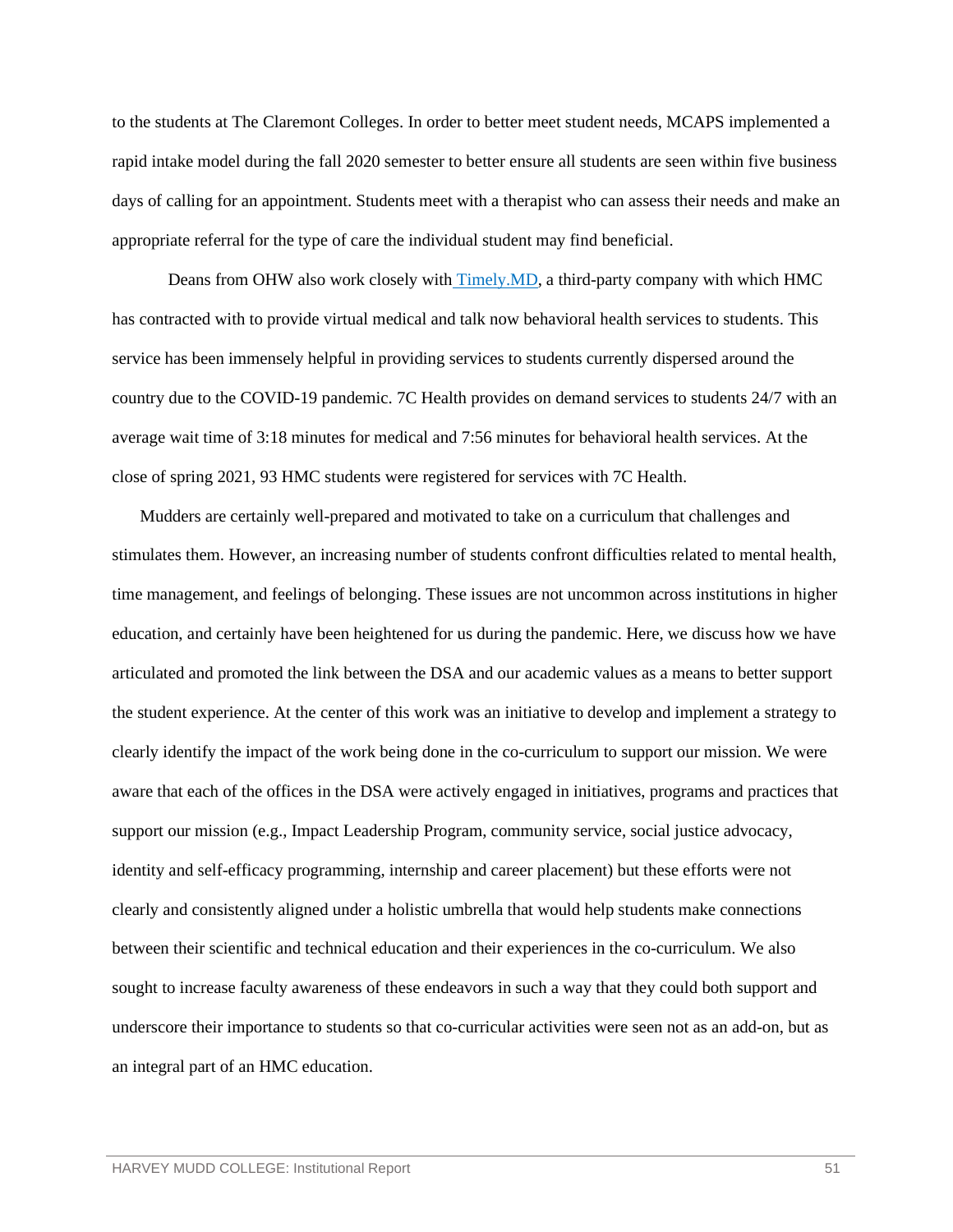The Division of Student Affairs includes seven separate offices: Academic Resources & Student Success (ARSS), Campus Life (OCL), Career Services (OCS), Community Engagement (OCE), Institutional Diversity (OID), Health & Wellness (OHW), and Housing and Residential Life (OHRL). Originally, it was our intent to focus this project on four offices within the DSA—community engagement, career services, institutional diversity, and the Office of Housing and Residential Life—and to expand to other offices in the following years. Given the way this project unfolded, we are delighted that we were able to include all offices and major programs in the DSA from the outset.

### <span id="page-54-0"></span>**Key Findings on Co-Curricular Programs**

The appendices for this section present the range of data collected, examined, and assessed. This section of the report will delineate some high-level findings. In undertaking this project, we learned the following:

- **Finding:** The offices within the DSA are actively engaged in activities that support our mission outside the classroom, but these endeavors are not yet clearly and consistently aligned under a holistic umbrella that allows students to make the connections between their scientific and technical education and their experiences in the co-curriculum in a deep and meaningful way. **Response:** Alongside a strategic reorganization, the DSA created a mission statement and four foci and mapped them to the mission of the college. This exercise gave us the opportunity to examine programming, activities, and policies in relation to one another.
- **Finding:** Student Affairs has long struggled to articulate the impact their work has on students and how we support the college's mission. **Response 1:** Assessment processes in the DSA have been developed to better articulate how the DSA supports the college's mission. How each office contributes to the four foci is assessed in a variety of ways, including, but not limited to, institutional surveys (National Survey of Student Engagement (NSSE) and Cooperative Institutional Research P), exit surveys of graduating seniors, and alumni surveys (HEDS Alumni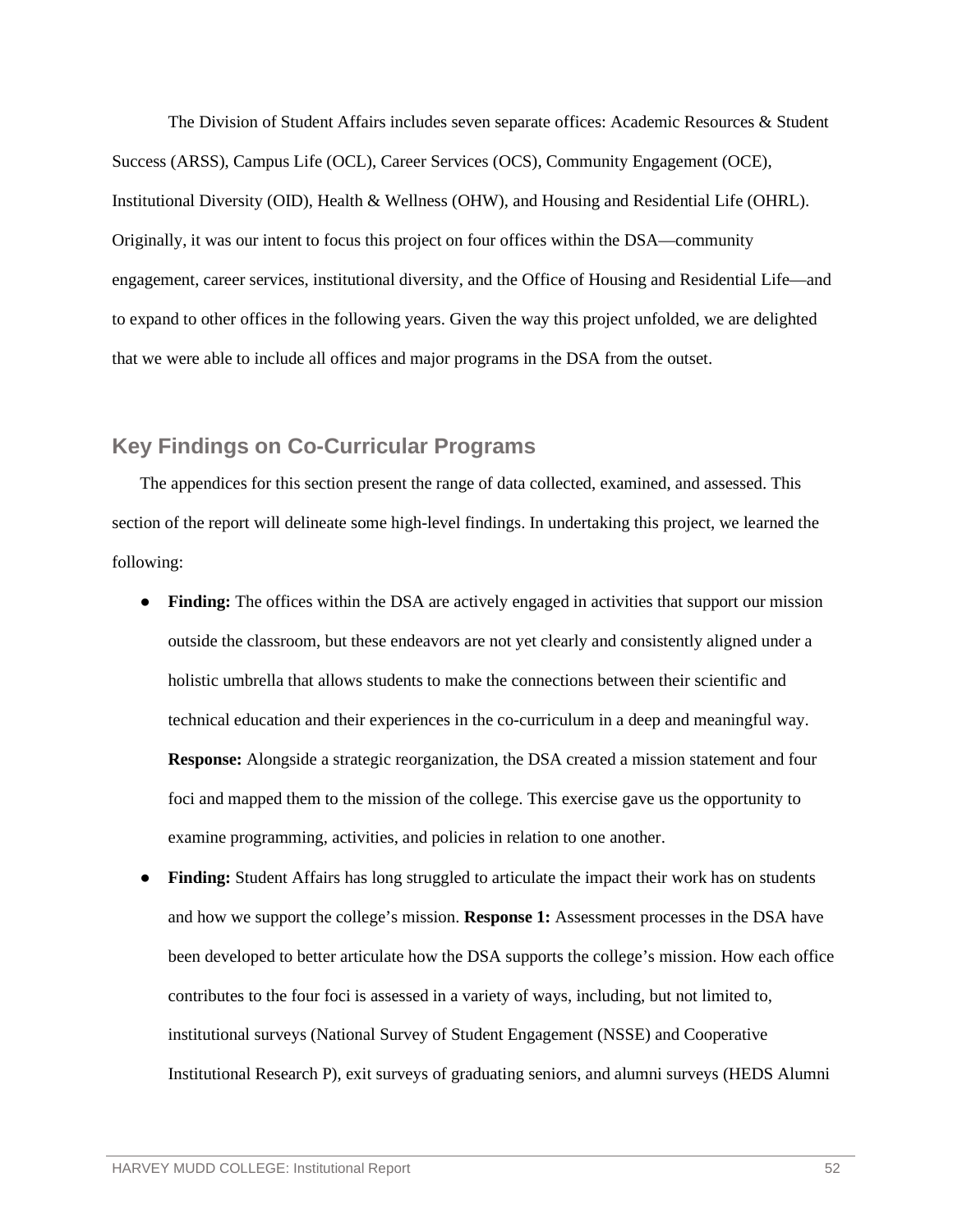Survey). HMC's small size provides us with the flexibility to conduct smaller, more frequent, informative assessments as necessary. **Response 2:** Academic and co-curricular support at HMC are deeply interconnected, and the boundaries are not always clear. Making faculty more aware of the work being done in the DSA and fostering partnerships with faculty has been prioritized. Sharing the DSA assessment plans with the Assessment and Accreditation Committee (AAC) has allowed us to begin to integrate assessment work across academic and co-curricular divisions of the college, but we need to attend to this process to ensure it is fully integrated into our practices (CFR 2.8).

### <span id="page-55-0"></span>**History and Organization of Student Affairs**

The dramatic increase in the DSA staff notwithstanding, it is worth mentioning that the DSA has undergone four senior leadership changes since our last reaffirmation. Maggie Browning was dean of students from 2009 to 2015. She was succeeded by Kenneth and Diana Jonsson Professor of Mathematics Jon Jacobsen in 2015. Under Dean Jakes, as he was known, the role was recategorized as vice president for student affairs and dean of students (VPSA) and the position of assistant vice president of student affairs was added. Dean Jakes strengthened and grew the Division of Student Affairs (DSA) and focused on improving services for students in the areas of diversity and inclusion, community engagement, health and wellness, and leadership. In 2018, Anna Gonzalez joined HMC as VPSA. "Dr. G" as she was known on campus, brought with her considerable professional experience in student affairs, having held seniorlevel student affairs positions at Lewis & Clark College and the University of Illinois at Urbana-Champaign. With the departures of Anna Gonzalez and Leslie Hughes, AVP for student affairs, in spring 2021, Marco Valenzuela was named as the interim VPSA. Transition within student affairs is not uncommon; however, we are cognizant that this amount of organizational change among key leadership in the division requires the campus to remain attentive to the needs of the DSA in order to retain the momentum and impact of the work that has occurred to date.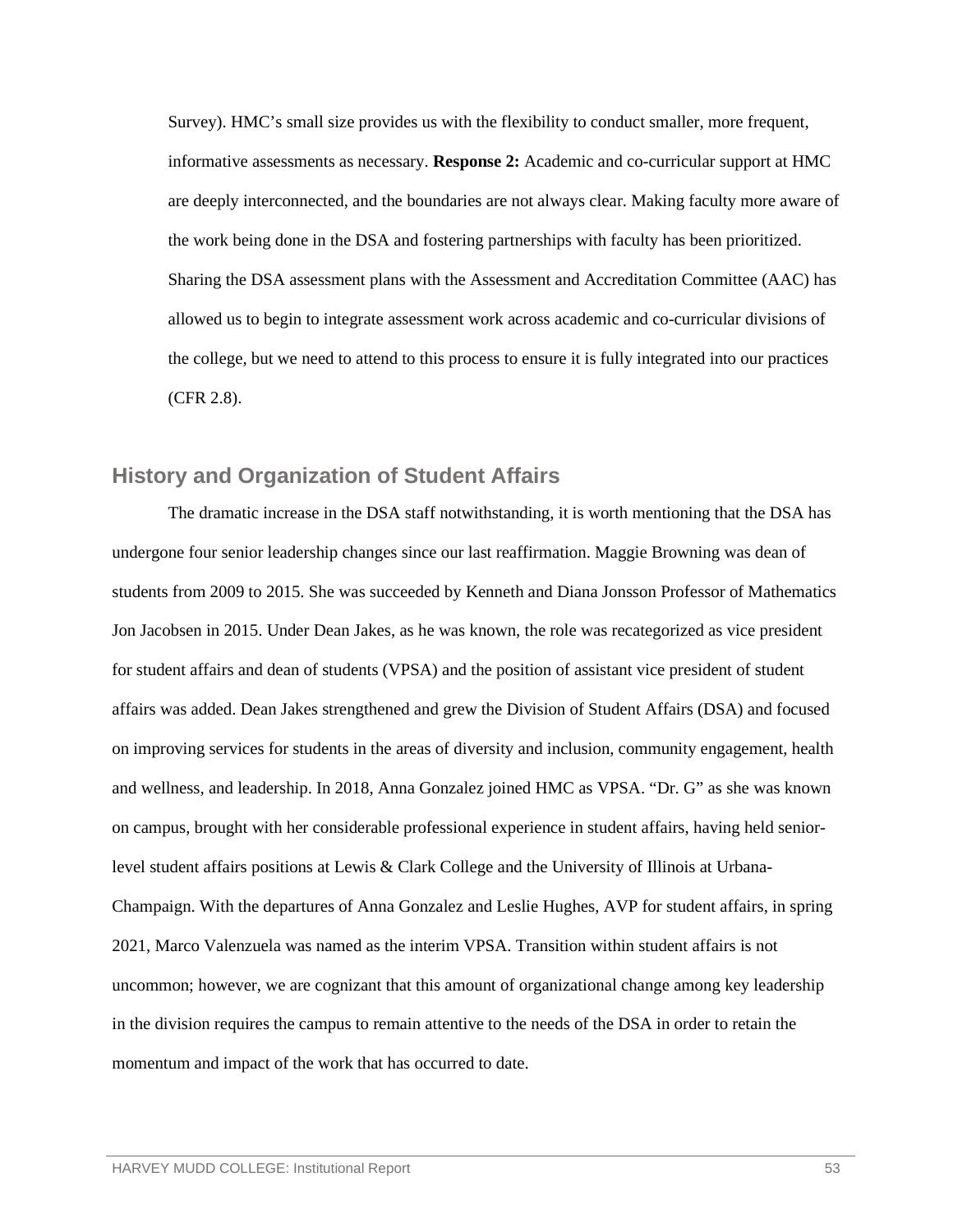#### <span id="page-56-0"></span>**Student Affairs Assessment**

Prior turnover in key DSA leadership positions created a situation where efforts to articulate and align their purpose were not a priority for the division. When Anna Gonzalez arrived in 2018, efforts between offices within the DSA were disjointed. Further, the DSA also faced challenges related to identity and reputation, epitomized by the following conversation the VPSA had with a student when she first arrived:

*Student: "I don't like DSA" VPSA: But you work for DSA?" Student: "Oh no, I work for career services."*

The student was unaware that career services was included within the DSA, and the student, similar to other students, wanted to distance themselves from the division. Our work to develop professional standards designed to guide quality higher education practices began with a strategic reorganization of the DSA. The goal was to help the DSA become better-serving in our work as coeducators in support of the college's mission and to address issues of maintaining health and wellness in an intense academic environment. Key offices like the Office of Accessible Education were realigned under the DSA to enable the division to align support structures. Additionally, as mentioned in Component 1, we created the ADARSS position, where Amy Bibbens serves as a connection point for students seeing academic resources and support, and to coordinate outreach efforts for students who struggle academically (CFR 2.12).

We developed the first mission statement for the DSA that centers the division's work to support and encourage a culture of healthy excellence and provide the foundation for co-curricular life at HMC:

*The Division of Student Affairs serves as co-educators in support of the mission of Harvey Mudd College while cultivating student's life skills. Through collaboration and partnership, we foster an inclusive community while creating innovative programs that provide leadership and developmental opportunities. We prepare students for their futures beyond HMC as scholars and global citizens who impact their communities in significant ways.*

This mission statement is supported by four foci, each which operationalize the ways we use the mission statement in order to achieve our vision of providing transformative student learning experiences.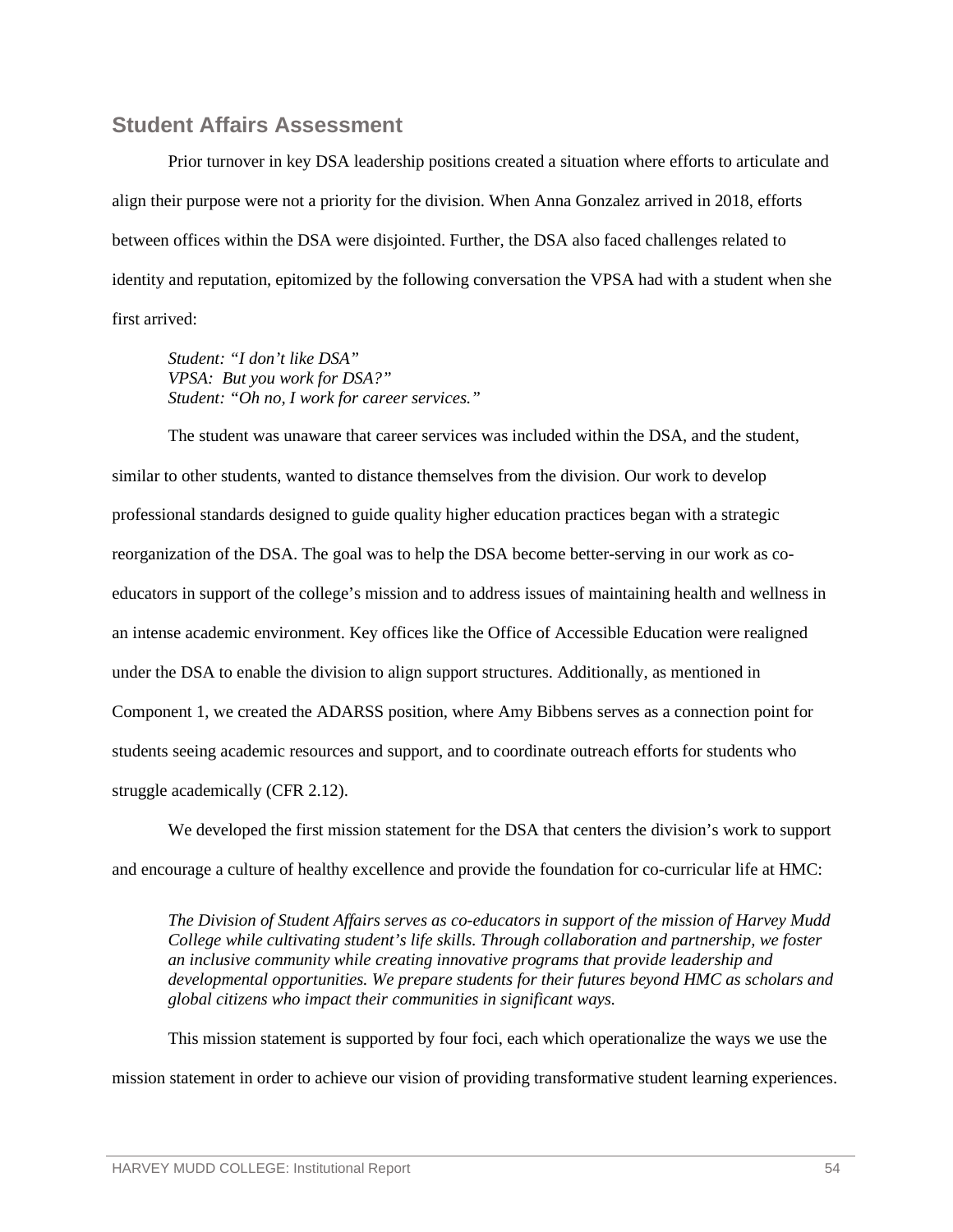The foci also serve as a framework for departmental strategic planning as well as a guide to identify opportunities for collaborative programming and improvement:

- 1. *Experiential Learning*: We provide resources and opportunities for students to foster resilience, exercise accountability, and engage in community.
- 2. *Inclusive Communities*: We foster a welcoming environment by educating across identities and celebrating communities through awareness, allyship, and action.
- 3. *Leadership Development*: We provide opportunities that support and increase awareness of diverse leadership styles through involvement, collaboration, and cultivation of strengths for transformational change.
- 4. *Wellbeing and Holistic Development*: We engage students to learn, understand, and practice the nine dimensions of wellness to strive for a balanced sense of self.

With the mission and foci determined and shared publicly on the [DSA website,](https://www.hmc.edu/student-life/mission/) the DSA partnered with OIRE to continue its assessment work. In spring 2020, OIRE facilitated three workshops guiding and supporting the DSA staff through the assessment process. The [first workshop](https://wascsenior.box.com/s/mr45xyxqse1mh6xcbcdn4gjwahljyq0b) focused on developing learning outcomes and [mapping them to the four foci,](https://wascsenior.box.com/s/iy9kj1mbr31hdpkg57wg741ofbdzq703) the [second o](https://wascsenior.box.com/s/ammoq37uovfcoh6lakhjcjm0rl7bsp2b)n identifying, collecting, and examining assessment data for one of their learning outcomes, and the third focused on writing up an assessment report. In these workshops, the DSA dedicated time to look for connections between their work, discussed what they were learning, and asked questions, all with special emphasis on examples, issues, and concerns relevant to student affairs assessment. Each workshop ended with "homework" designed to keep the offices moving through the assessment process while allowing staff to simultaneously attend to their day-to-day responsibilities. OIRE set aside office hours specifically for the DSA in the DSA offices, to make it easier for staff to have informal discussions about assessment and ask questions about their work in a comfortable atmosphere. OIRE also worked with each office to identify a bank of items on institutional surveys (NSSE, CIRP, HEDS alumni survey) that mapped onto their learning outcomes that they could use to incorporate into departmental assessment efforts (CFR 4.1).

With learning outcomes designated and data identified, the OIRE and the DSA created a [reporting template](https://wascsenior.box.com/s/4npnzb394so1xqxjzh0ccdpeekrzrptu) that closely mirrors the template used in academic assessment reports. This was done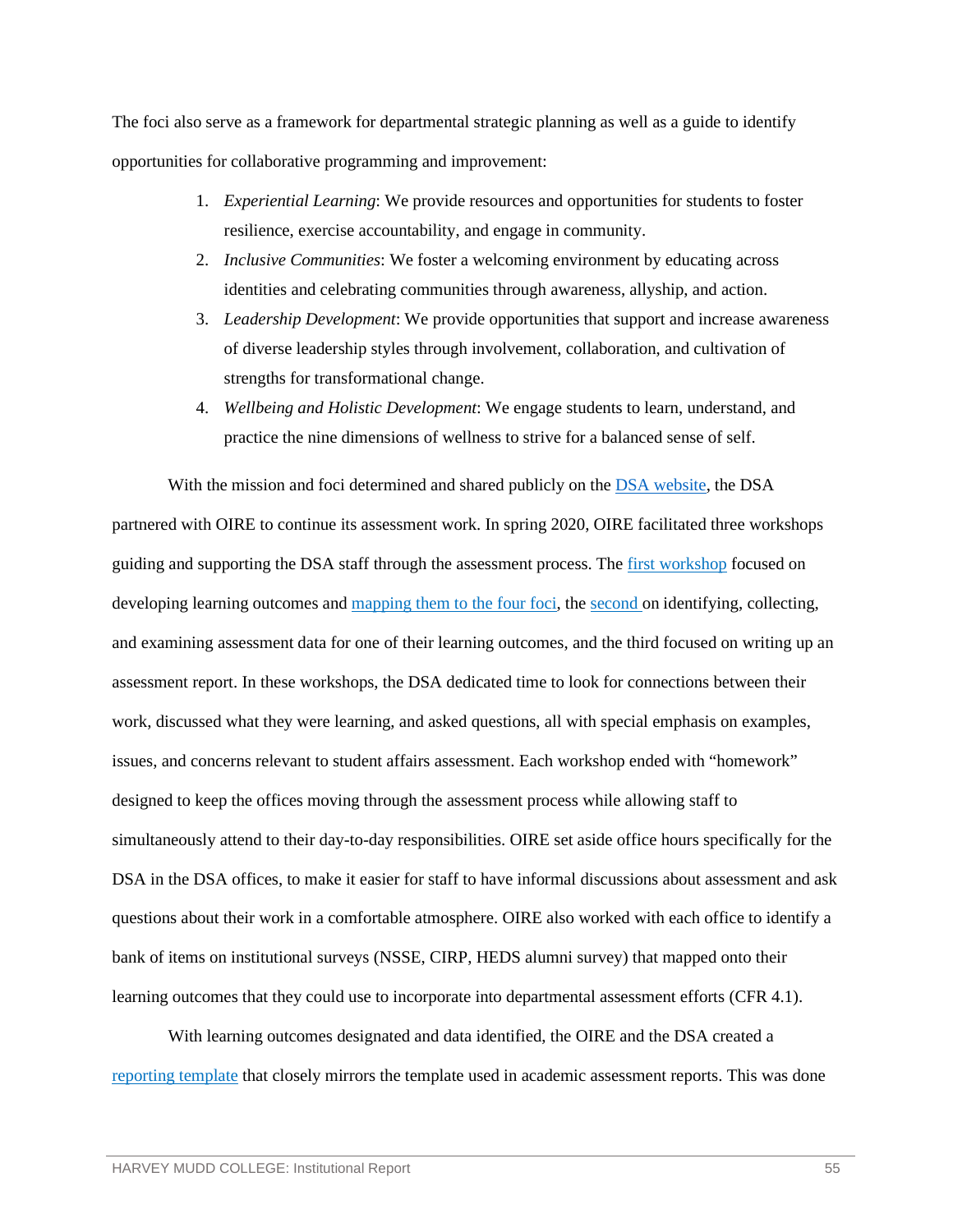to facilitate conversation and alignment between academic and co-curricular units and to allow programs to articulate not only how their program or activity meets the agreed upon outcomes, but also to focus each office on what they have learned and what actions they will take, rather than on plans. Each department writes a brief (two-page) narrative that addresses the following questions:

- What student learning outcome is your office working on?
- What evidence are you using?
- What have you learned?
- What changes have you made or are you contemplating?
- What challenges are you facing as you consider these changes?
- How will you gauge (or are you gauging) the impact of these changes?

In doing this assessment work, we not only wanted to demonstrate the DSA's commitment to experiential learning, inclusivity, leadership, and student wellbeing, but also to develop a model for a formal, regular assessment process. These assessment reports would not only assist us in understanding the work being done by the offices in the DSA, but also give us the ability to clearly articulate how their commitment contributes to student's development at HMC. The DSA's dedication to data collection and reporting is considerable, and something we want to continue (CFR 2.11, 4.4). Below is a brief, highlevel description of assessment conducted in the four original offices targeted for this work. [Assessment](https://wascsenior.box.com/s/c3rduq3dbk2j617zxjcamasuhmox2sti)  [reports](https://wascsenior.box.com/s/c3rduq3dbk2j617zxjcamasuhmox2sti) for the other offices and programs can be found in the appendices.

One of the important pieces of learning that emerged from that first round of assessment reports was the difficulty of thinking about assessment work during the academic year, when attention is rightly focused on student support, activities, and opportunities. We adjusted th[e assessment schedule for the](https://wascsenior.box.com/s/irxe2ylmhliqu3vnndk8fsx281emrjex)  [DSA](https://wascsenior.box.com/s/irxe2ylmhliqu3vnndk8fsx281emrjex) to provide them with time and space to analyze assessment data they collected, write assessment reports and plan for the coming year during breaks and over the summer months, so that during the academic year, they are focusing on collecting the data. OIRE has indicated it is willing to continue to offer dedicated office hours for the DSA staff to work on their assessment, and will continue to be a resource for any unit in the DSA as they think about their assessment work.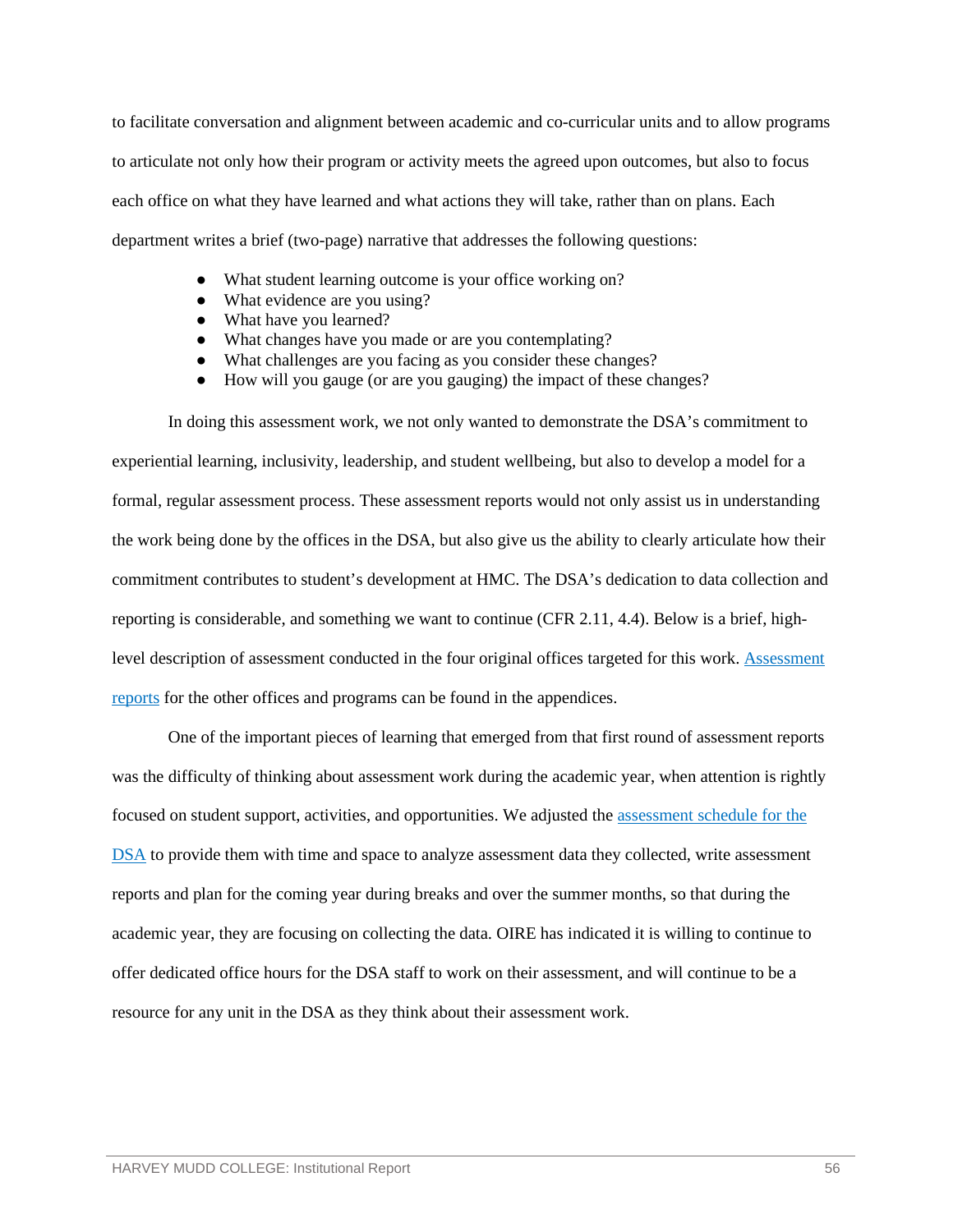## *[The Office of Community Engagement \(](https://wascsenior.box.com/s/2srlqeari3l610kvp3cy2y3cjn1ryudd)OCE)*

OCE chose to focus on a single outcome: "engage with community members to co-create empowering solutions to address societal issues." This maps onto the experiential learning, inclusive community, and leadership development foci. To understand the depth of engagement of students with our community partners, we looked at NSSE items from the main survey in advance of the NSSE Civic Engagement module (anticipated July 2020). The results suggest that HMC students are relatively consistent in their involvement in community service from their first year to their senior year, with 20% of first years and 25% of seniors indicating they participate in community service between one and five hours a week. This is consistent with [data OCE](https://wascsenior.box.com/s/7d02b8ezghvz9z0u0gif7s2bkjgjruhb) tracked for students who participated in community facing programs such as Science Bus, Engineers without Borders, and the Prison Education Project. During the 2019-2020 academic year 295 students (~35%) volunteered in these programs.

That no students indicated doing community service more than six hours a week is consistent with what we hear from students. This confirms for us that in developing partnerships with community members, sticking to a commitment that is less than five hours a week is important as we look to increase the number of students who take advantage of community engagement opportunities. Further investigation will help us clarify the extent to which we are meeting our goal. Our NSSE Civic Engagement model results exclude students who volunteered for one-time events. With this understanding, we plan to better differentiate one-time and recurring engagement by our students. This should give us a better understanding of how to best support students who want to put their scientific training to use in community setting and help co-create responses to societal issues.

## *[The Office of Career Services \(](https://wascsenior.box.com/s/1kqoxx8r6jdcd7asz1k7hpqc7qij7dng)OCS)*

This first year of our assessment work saw OCS collect baseline data. We focused on our implementation outcomes, which focus on how our students market themselves effectively to employers and graduate programs, identify and use relevant tools in their searchers, activate and maintain professional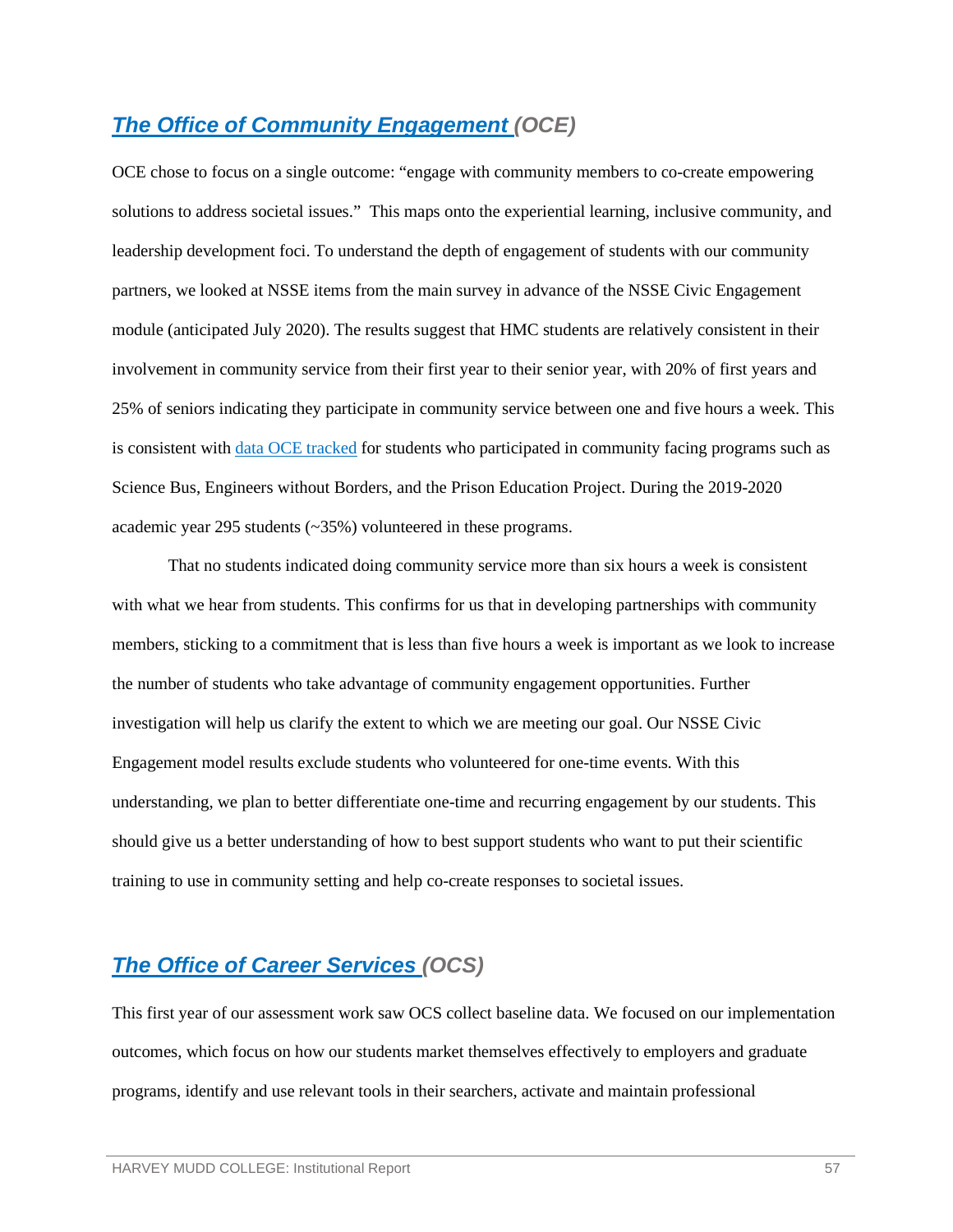relationships, and understand and plan for future educational pursuits and career trajectories. In summer 2020, we launched our first [Summer Experiences Survey](https://wascsenior.box.com/s/xzjzs0b4er48yzig3e6akhze3l5kol16) asking students to report their plans during the summer (e.g., research, internship, projects, or classes) and what barriers they foresaw in their postgraduate plans. Based on the survey results, we are able to proactively respond and develop career education programming and communication that addresses their concerns and interests during the fall semester, which is peak recruiting time.

We launch our annual **Senior Survey** in late spring semester (with the exception of spring 2020 because of COVID-19) and ask our graduating seniors what their plans are for the following fall. Over the past few years, we have made edits to our survey to better understand recruiting trends. We looked at the 2019 Senior Survey to learn when our students were accepting internship and employment offers. This helped us tailor workshop content that would be most helpful, determine when to provide programming, and see if we needed to put new or different resources towards on-campus recruiting. We learned that offers varied by discipline, and were more likely to align by industry standard. For example companies recruiting for software engineering and development positions tend to do so in the fall. However, that is not the case for all disciplines. The rumor that all seniors have job offers in the fall semester is not accurate, and that helps us both work to actively counteract that narrative and plan to continue to promote job-search and on-campus recruiting throughout the spring and summer. Since 2019, we have included more self-reported data about demographics, including gender identity, whether they identify as transgender, whether they identify as a member of historically marginalized racial group, and whether they identify as a first-generation college student. Not only will this data help OCS with tailored programming needs, but it allows us to see whether salaries, bonuses, and negotiation efforts are equitable across the graduating class. Our hope is to track the demographic data longitudinally and develop initiatives that work to address any identified discrepancies.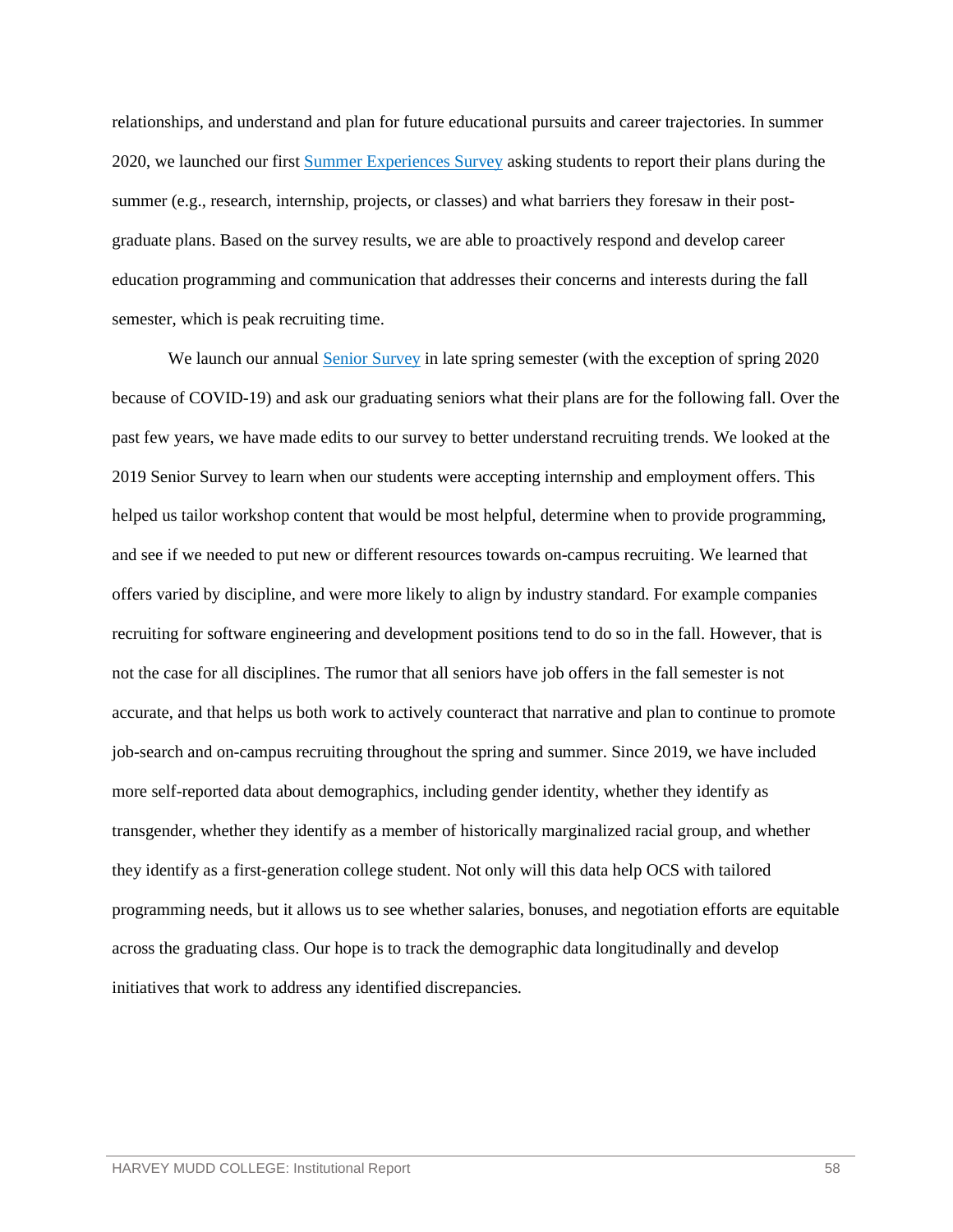### *[The Office of Institutional Diversity](https://wascsenior.box.com/s/uswof0e7v3ysftofu2ue92k5s1c356j4) (OID)*

OID chose to focus on the extent to which HMC students can engage in identity development and examine the impacts of power and privilege on self and society, which maps onto the DSA foci of inclusive communities and experiential learning. Looking at the CIRP data for our first-year students, OID learned that we lag behind our peers on three of four items (Ability to work cooperatively with diverse people; ability to discuss and negotiate controversial issues; improving my understanding of other countries and cultures). Only on "tolerance of others with different beliefs" were HMC first-years ahead of our peers. Some of these differences were slight, but one, "improving my understanding of other countries and cultures," had a large gap (53.2% of HMC first years reported this was a major strength/they were somewhat strong, compared to 74.6% of first years in our comparison group). OID used this data to delineate some of the educational needs of our students and to develop programming models centered around expanding our community members' cultural competencies. HMC students come to campus with the motivation to learn about and across difference and with an expectation for diversity in our community that we are not fully meeting. In analyzing this data, we were also able to articulate other questions we had, and areas in which we need additional data to be able to not only further our aims, but to actively understand our students' experience. In 2020, we participated in NSSE's Inclusiveness and Engagement with Diversity module, and the results in Summer 2020, allow for a deeper dive into diversity.

In the wake of Black Lives Matter (BLM), the murder of George Floyd, Asian-American and Pacific Islander (AAPI) hate, validating and hearing the voices of our students from historically excluded communities, specifically our Black and Asian identified students, was essential to OID. It was also vital to HMC to create a more inclusive campus climate through increased programming. OID acted swiftly to provide space for not only students, but also for faculty and staff to process the events that were taking place while providing both on and off-campus resources of support. We created and implemented a foundational anti-racism module for all incoming students as well as an anti-racism program series to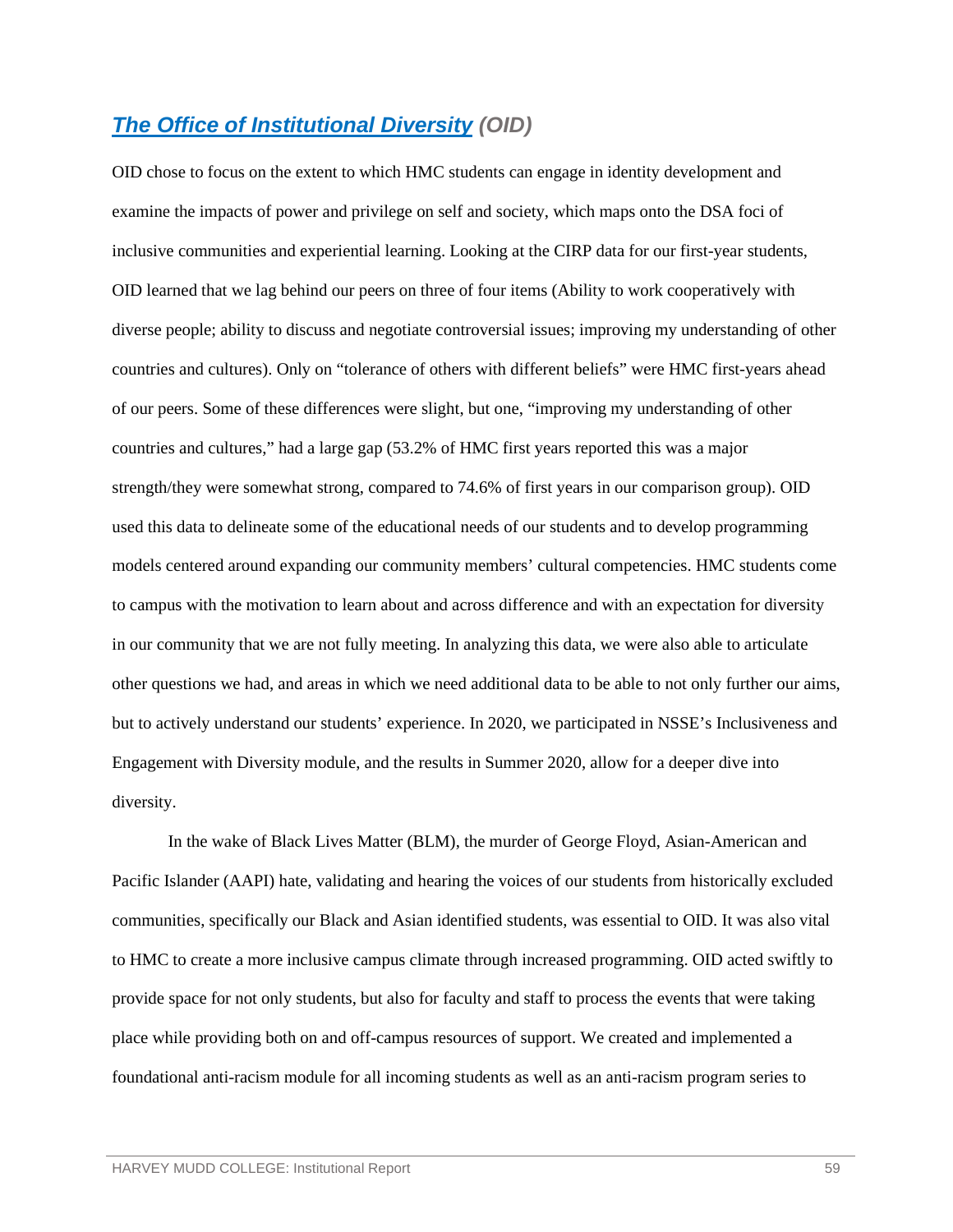include topics such as how to address systemic racism on campuses of higher education, building solidarity across communities, and the impact of xenophobia in our communities. These new programmatic efforts showed a significant commitment on behalf of the institution to create a positive campus climate to become more anti-racist as a community (CFR 1.4). These efforts had a positive impact as the engagement was high across our campus constituents.

As part of the election and census programming provided by HMC, there was a series of debate debriefs, election pop-ins, and discussion circles offered to faculty, staff, and students. OID also supported a student-created and organized, consortium-wide, hackathon inspired by the BLM movement - [Hack For Black Lives.](https://www.hmc.edu/calendar/events/hack-for-black-lives/) We also worked to provide a new common read program to address anti-racism, however, the pandemic impacted the success of this initiative. We plan to re-launch this effort when students return to campus in-person.

Finally, OID had 19 faculty and staff from various departments across campus and one staff member from CMS Athletics participate in over 16 hours of intergroup dialogue and social justice training. This cohort of trained facilitators will serve as inaugural facilitators for the HMC Dialogue Across Difference program, which will commence this summer as it will be incorporated into our First-Year Experience and Sophomore Year Experience programs. The Dialogue Across Difference program is a six-session series that provides HMC students with the skills to engage in complex and thoughtful dialogue on social identity in society. Our hope is that participants will gain skills in intergroup communication, critical thinking, perspective-taking, and cultural understanding. Dialogue Across Difference participants will commit to attending and actively engaging in all six sessions.

Many of the programs that were instituted were well received in a virtual environment, and we are committed to hosting similar programming once students are back on campus. OID is committed to creating a positive campus climate for our students of historically excluded communities. We will assess our programmatic and support services to understand if these efforts are making a positive impact on our community.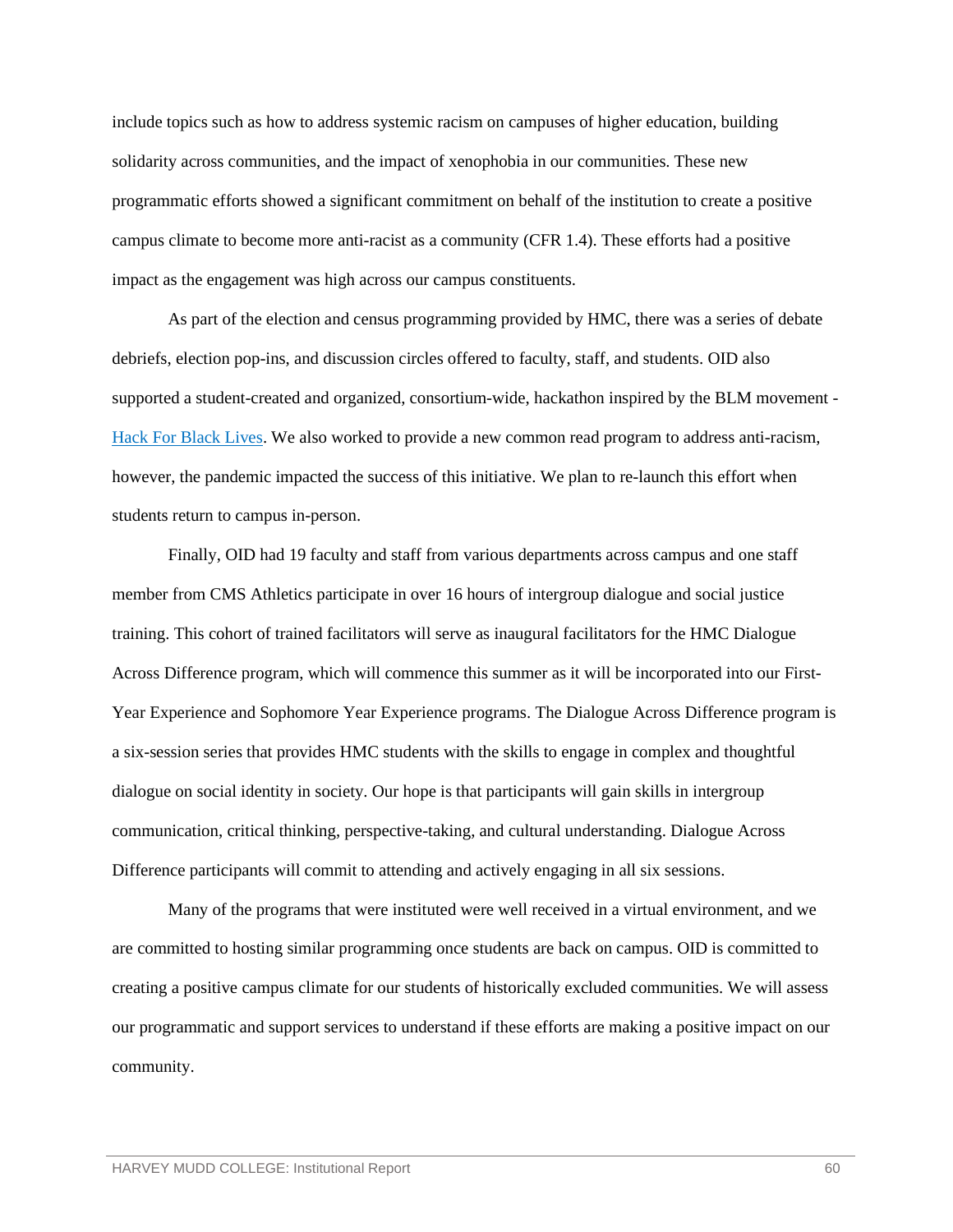## *[The Office of Housing and Residential Life](https://wascsenior.box.com/s/boo6nlpyafdzf0151sqmhe5te301t7q9) (OHRL)*

OHRL focused on "students will learn to explore their personal identities and form an understanding of self in relation to others" for our SLO for 2020. This outcome plays an important role in all four of the DSA's foci. To better understand students' experiences regarding diversity in their residential communities, students' ability to recognize and successfully interact with others who are different from themselves, and students' ability to learn to advocate for members of their community, OHRL used data from the HEDS Alumni Survey, CIRP College Senior Survey, and our own annual HMC Residential Life survey. Both the HEDS and CIRP surveys reveal that while Mudders feel that their experience on campus contributed to their intercultural knowledge and competence, we still lag behind our peer comparison groups. Both the HEDS and CIRP results also suggest that students may be reporting confidence around their cultural knowledge and practices despite reporting modest levels of engagement around these matters. These findings suggest that there is an opportunity for OHRL to increase student engagement through programs where students can practice their intergroup relations with people who are different from themselves and increase their cultural knowledge and competence. The [2019 HMC](https://wascsenior.box.com/s/img3ff3pgd84ipga0n6bbgtfs8lyta3q)  [Residential Life survey](https://wascsenior.box.com/s/img3ff3pgd84ipga0n6bbgtfs8lyta3q) indicates that students report high levels of satisfaction with the students they are living with in the residence halls. Specifically, students reported that they were "satisfied" or "very satisfied" with their fellow residents' respect for racial/ethnic differences (82%); cultural differences (84%); differences in sexual orientation (85%); and gender differences (82%). Students feel that respect for differences is a behavior mostly present in their residential experience. However, the CIRP senior survey indicated 12% of students sometimes felt ignored or invisible because of their race/ethnicity, while 6% reported they felt this way "often" or "very often". OHRL would like to see those numbers decrease to zero. In response, we will stress interpersonal effectiveness aimed at helping students gain awareness of the diverse communities in which they live and demonstrate an openness to differences. Furthermore, we will highlight conflict resolution practices and community development in our First-Year Experience (FYE) and Sophomore-Year Experience (SYE) programs. In addition to modifying our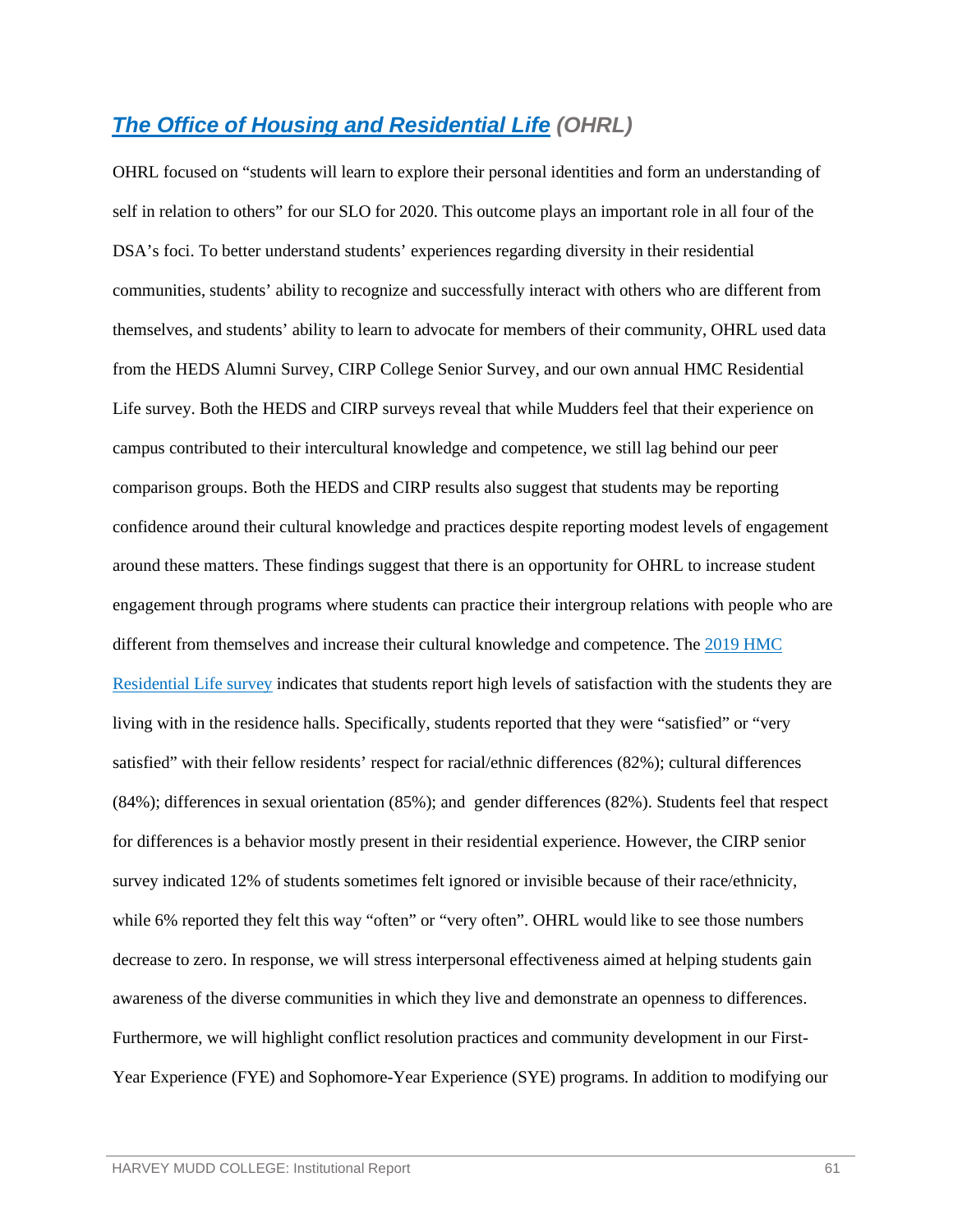FYE and SYE programs, we also plan to update our OHRL programming model and collaborate with the Office of Health and Wellness to broaden our efforts to encompass areas of wellness into programming.

### <span id="page-64-0"></span>**Summary of the Division of Student Affairs Assessment Process**

As mentioned previously, we hoped to develop an assessment process with four of our units and use their experience to develop a general strategy for examining the effectiveness of all our co-curricular programs. Given the engagement of all units in developing the DSA's mission and foci, we were fortunate to be able to capitalize on that enthusiasm and move forward with having all offices and major programs participate in the assessment process. This made developing a more focused and organized practice of assessment of paramount importance. We had all major offices and programs looking at specific sets of learning outcomes which linked not only to the DSA's mission but also helped us to articulate the ways in which our offices contribute to the college's mission. We partnered with a faculty committee, the Assessment and Accreditation Committee (AAC), to establish a route for our assessment reports to be integrated to the overall assessment reporting, and for faculty to hear from the VPSA about the DSA findings so they might better understand and support the changes and improvements happening in the DSA. Together, the AAC and the DSA developed a plan where the DSA assessment plans were to be shared with the AAC. The AAC would include them in their [annual report on assessment](https://wascsenior.box.com/s/v5e7k1b7gk31pwtj931av2n7sadvr964) and then share with faculty as a whole. However, these efforts were interrupted by the pandemic. We will resume this in academic year 2021-2022.

#### <span id="page-64-1"></span>**Next Steps**

The assessment reports clearly highlight the commitment to both academic success and personal wellbeing of students, yet we see opportunities to improve. We have a process in place, but the pandemic interrupted it, and senior leadership changes threaten to continue the disruption. The DSA knows it must use this leadership change to re-engage with assessment. As we return to campus in the fall and (re)launch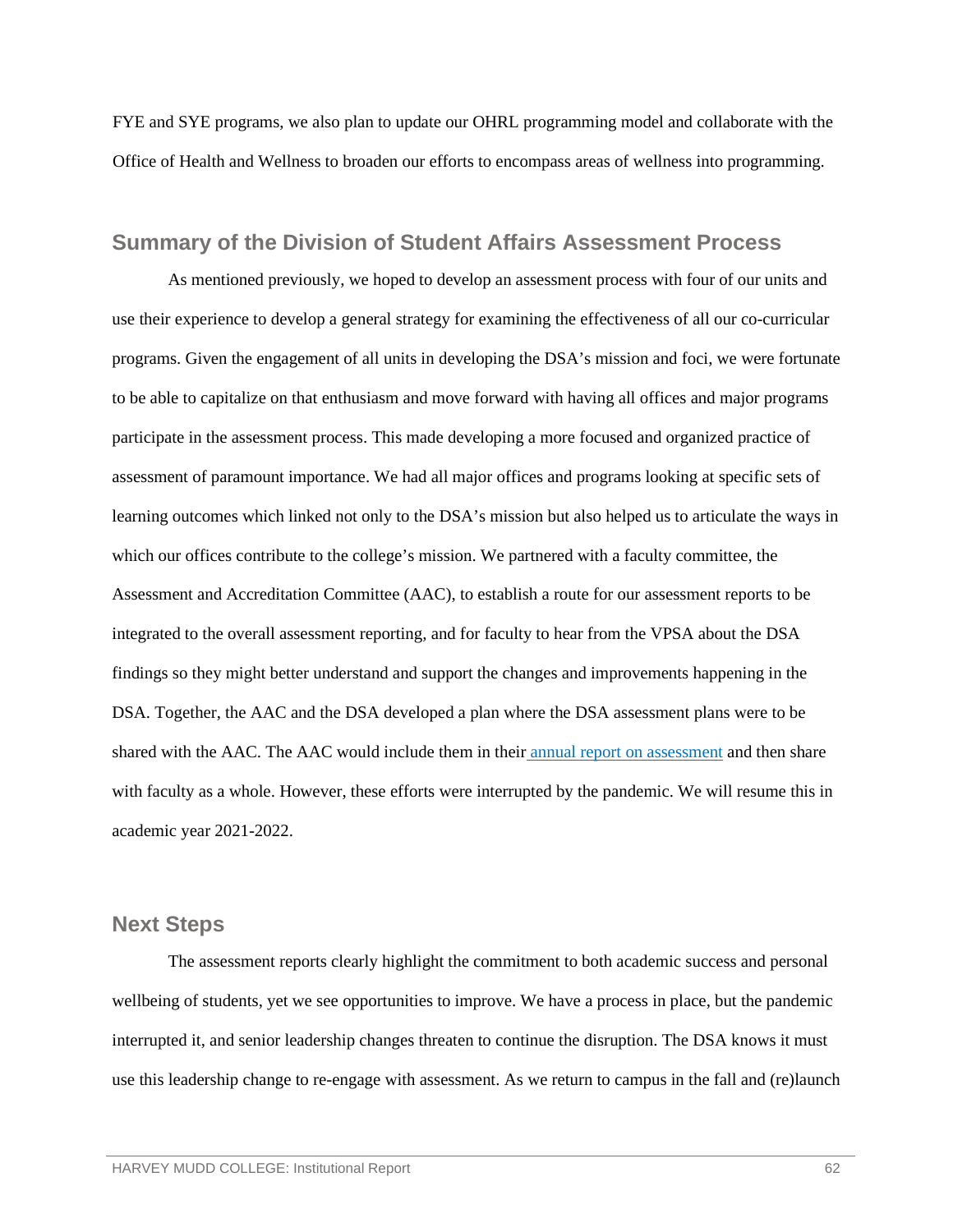our programming in person, we have a process in place that allows us to ask questions of ourselves, to use data to answer those questions, and to share results across the division with the entire campus. Committing to our assessment reporting will help us put student affairs work in larger conversations about workload, leadership, impact on society—at HMC and beyond. When we put all the reports together, the DSA will have the ability to have evidence-based discussions about how the programming and services in the DSA impact what students know, what they can do, and how they feel about themselves and their broader world. Those larger conversations serve to keep the DSA vital. We are in a position to continue to deepen and strengthen our work; however, we must commit to attending to it. Based on the surveys and assessments we have already conducted, we believe that most of our offices are functioning well, and the ones that have challenges are on their way to operating more efficiently and effectively. Many offices have new leadership, and as the DSA looks for new leadership in the near future, we will use this as an opportunity to underscore our commitment to doing our best to help students at HMC thrive.

# <span id="page-65-0"></span>**COMPONENT 9: REFLECTION AND PLANS FOR IMPROVEMENT**

HMC approached this TPR with a sense of inquiry. What has become clear to us as we worked on each of our projects, punctuated by the COVID-19 pandemic, is the extent to which we are a community. What has emerged from this process, whether the topic was workload, the Core, or the co-curriculum, was the strength that comes from working together across disciplines and functions towards a common goal, using relevant data to guide and improve our work. As a result, we are better prepared to carry forward this momentum now with a revised set of learning outcomes for Core and a mission statement and four foci related to the co-curriculum against which we can assess our effectiveness. Redesigning our Core Curriculum and updating the associated learning outcomes provided us with the opportunity to refine not only the expectations we have for students, but also for ourselves as well. We have developed a Core that helps our students achieve the goals they set out for themselves, and to do so in a way that fosters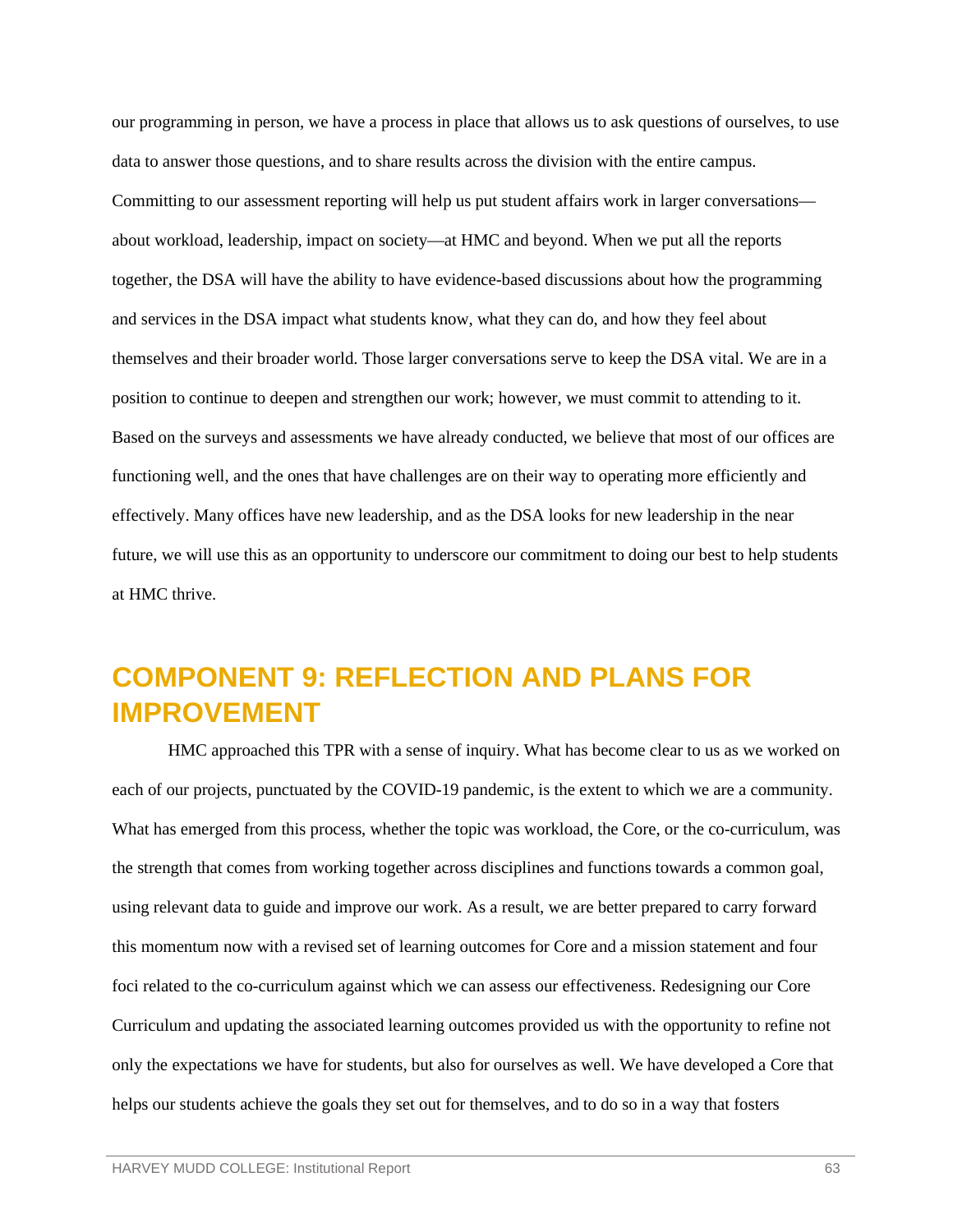resilience and confidence. Our investigation into workload for students, faculty, and staff underscores the extent to which our policies and practices intentionally and unintentionally undergird many of the issues regarding workload and wellbeing. Our co-curriculum is aligned with our mission and presents opportunities to help students grow and thrive in a diverse environment like HMC and beyond. We are proud of this progress, but understand our work is not complete.

Among the challenges that we will face in the coming year are recovery from staffing deficits linked to our hiring freeze in 2020-2021 as well as to an acceleration of retirements and relocations. Our furloughed staff, largely in building and grounds and dining services, will be returning to campus in July and August 2021. In many areas, including advancement and business affairs, searches are ongoing to replace vacancies in areas where workflow will return to full strength when the campus reopens in the fall. In the faculty, where both frozen searches and retirements left us with a shortfall of more than 10% last year, we have put visitors in place for 2021-2022 and initiated seven tenure-track searches to bring in a cohort of new faculty in fall 2023. A second, similarly sized set of searches will be launched in 2023 for new hires to begin fall 2024. Last year, the pressures on the academic program were mitigated somewhat by smaller than usual enrollments at HMC and across the consortium, but we expect full strength enrollments to resume this year and have leaned much more heavily than usual into visitors' appointments and the enhancement of support staff to help us bridge the gap.

As a result of the pandemic, much of our TPR work was disseminated and discussed in smaller, digestible chunks with relevant faculty, students, and staff in order to minimize issues of burnout and bandwidth, and to remain mindful of the need to address pressing academic and co-curricular issues through our regular broad, multi-constituency channels. While this document was greatly enhanced by the involvement of those constituencies in our work along the way, the WSCUC Steering Committee has sorely missed the opportunities for informal discussions that would have occurred more naturally in person.

As we move forward and prepare for our next presidential transition, our work includes: 1) broadening the dissemination of the work we have done to date, including the learning outcomes,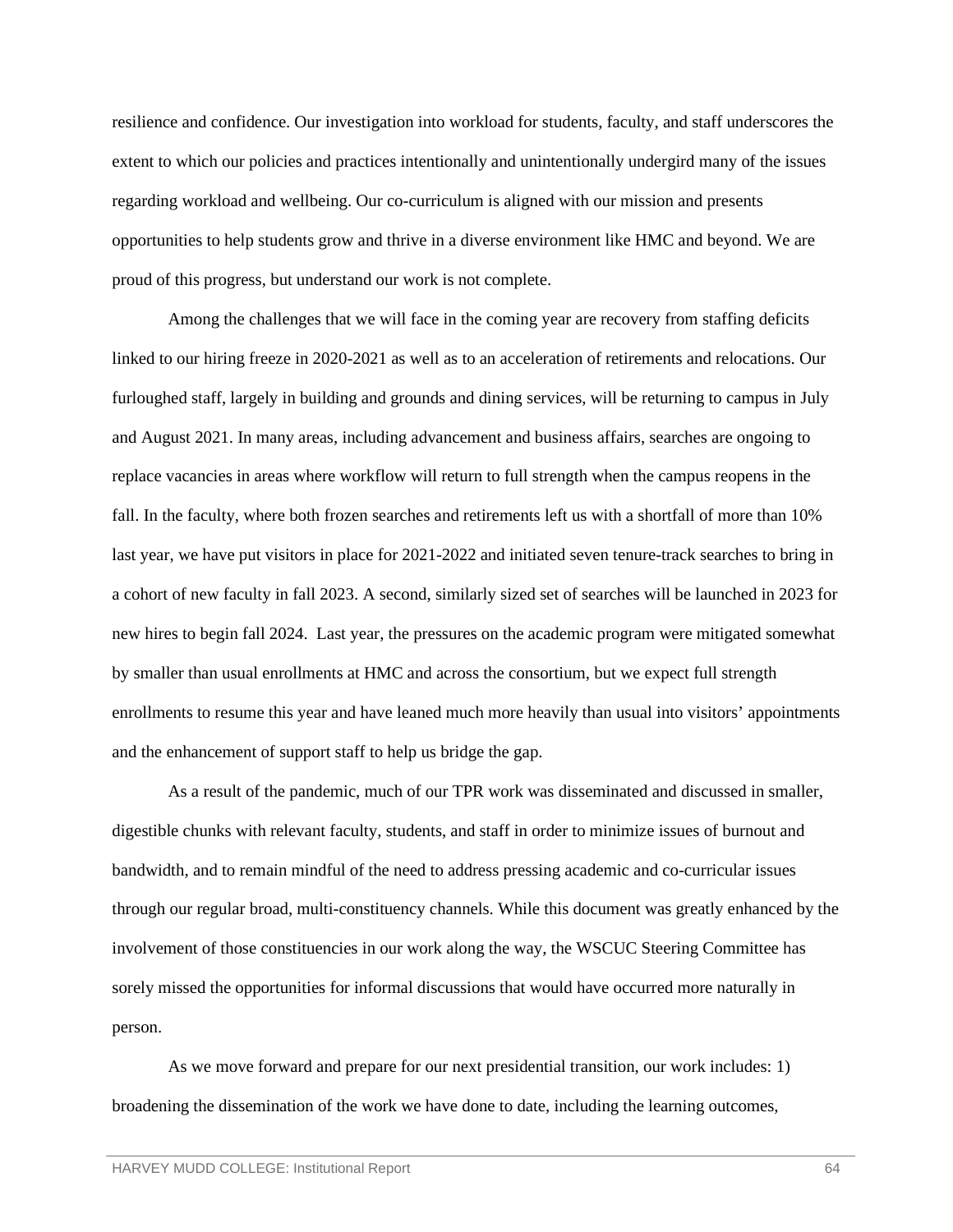assessment, and curriculum map for Core. These activities have provided us with a shared understanding of the foundational work in the HMC curriculum, and provide the basis for additional efforts which include mapping student pathways through the Core and into their chosen major with an eye toward revising advising guidelines, planning the pilot impact courses and integrating them into the larger curricular context, and evaluating the extent to which the funding and staffing are in place to deliver the new Core; 2) continuing the collaborative efforts that have engaged faculty, students and staff in productive conversations about the intersection of workload, wellness, and excellence, including reexamining and clarifying our RPT policies and associated departmental and institutional-level changes, holding town halls to revive our discussions of staff workload and wellness, and monitoring the workload in the revised Core; and 3) continuing to support and assess the support structures in our co-curriculum that are critical to the academic and personal well-being of our students. Going forward, we expect assessment processes and findings to deepen as we gain experience with the process in the DSA. The Office of Institutional Research and Effectiveness and the DSA will continue to partner on assessment, which will allow us to look more holistically at how these units function as support structures for our students. Racial equity is one particular area that will remain salient in this work. Our work with the Racial Equity Scorecard (RES) has shown us where disparities exist, and going forward we expect our assessment work will document how we address issues and work towards equity for all our students. The results of this work will be made accessible so that our community will have regular and predictable access to evaluate our progress.

As these reflections make clear, HMC is a different place today than it was even 10 years ago. As we reflect on President Klawe's tremendous legacy and prepare for a presidential search, we are grateful for a reaffirmation process that has allowed us to undertake a careful examination of issues that are so close to the heart of what matters for us. In writing this report, we have been forced to consider how we will continue the momentum that the TPR process has engendered for us. The AAC in concert with the CCD and new leadership in the DSA will ensure that assessing our effectiveness in the academic and cocurricular domains takes place on an ongoing basis, to determine whether the learning outcomes and